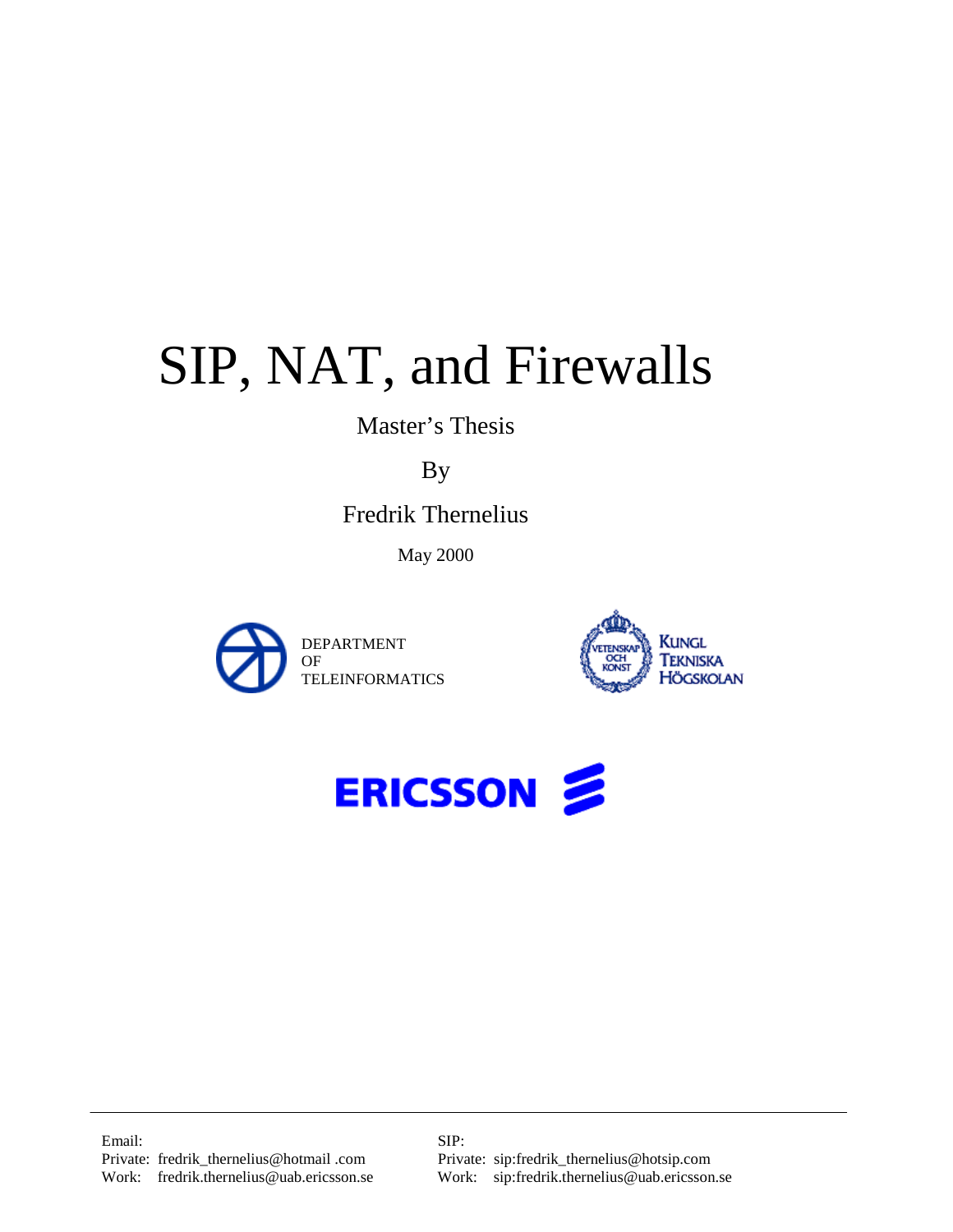#### **Table of contents**  $\overline{1}$

| $\mathbf{1}$            |                |  |
|-------------------------|----------------|--|
| $\boldsymbol{2}$        |                |  |
| 3                       |                |  |
| $\overline{\mathbf{4}}$ |                |  |
|                         | 4.1            |  |
|                         | 4.2            |  |
|                         | 4.3            |  |
| 5                       |                |  |
| 6                       |                |  |
|                         | 6.1            |  |
|                         | 6.2            |  |
|                         | 6.2.1          |  |
|                         | 6.2.2          |  |
|                         | 6.3<br>6.3.1   |  |
|                         | 6.3.2          |  |
|                         | 6.3.3          |  |
|                         | 6.3.4          |  |
|                         | 6.3.5          |  |
|                         | 6.3.6          |  |
|                         | 6.3.7          |  |
|                         | 6.3.8          |  |
|                         | 6.3.9          |  |
| 7                       | 6.3.10         |  |
|                         |                |  |
|                         | 7.1            |  |
|                         | 7.2            |  |
| 8                       | 7.3            |  |
|                         | 8.1            |  |
|                         | 8.2            |  |
|                         | 8.3            |  |
|                         | 8.4<br>NAT.    |  |
|                         | 8.4.1          |  |
|                         | 8.4.2          |  |
|                         | 8.4.3<br>8.4.4 |  |
| $\boldsymbol{9}$        |                |  |
|                         | 9.1            |  |
|                         | 9.2            |  |
|                         | 9.3            |  |
| 10                      |                |  |
|                         | 10.1           |  |
|                         | 10.2           |  |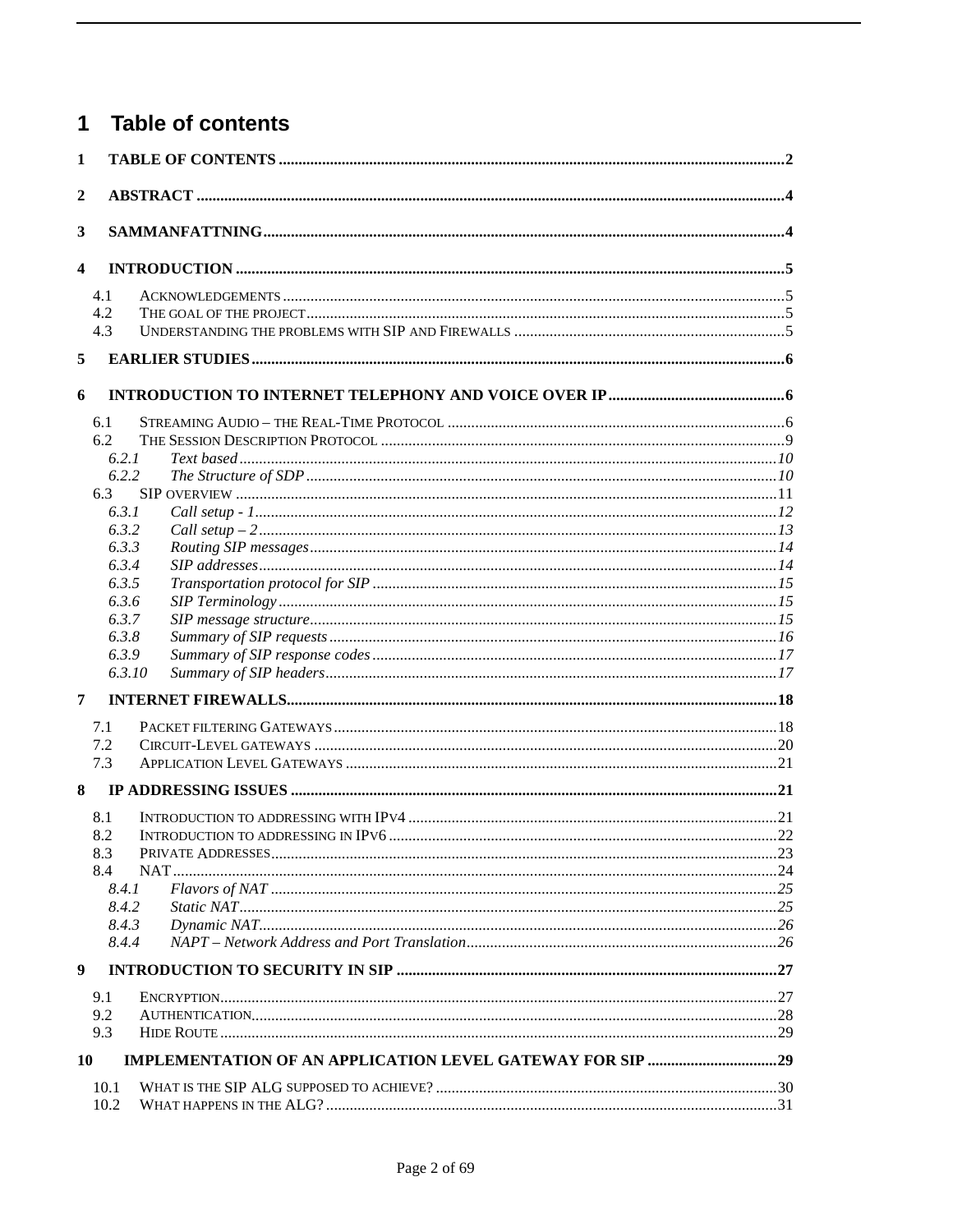| 11                   |  |
|----------------------|--|
| 11.1<br>11.2<br>11.3 |  |
| 12                   |  |
| 12.1                 |  |
| 13                   |  |
| 14                   |  |
| 15                   |  |
|                      |  |
|                      |  |
|                      |  |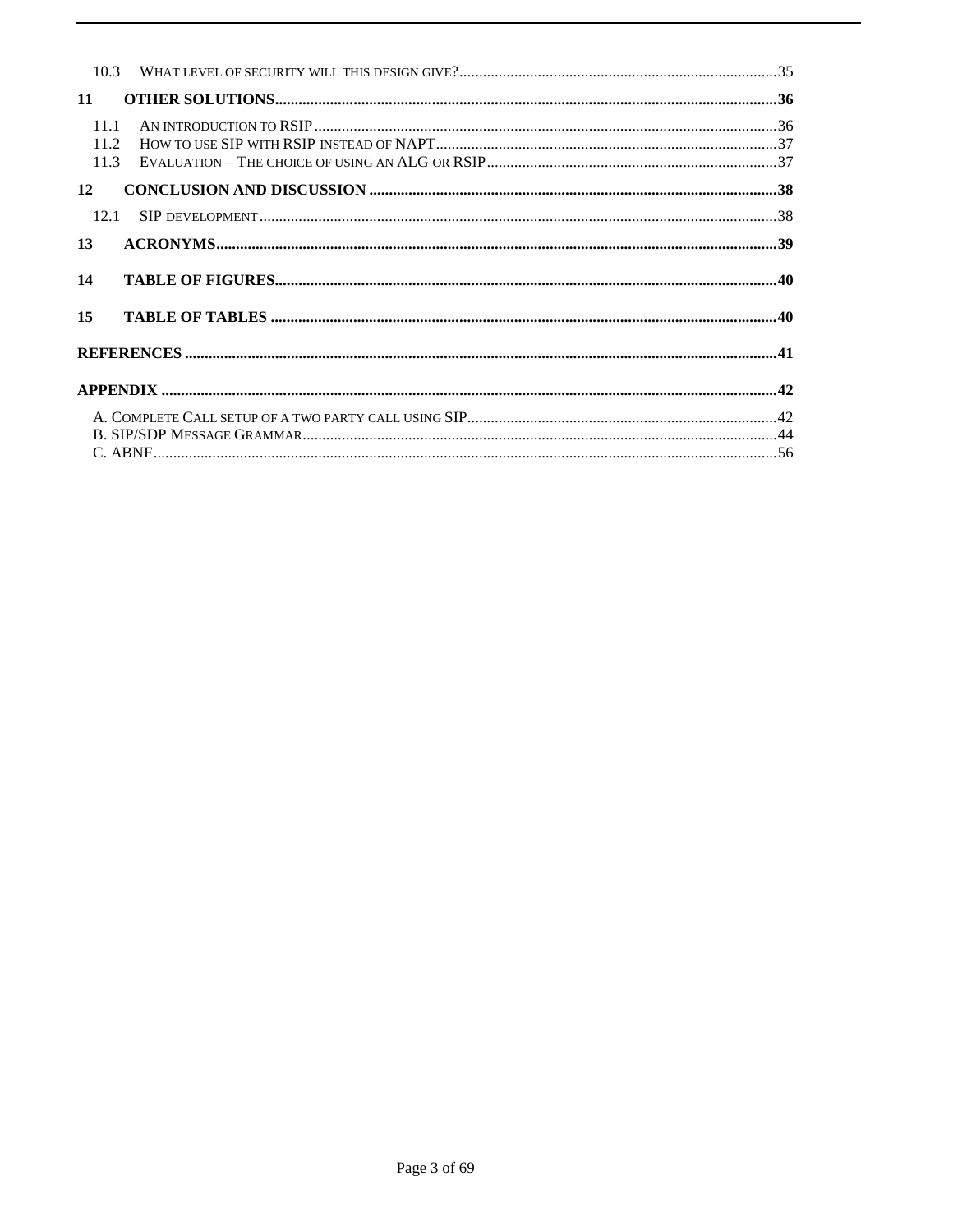# **2 Abstract**

The work presented in this Master's Thesis is an examination of how the SIP signaling, which occurs when a so called IP Telephony session is set up, will be able to traverse firewalls. It is necessary to solve the problems/issues that SIP brings about when the SIP messages traverse firewalls if this protocol ever will gain popularity.

In order to set up those data streams needed for transporting the sound in an IP telephony session the client enters his IP address and a port number in the SDP part of the SIP message to tell the other party where he should sent his audio data. Here is where problems occurs with the firewall. It needs to understand and interpret what the SIP message says to be able to set up rules for allowing traffic to pass through the firewall to these addresses. The problem is extended by the fact that it is common today to use "private addresses" on the LAN. These addresses are not allowed to exist on the Internet and thus the firewall software must remove this address and replace it with an address that is allowed on the Internet. A Network Address Translator (NAT) in the firewall normally does this together with Application Level Gateways (ALGs).

The work of this Master's Thesis has been focused around analyzing the above mentioned problems with SIP and Firewalls and then using this as input designing a prototype of an Application Level Gateway for SIP, which could be used together with perhaps a Linux firewall.

# **3 Sammanfattning**

Det här examensarbetet är en undersökning av hur den SIP signalering som sker då ett så kallat IP-telefonisamtal ska sättas upp ska kunna ta sig genom brandväggar. Att lösa de problem som SIP för med sig då det gäller att ta sig förbi brandväggar är ett måste om detta protokoll någon gång ska kunna få stor spridning.

För att kunna sätta upp de dataströmmar som behövs för att transportera ljudet i ett IP-telefonisamtal sätter klienterna in sin IP-adress och ett portnummer i SIP meddelandena för att tala om för den andra parten vart hon ska skicka det audiodata hon sänder. Det är här problem uppstår med brandväggen. Den behöver förstå och tolka det som står i SIP meddelandet för att kunna sätta upp regler som tillåter att det passerar trafik genom brandväggen till dessa adresser. Ytterligare problem uppstår vid brandväggen då det idag är vanligt att många LAN använder "privata adresser". Dessa får inte förekomma ute på Internet och därför måste programvaran i brandväggen även kunna filtrera bort de privata adresserna och ersätta dem med IP-adress och portnummer som kan tillåtas att släppas ut på Internet. En adressöversättare (NAT) gör normalt detta tillsammans med "applikations-gateways" i brandväggen.

Tyngdpunkten på detta arbete har legat på att analysera de ovannämnda problemen med SIP och brandväggar och med utgång från detta sedan implementera en prototyp till den mjukvara, en "applikation-gateway" för SIP, som skulle kunna användas tillsammans med t.ex. en Linux-brandvägg.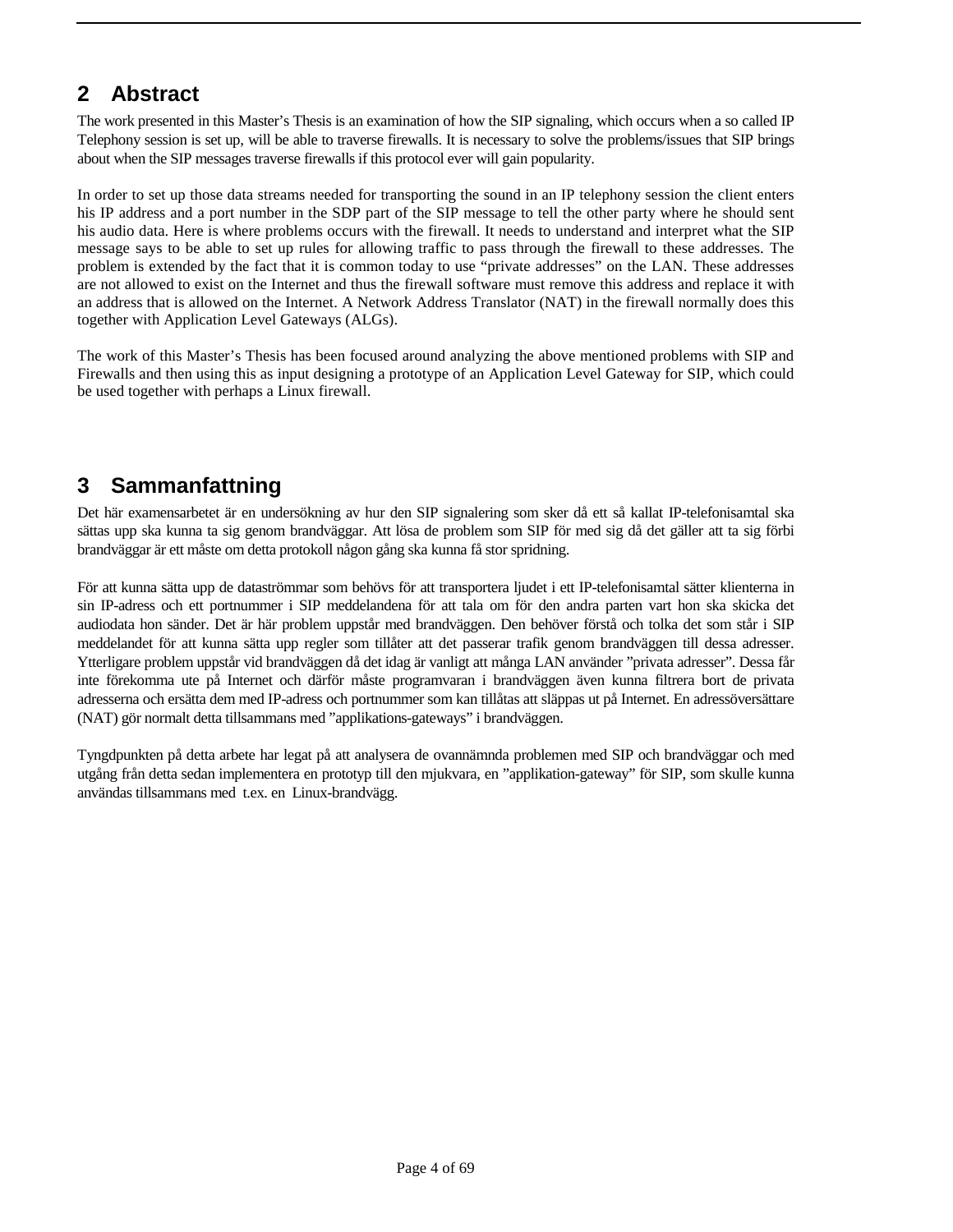### **4 Introduction**

This is a Master's thesis project carried out at the Department of Teleinformatics at the Royal Institute of Technology in Stockholm. The work corresponds to twenty weeks (≈one semester) of full time studies and should demonstrate that the student has the ability to solve a problem independently with knowledge gained both from previous studies at the school and during the project.

### **4.1 Acknowledgements**

I would like to thank my supervisor at the Department of Teleinformatics, Professor Gerald Q. "Chip" Maguire Jr., who has put up with me for such a long time. I would also like to thank everyone at Ericsson Utvecklings AB who have encouraged me to finally finish my Master's Thesis.

### **4.2 The goal of the project**

The goals of this Master's Thesis are to study SIP, understand how the protocol interacts with firewalls which may use Network Address Translation (NAT) and then implement a prototype of an Application Level Gateway (ALG) for SIP.

### **4.3 Understanding the problems with SIP and Firewalls**

The problems with SIP and firewalls are easily understood and I will outline them in the following paragraphs.

Firewalls are essentially made to prevent the community on the Internet from accessing hosts on the enterprise LAN, but still letting the employees on the LAN have access to the benefits of the Internet. This is done by putting rules in the firewall saying what traffic is allowed through from each direction, i.e. from the inside and from the outside. As can been seen from this, the rules in the firewall need to be applied asymmetrically. The need for asymmetric rules is seen from the following statement. *"Just because you are allowed to surf on the Internet does not automatically mean that someone one the Internet is allowed to surf on your Intranet."*

Services like HTTP and Telnet work on well-know ports (80 and 23 [RFC1700] respectively) and don't give firewall administrators much problem. SIP is another service, which also works on a well-know port, 5060. So why should the SIP signaling be any harder for the firewalls to handle? In answering this question one has to remember that SIP is *only* a way for setting up sessions, i.e. media streams between clients. It is not SIP in it self that makes it hard (not entirely true!), it is the information that describes the session that SIP helps to set up that is the hard part. SIP in itself is just a tool for helping users to find each other and to distribute information between them. The information that is distributed, the session description, is the IP address and the port number of the telephone application in the caller's computer. SIP is described in Section 6. The ports that are used for the media streams are emphermal (dynamic and > 1023). Thus the firewall will not know that an audio stream destined for a certain address and port should be let inside/outside or not. This is a problem that can only be solved by having some software analyzing all the SIP messages that pass the firewall on the well-known SIP port and then letting that software tell the firewall what it should do with packets to/from a certain address, e.g. let it through or deny and drop it. A few different kinds of firewalls are discussed in Section 7.

To make things more complicated the addresses that are used on the LAN can be from a range, which is not allowed on the Internet. These so-called "private addresses" are mostly used due to the fact that is it hard to get official IPv4 addresses, see Section 8. The private addresses can be used by anyone with the understanding that they are not allowed to let them outside their own domain. By using private addresses it is possible for a company to only have one global IP address, used by the outside interface of the firewall (or router if no firewall is used) while still having the possibility to use many thousands of private addresses in the LAN. The problem with SIP is now extended from having some software analyze the SIP messages and telling the firewall what ports to open to providing software that removes all of the private addresses in the outgoing SIP messages and replaces it with the firewall's own IP address and telling the firewall about its usage. When messages come back the software has to take out the global address it entered before and put the private address back. How this works is outlined in more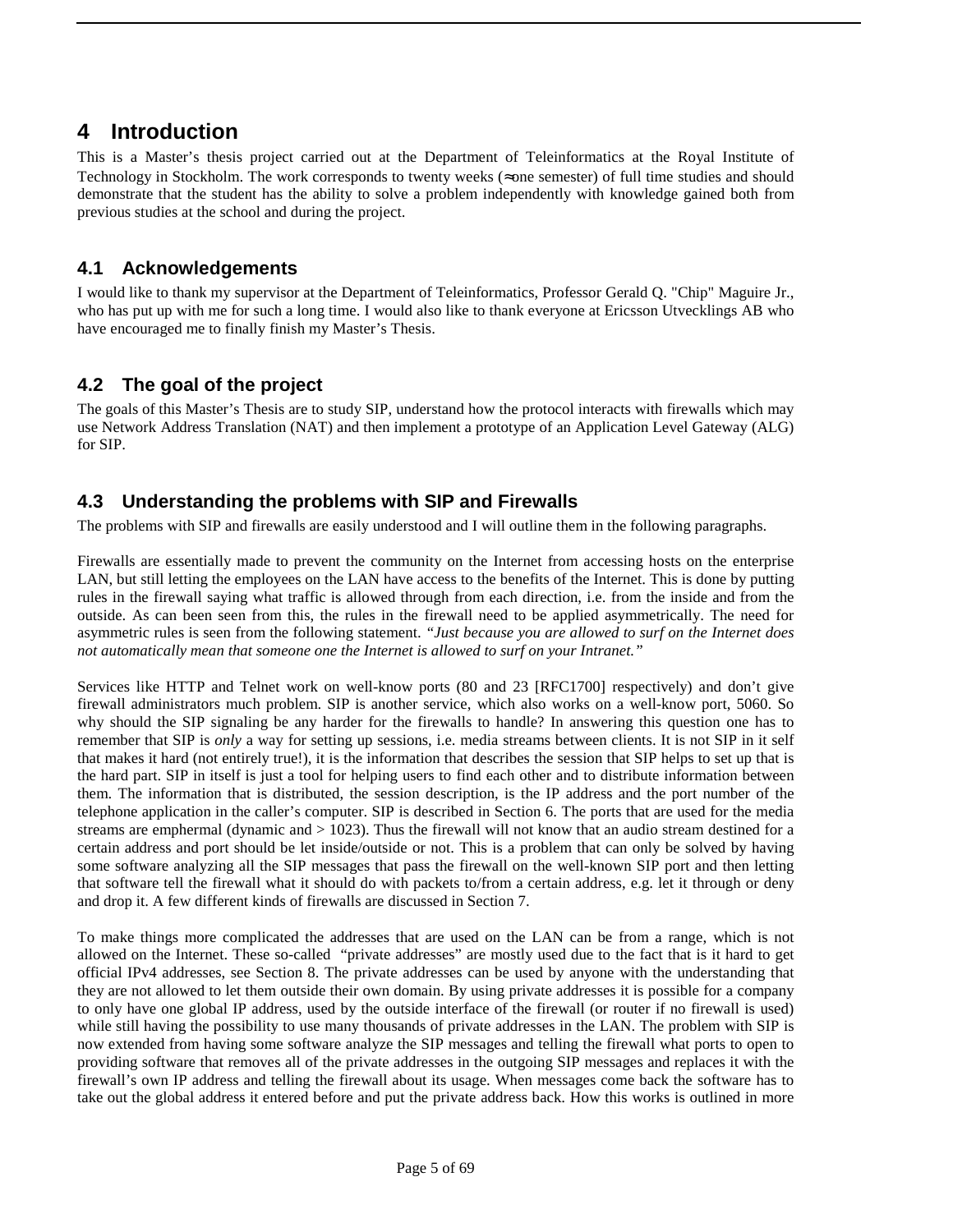detail in Section 8.4. The exchange of addresses actually limits the security in SIP since end-to-end encryption and authentication is impossible. Section 9 gives an introduction to SIP security.

By definition in [RFC2663] a program doing the work described above, i.e. analyze messages and exchange addresses, would be called an Application Level Gateway (ALG) as it must understand the application data, and for SIP specifically it would be called a SIP ALG. As a part of the work in this Master's Thesis a prototype SIP ALG was implemented, see Section 10.

To use an Application Level Gateway is not the only way to get SIP to work through a firewall. Section 11 shows how a protocol called Real Specific IP (RSIP) can be used instead.

## **5 Earlier studies**

The report begins with a review of what others already have done in this area: IP telephony call control used together with Firewalls and private addresses. The most important parts of the literature study was thus to look for and examine documents in this area.

No studies on the subject SIP and firewalls existed at the time of the start (1998) of this Master's Thesis. However, there has been at least one study [Intel] in this area on a similar protocol for session initiation and IP telephony, namely ITU's H.323. [Intel] outlines in great detail the problem with sending IP addresses and emphermal port numbers for the media streams in the set up messages. The paper also touches upon the subject of hiding IP addresses and performing network address translation (NAT) in the gateway between the LAN and the Internet, which also happened to be one of the objectives with this paper.

As to the subjects of private IP addresses and NAT numerous documents have been written. Many of these [Hasenstein97 and RFC1631] outline a similar problem as that which this Thesis addresses, in that FTP sends the emphermal ports for file transfers in its messages.

In February, two papers [SIPNAT and SIPALG] were published. Both of them address the issues discussed in this paper. These papers have not been considered in this project but they provide some interesting reading.

# **6 Introduction to Internet Telephony and Voice over IP**

This Section will discuss the building blocks needed for IP telephony to work. The approach will be from bottom up. We start in Section 6.1 by looking at a protocol, the Real-Time Protocol, which enables real-time audio transfer on the Internet. In Section 6.2, we move on to look at a protocol (the Session Description Protocol) that lets the senders of real-time data know how to encode the audio in such a way that the recipient can decode the audio and listen to it. Finally, in Section 6.3, we dig into a protocol (the Session Initiation Protocol) that enables users to find and contact each other in an organized way.

Now, we can summarize the whole chain of events that will lead to an IP telephony session:

- 1. Adam, who wants to talk to Bob, sends a Session Initiation message to a server where he knows that Bob is registered. This server then forwards the message to Bob.
- 2. The initiation message contains a session description part that in turn contains the information about the media Adam wishes to use for the session.
- 3. When Bob receives the message he issues a response message with a similar session description.
- 4. When Adam receives the response he issues an acknowledgement message to Bob.
- 5. At this point both parties in the call can send real-time data to each other.

### **6.1 Streaming Audio – the Real-Time Protocol**

The Real-Time Protocol (RTP) [RFC1889] delivers real-time data between two end systems. This is done in such a way that the receiving end system is able to reconstruct the original data stream sent by the other end system, even if the packets are delayed or arrive out of order. If packets are lost on the way, the protocol will be able to detect this but it does not support requests for retransmissions of any data. The sequence number in the RTP header, see Figure 1, is used to detect lost and out of order packets.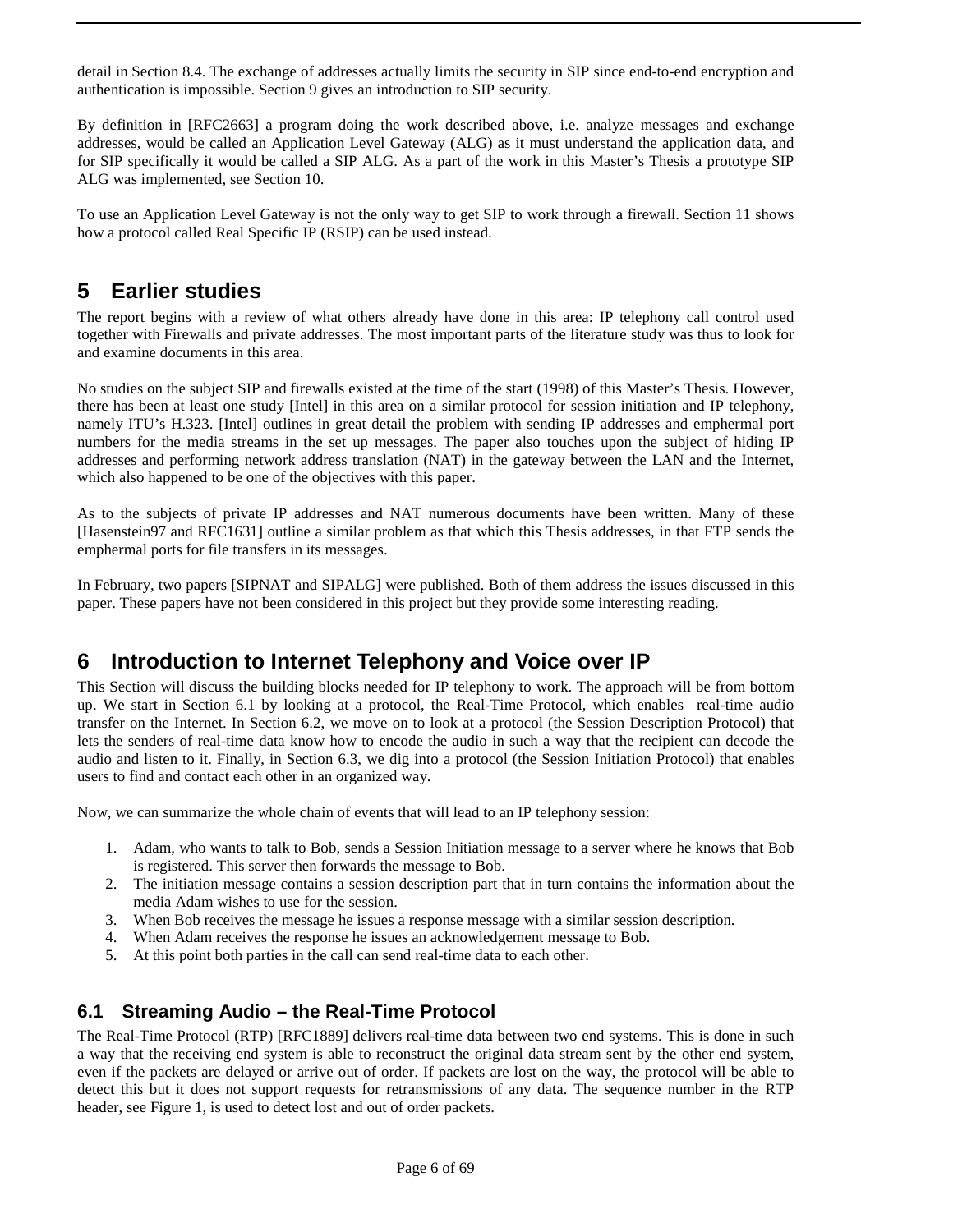

**Figure 1. The RTP header**

The reason for not supporting retransmission in the protocol is that it would most likely take too long (at least one RTT, which could be several hundred milliseconds) to request that the source resend the lost RTP packet and for this copy to arrive. A better solution, for the case of audio at least, is to extrapolate sound from previous audio samples to make up for the lost ones. Another algorithm to solve the problem due to lost packets is to just ignore the lost data and go on as if nothing has happened. Simply ignoring lost packets works, because the duration of the audio in one packet is relatively short, ranging from maybe 20 ms to about 60 ms. The loss of sound for that short period of time will not have a major influence of the quality. It is likely that it is not even noticed at all.

The topic of retransmission is a major reason for not using TCP [RFC793]. TCP, which is a reliable connection oriented protocol, uses retransmissions as a way to guarantee the delivery of the data handed to the TCP layer from the application layer. According to [Stevens97], TCP in BSD implementations uses a retransmission timer with a lower bound of 500ms. The reason that it cannot be lower is that an OS dependent timer with a resolution of this value is used to initiate the retransmissions. Thus the timer can have values of N\*500 ms, where N  $\geq 1$ . A value of zero for N would cause an immediate retransmission. What resolution and what lower bounds other OS manufacturers use for their implementations of the TCP retransmission timer is outside the scope of this thesis to consider.

Instead of TCP, RTP normally uses UDP [RFC768] as the default transmission protocol. UDP does not provide any reliability features. UDP in turn uses IP, with best effort delivery to encapsulate its data. Any application level protocol that depends on UDP for transmission and still has the desire to be sure that any data sent is also received must implement its own retransmission algorithm.

Now we summarize the processing and encapsulation, see Figure 2, of the audio for an IP telephony session before it is sent from a host:

- 1. The sound from the microphone will be sampled at certain times. A number of samples are bundled together by the application to be the data encapsulated in a RTP packet. Typically 20 ms of sound is encapsulated into one RTP packet.
- 2. On the transportation level the RTP packet is encapsulated into a UDP datagram.
- 3. On the network layer the UDP datagram is encapsulated into an IP packet. For reference The UDP and TCP headers are shown in Figure 3 and Figure 4.
- 4. The IP packet is encapsulated into an Ethernet (or any other link layer protocol) frame and then the frame is sent off.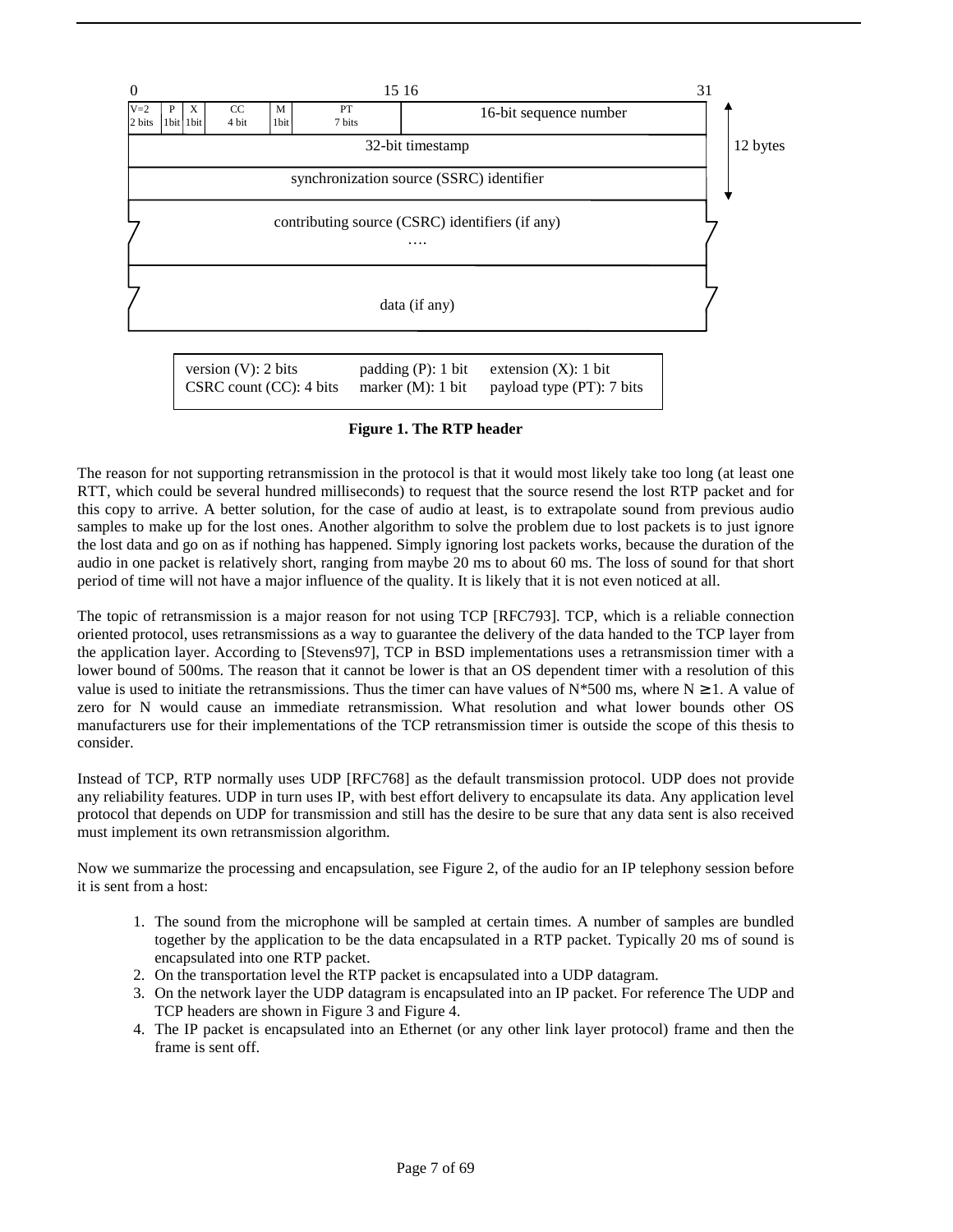

**Figure 2. Encapsulation and layer distribution**



**Figure 3. The UDP header**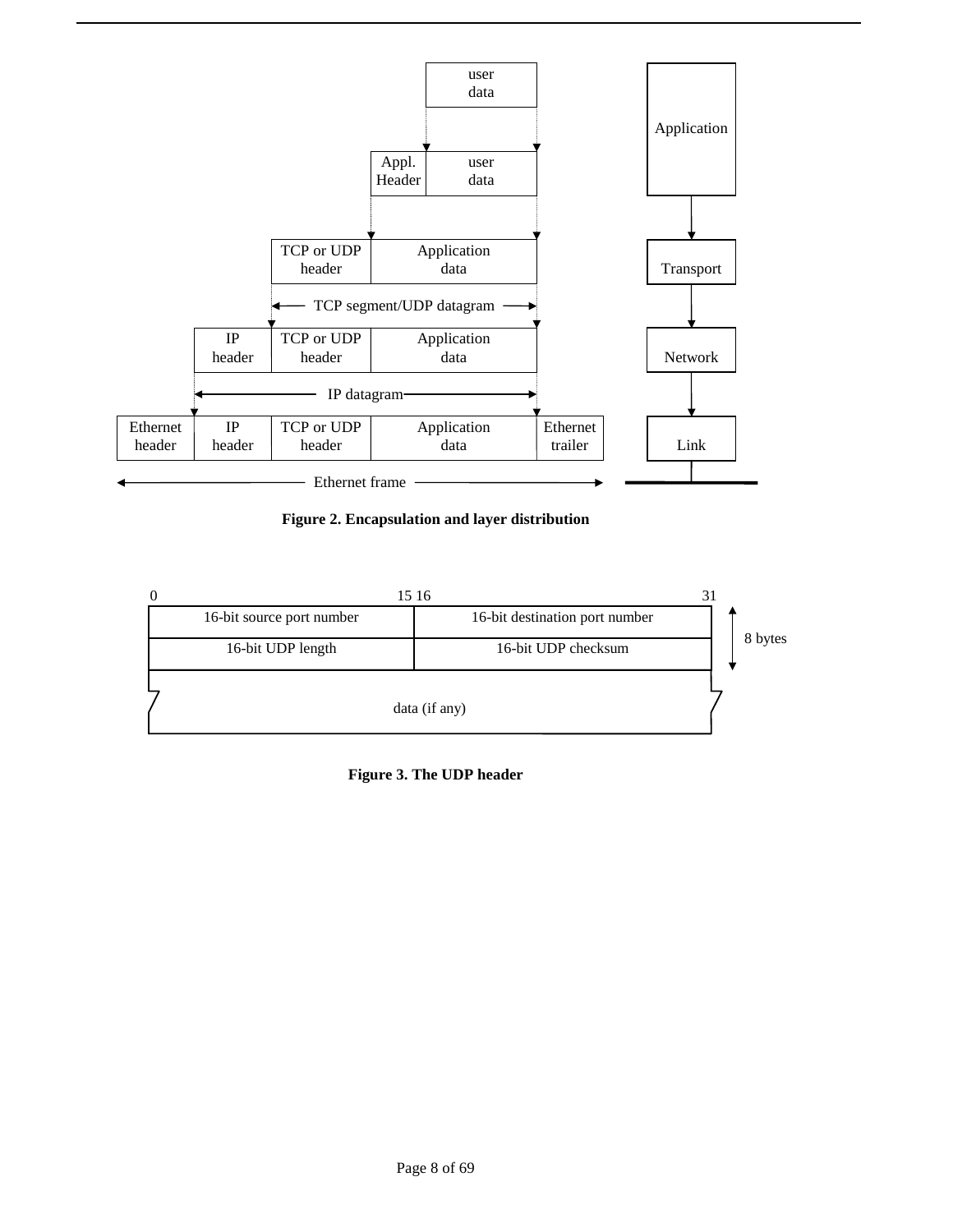





**Figure 5. The IPv4 header**

RTP has its own control protocol, the Real-Time Control Protocol (RTCP) [RFC1889]. The main purpose for RTCP is to give feedback on the quality of the delivery of data from the recipients of the data, to those who send it. The feedback is given in reports sent with RTCP and can for example contain the number of lost packets in the session and information about delays in the intermediate networks. RTCP is not streamed continuously in the same way as RTP, instead it is sent periodically with a typical period of a few seconds between the reports.

Any given RTP media stream is always assigned to an even port number while the associated RTCP reports are sent on the next higher, and thus odd, port number.

### **6.2 The Session Description Protocol**

1

The Session Description Protocol (SDP) [RFC2327] has three main objectives that need to be achieved before an IP telephony session can begin. All of these there objectives have to do with letting the one whom you want to speak with know what you want from the session. First, you need to tell the other party what kind of media you want to receive: audio, video, or both<sup>1</sup>. The second thing is how you want the media to be coded by him so that you can understand what is being sent. The third thing you need is to inform the other party about is the address and port you want the media to be delivered to. For this to work the person on the other side will also have to send

 $1$  For multicast sessions, the session description work opposite to unicast sessions. Here the session descriptions tell what the client is willing to send. Multicast sessions are not considered in this thesis.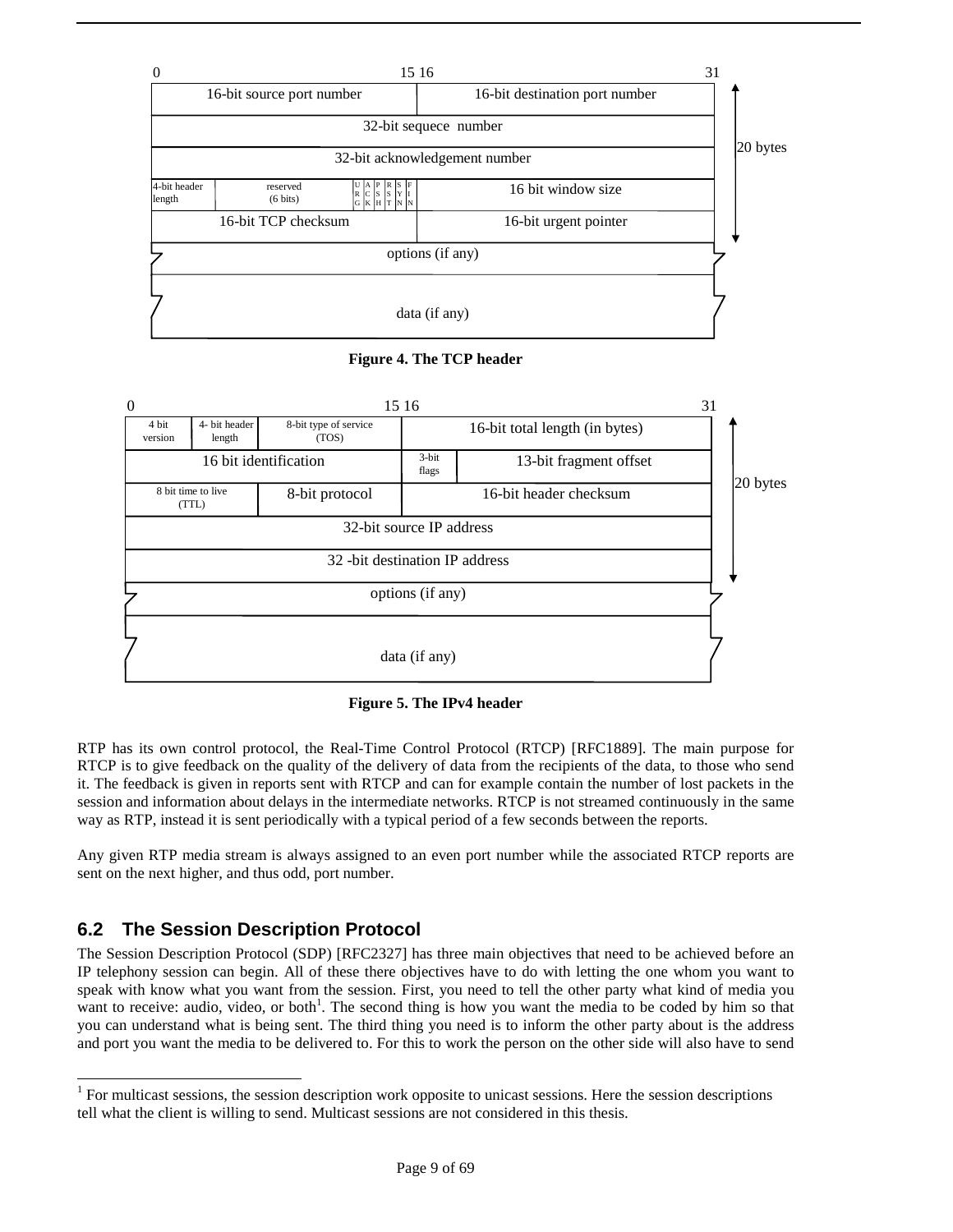you a session description with his information to you, or else you will not be able to send any media data to him. A typical session description looks like the one in Figure 6.

```
v=0o=uabfrth 955720785594 955720785594 IN IP4 134.138.242.7 
s=Basic Session 
c=IN IP4 134.138.242.7 
t=955720785594 0 
m=audio 2328 RTP/AVP 8 0 96 98 99 97 
a=rtpmap:96 SC6/6000 
a=rtpmap:98 SC6/3000 
a=rtpmap:99 RT24/2400 
a=rtpmap:97 VR15/1500
```
#### **Figure 6. Example of a session description**

### **6.2.1 Text based**

As already seen in Figure 6 in the previous section, SDP is entirely textual. This means that the information conveyed by SDP is not coded into a more compact form, unlike H.323, which uses ASN.1. The recommended character set for SDP is ISO 10646, in UTF-8 encoding [RFC2279]. The specification for SDP allows for the use of other character sets if they are needed.

#### **6.2.2 The Structure of SDP**

The grammar for SDP is very structured and strict when it tells what a session description should look like. SDP does not allow for headers to come in any other order than the one shown in Figure 7. All the lines, i.e. header fields, follow the same pattern,  $\langle type \rangle$  =  $\langle value \rangle$ . The type-field is always only one character long and this character is always in lower case.

```
Session description 
   v= (protocol version)<br>
o= (owner/creator and
       (owner/creator and session identifier).
    s= (session name) 
    i=* (session information) 
    u=* (URI of description) 
    e=* (email address) 
    p=* (phone number) 
    c=* (connection information - not required if included in all media) 
    b=* (bandwidth information) 
    One or more time descriptions 
    z=* (time zone adjustments) 
    k=* (encryption key) 
    a=* (zero or more session attribute lines) 
    Zero or more media descriptions 
Time description 
 t= (time the session is active) 
 r=* (zero or more repeat times) 
Media description 
    m= (media name and transport address) 
    i=* (media title) 
    c=* (connection information - optional if included at session-level) 
    b=* (bandwidth information) 
    k=* (encryption key) 
    a=* (zero or more media attribute lines) 
* optional item
```
#### **Figure 7. SDP header fields**

Some header fields are of special/major importance to this thesis will be discussed a little bit further, as for the rest the listing above is sufficient.

• the origin field  $o$ =<username> <session id> <version> <network type> <address type> <address>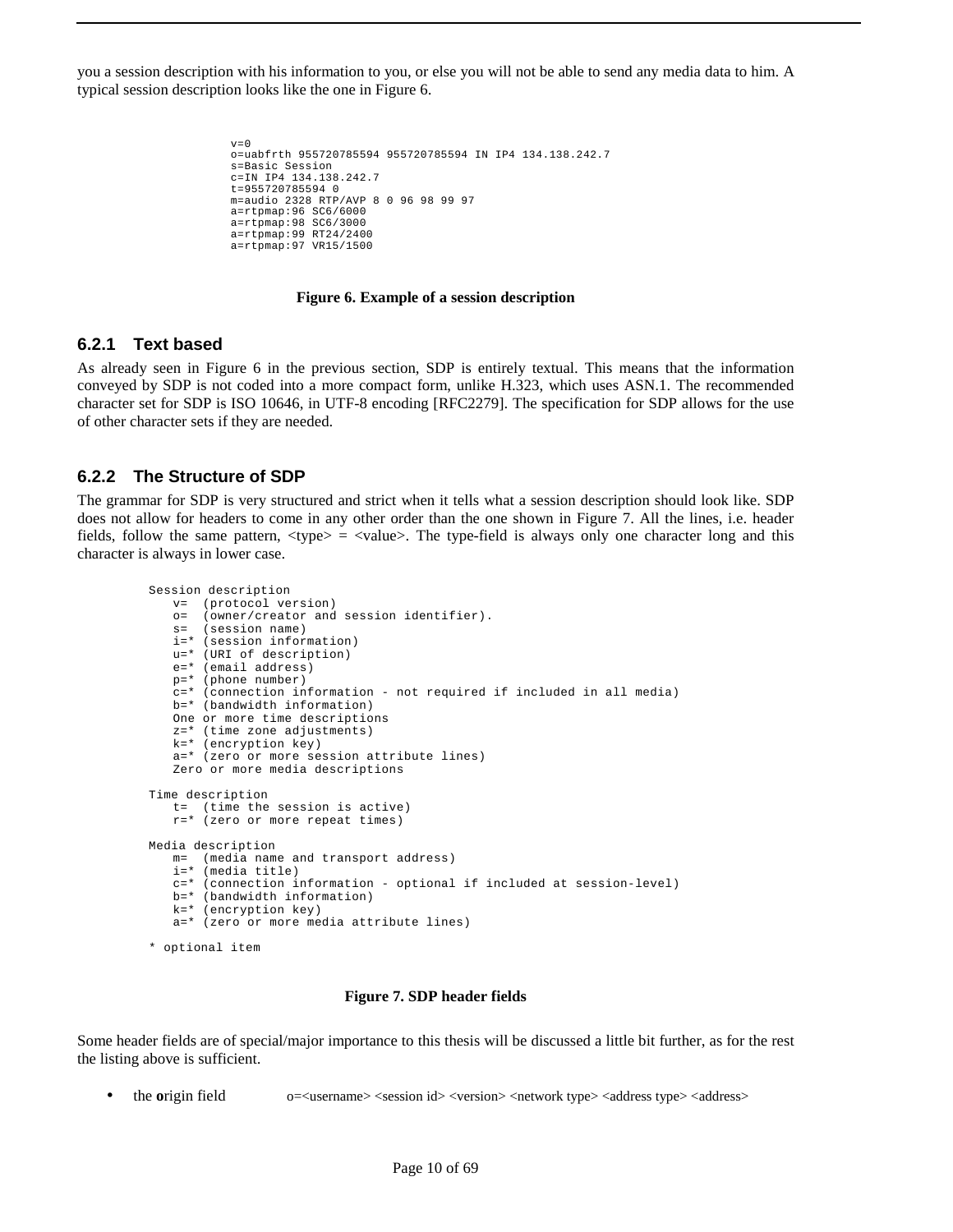The parameters of the origin field will together form a unique identifier for the current session. The last parameter contains an address, which could be an IPv4 address expressed either in dotted-decimal form or as a fully qualified domain name. None of the parameters in the origin field are intended to be used for routing media between clients.

the **c**onnection field c=<network type><address type><connection address>

The connection field can exist in both the session description and the media description part of the SDP. Its purpose is to give the port number given in the media field an address to be associated with. If there is a connection field in the media description part then the address in this field is prioritized over the address that was possibly given in a connection field in the session description part.

the **m**edia field. m=<media> <port> <transport> <fmt list>

The purpose of the media field is to let the other party in the session know what kind of media, audio or video, or maybe something entirely different, the recipient of the SDP should deliver, to what port on the associated connection address (see above) the media should be delivered to, and in what way the media should be coded. The example in Figure 6 uses two standard codecs [RFC1890] denoted 8 and 0 in the media field. In the same media field are four non-standard codecs, denoted 96, 97, 98 and 99, declared. The non-standard codecs are defined in the following attribute fields, one for each codec number. The following table shows the standardized payload types [RFC1890].

| $\rm PT$                                   | encoding<br>name | audio/video<br>(A/V) | clock rate<br>(Hz) | channels<br>(audio) |
|--------------------------------------------|------------------|----------------------|--------------------|---------------------|
| $\mathsf 0$                                | PCMU             | Α                    | 8000               | $\mathbf 1$         |
| 1                                          | 1016             | A                    | 8000               | $\mathbf 1$         |
|                                            | G721             | A                    | 8000               | $\mathbf 1$         |
| $\begin{array}{c} 2 \\ 3 \\ 4 \end{array}$ | GSM              | A                    | 8000               | $\mathbf 1$         |
|                                            | unassigned       | A                    | 8000               | $\mathbf{1}$        |
| 5                                          | DVI4             | A                    | 8000               | $\mathbf 1$         |
| 6                                          | DVI4             | Α                    | 16000              | $\mathbf 1$         |
| 7                                          | LPC              | Α                    | 8000               | $\mathbf 1$         |
| 8                                          | PCMA             | Α                    | 8000               | $\mathbf 1$         |
| 9                                          | G722             | Α                    | 8000               | 1                   |
| 10                                         | L16              | A                    | 44100              | $\overline{a}$      |
| 11                                         | L16              | A                    | 44100              | $\mathbf{1}$        |
| 12                                         | unassigned       | A                    |                    |                     |
| 13                                         | unassigned       | A                    |                    |                     |
| 14                                         | MPA              | Α                    | 90000              |                     |
| 15                                         | G728             | A                    | 8000               | $\mathbf{1}$        |
| $16 - - 23$                                | unassigned       | A                    |                    |                     |
| 24                                         | unassigned       | V                    |                    |                     |
| 25                                         | CelB             | V                    | 90000              |                     |
| 26                                         | JPEG             | V                    | 90000              |                     |
| 27                                         | unassigned       | V                    |                    |                     |
| 28                                         | nv               | V                    | 90000              |                     |
| 29                                         | unassigned       | V                    |                    |                     |
| 30                                         | unassigned       | V                    |                    |                     |
| 31                                         | H261             | V                    | 90000              |                     |
| 32                                         | MPV              | V                    | 90000              |                     |
| 33                                         | MP2T             | AV                   | 90000              |                     |
| $34 - -71$                                 | unassigned       | <sup>2</sup>         |                    |                     |
| $72 - - 76$                                | reserved         | N/A                  | N/A                | N/A                 |
| $77 - - 95$                                | unassigned       | S.                   |                    |                     |
| $96 - 127$                                 | dynamic          | þ                    |                    |                     |

**Table 1. Payload types (PT) for standard audio and video encodings**

### **6.3 SIP overview**

The session initiation protocol (SIP) [RFC2543] is a signaling protocol for setting up sessions between clients over a network, i.e. the Internet. These sessions do not necessarily have to be Internet telephony sessions. SIP could just as well be used for setting up gaming sessions or for distance learning where a lecture is streamed out to the participants. M. Handley, H. Schulzrinne, E. Schooler, and J. Rosenberg, authors of the SIP protocol give a more comprehensive description, as shown in Figure 8. The official SIP web site can be found at [SIPSite].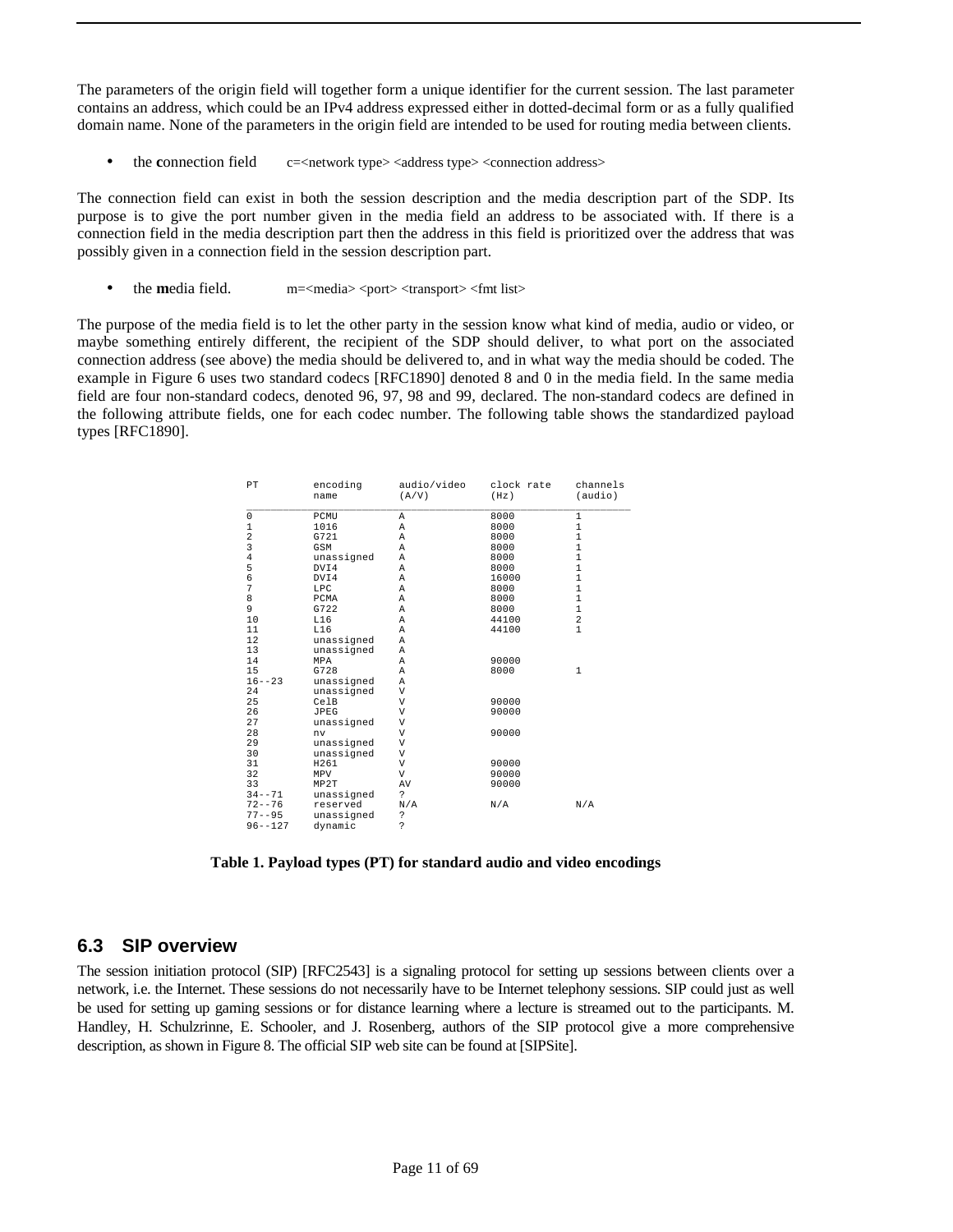"The Session Initiation Protocol (SIP) is an application-layer control (signaling) protocol for creating, modifying and terminating sessions with one or more participants. These sessions include Internet multimedia conferences, Internet telephone calls and multimedia distribution. Members in a session can communicate via multicast or via a mesh of unicast relations, or a combination of these. SIP invitations used to create sessions carry session descriptions which allow participants to agree on a set of compatible media types. SIP supports user mobility by proxying and redirecting requests to the user's current location. Users can register their current location. SIP is not tied to any particular conference control protocol. SIP is designed to be independent of the lower-layer transport protocol and can be extended with additional capabilities." [RFC2543]

#### **Figure 8. SIP description**

It is outside the scope of this paper to discuss all the features of the protocol, but I will however discuss at least a few basic ones. See Figure 9 for an example of a SIP message. The different parts of a SIP message will be discussed in the following Sections.

```
 INVITE sip:uabfrth@134.138.228.159 SIP/2.0 
 via: SIP/2.0/UDP 134.138.242.7:5062 
 from: sip:Fredrik.Thernelius@uab.ericsson.se 
 to: sip:uabfrth@134.138.242.7 
 call-ID: 955720785564@134.138.242.7 
 cseq: 1444 INVITE 
 user-agent: Ellemtel-PICo/R2H 
 contact: sip:Fredrik.Thernelius@134.138.242.7:5062 
 content-type: application/sdp 
 content-length: 250 
v=0o=uabfrth 955720785594 955720785594 IN IP4 134.138.242.7 
s=Basic Session 
c=IN IP4 134.138.242.7 
t=955720785594 0 
m=audio 2328 RTP/AVP 8 0 96 98 99 97 
a=rtpmap:96 SC6/6000 
a=rtpmap:98 SC6/3000 
a=rtpmap:99 RT24/2400 
 a=rtpmap:97 VR15/1500
```
#### **Figure 9. Example of a SIP message**

#### **6.3.1 Call setup - 1**

The SIP sessions are set up by using a three-way handshake procedure (much like TCP), see Figure 10. When client A wants to set up an IP telephony session with client B, A sends an INVITE (1) request to B. The INVITE message contains a payload with a description of the session he/she wants to set up with B. If it is an IP telephony session that is about to be set up, then the session description contains information about which audio encoding types (see Table 1). A can understand and it also specifies on which ports A wants the RTP audio data sent to. The protocol to convey session descriptions is called the Session Description Protocol (SDP), see Section 6.2 for a summary. It is not mandatory for SIP to use SDP, but it is the only one defined so far.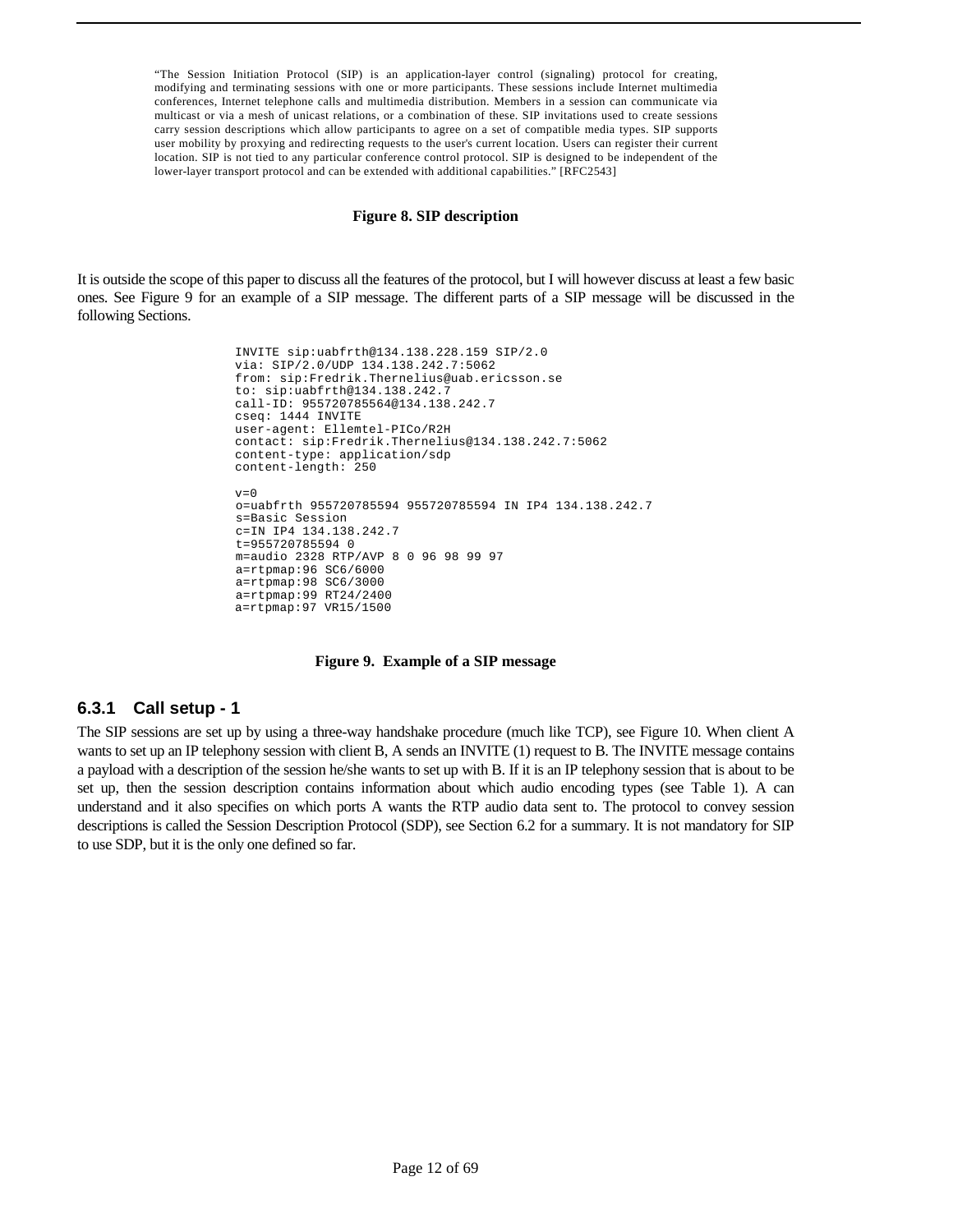

**Figure 10. Setting up a SIP session**

When B accepts the call his user agent sends a message (2) with a response code of 200. Any 2xx response means that the message was successfully received, understood, and accepted. See Section 6.3.9 for a summary of response codes. In the response client B adds his codec capabilities and the port numbers where he wants A to send his RTP data to. The final part (3) of the three-way handshake occurs when A sends an acknowledgement to B. By sending an ACK the caller confirms that it has received the response from the callee. After the setup procedure is completed the conversation can begin.

Figure 10 also shows an optional message, a provisional response. The provisional response here is an informational message that provides feedback to the caller that the phone is ringing on the receiving side.

### **6.3.2 Call setup – 2**

The previous section on call setup showed what types of messages are involved in setting up a SIP connection between two users, but it did not say how the caller found out where the callee was. In order to find out where to send the INVITE message in that example, it is first necessary to find out which SIP server is responsible for a particular user. This can be quite tricky and is best explained in [RFC2543 - Section 1.4.2]. After receiving information about where the SIP server is located the caller will be able to send the INVITE to that location or locations (if several alternatives were received).

The SIP server will read the To field in the message, see figures 9, 11 and 12, and initiate a search for the particular user, who is pointed out by the SIP URL in this field. The user is located via a query to the location server, which could be an LDAP server [RFC1777] as suggested in [RFC2543]. When the SIP server receives a location or locations for that user it will react in one of two ways. It will either forward the packet to its destination, see Figure 11, or it will send a response back to the caller, see Figure 12, which contains the location(s) of the callee and thus lets the caller contact the callee himself. The server is said to be working in either proxy- or redirect mode.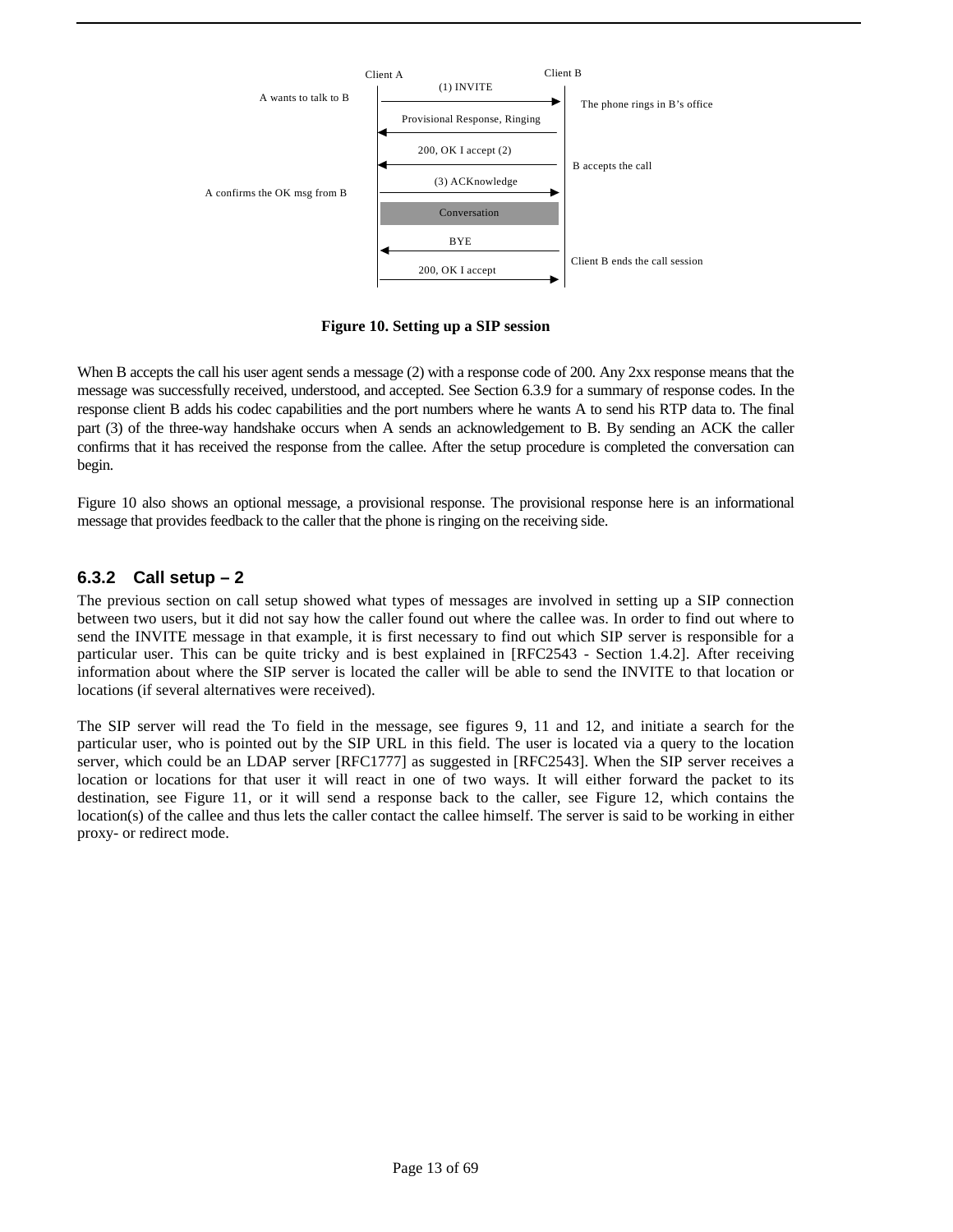

**Figure 11. SIP Server in proxy mode**



**Figure 12. SIP server in redirect mode**

### **6.3.3 Routing SIP messages**

Each SIP entity that is sending out SIP requests is required to add one Via header field with its own address. When the request has arrived at responding client the list might be very long if there were many SIP servers in between the caller and the callee. The Via list tells how responses should be routed back to the caller. The responding client will thus take the address from the top-most Via header and send the response to that address. A SIP entity that receives a response will remove the top-most Via header from the message and forward the response to the address given in the next Via header in the list. This procedure can for instance be in Figure 11, in items 5 and 6. In item 6 one via field has been removed. In all the other SIP messages showed in Figure 11 and Figure 12, the scenario is easier since there were no additional responses going across any servers.

### **6.3.4 SIP addresses**

In SIP users are identified by SIP addresses, the so-called SIP URLs. SIP URLs work in the same way as email addresses do. They use the format "sip:user@host". The user part could be a user name or a telephone number, while the host part can be a hostname or an IP address.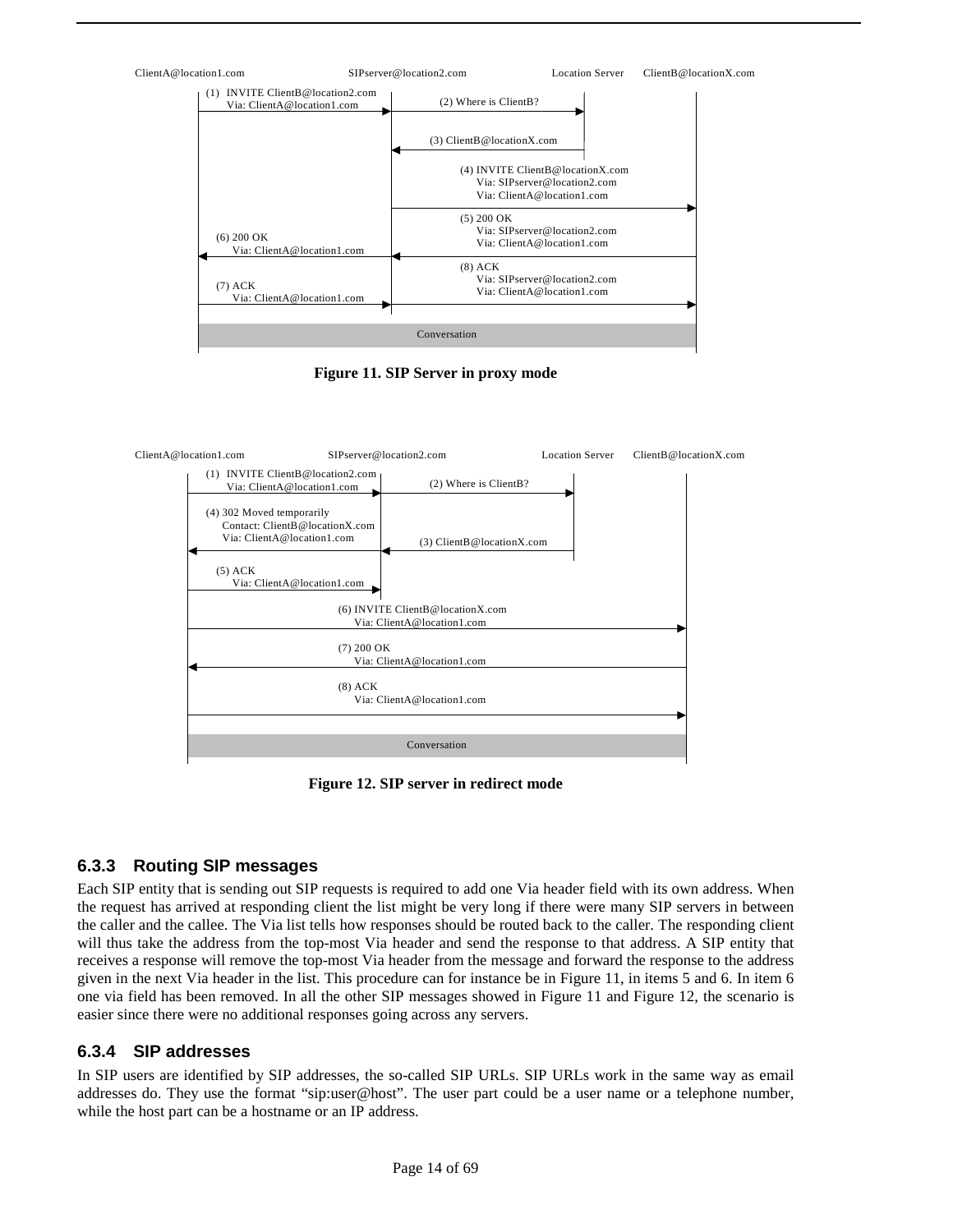As has already been described briefly earlier, the private IP addresses that are used in an outgoing SIP message must be replaced by the globally routable IP address of the NAT Firewall. This fact makes it is important to recognize which header fields can contain IP addresses and which ones do not. This subject is described further in Sections 9 and 10.

In general IP addresses can occur in all the places, which can hold a SIP URL, i.e. a SIP address. SIP URLs can be found in (1) the Request line, (2) the To field, (3) the From field, (4) the Via field, (5) the Contact filed, (6) the Record-route field, and (7) the Route field. It is also common that the last part of the Call-ID field contains the IP address or hostname of the calling host in order to help ensure uniqueness of the session identification.

Examples of SIP URLs can be seen in Figure 9. They are easily recognized, they all start with "sip:".and the host part is either a domain name or a numeric network address. There are several examples of URLs of this type in Figure 9: **sip:uabfrth@134.138.228.159** and **sip:Fredrik.Thernelius@uab.ericsson.se** are two of them.

### **6.3.5 Transportation protocol for SIP**

SIP is not dependent of the service of any specific transport protocol. In the SIP RFC, TCP and UDP are suggested but it also states that SIP may also be used with protocols such as ATM AAL5 [RFC 1483], IPX, frame relay, or X.25.

### **6.3.6 SIP Terminology**

Location Server: The location server contains the information about user locations.

- User Agent: The User Agent (UA) is an application program running at the endpoints of the call, at the users. The UA consists of two parts, the User Agent Client (UAC) and the User Agent Server (UAS). The UAC sends SIP requests on behalf of the user and the UAS listen for responses and notify the user when they arrive.
- SIP server: The SIP server is responsible for the users within a domain. It can work in proxy mode or redirect mode. The redirect mode it relays information to caller about the callees' location, see Figure 11. In proxy mode it relays all messages between the caller and the callee, see Figure 12.

SIP Proxy server: See SIP server.

SIP Redirect Server: See SIP server.

Call leg: The 3-tuple of the (1) Call-ID, (2) the From field, and (3) the To field (including any tags) defines a call leg, i.e. identifies of a session between two SIP clients.

### **6.3.7 SIP message structure**

This section gives the main building block for describing SIP messages. Further details have to be read in [RFC2543] or if one is only interested in the grammar then this can be found in [Grammar], appendix 16.2.

The structure and the syntax of SIP messages are, as many IETF developed text based protocols such as HTTP and FTP, based upon the definitions made in the "Standard for ARPA Internet Text Messages"[RFC822]. The specific character set used by SIP is ISO 10646 with UTF-8 encoding [RFC 2044], just as for SDP. [RFC822] bases its syntax on the augmented Backus-Naur Form (ABNF) [RFC2234]. The syntax of augmented BNF is described in appendix 16.3.

The SIP messages are always either a request from a client to a server or a response to a request from a server to a client. With augmented BNF this is written as:

#### **SIP-message = Request | Response**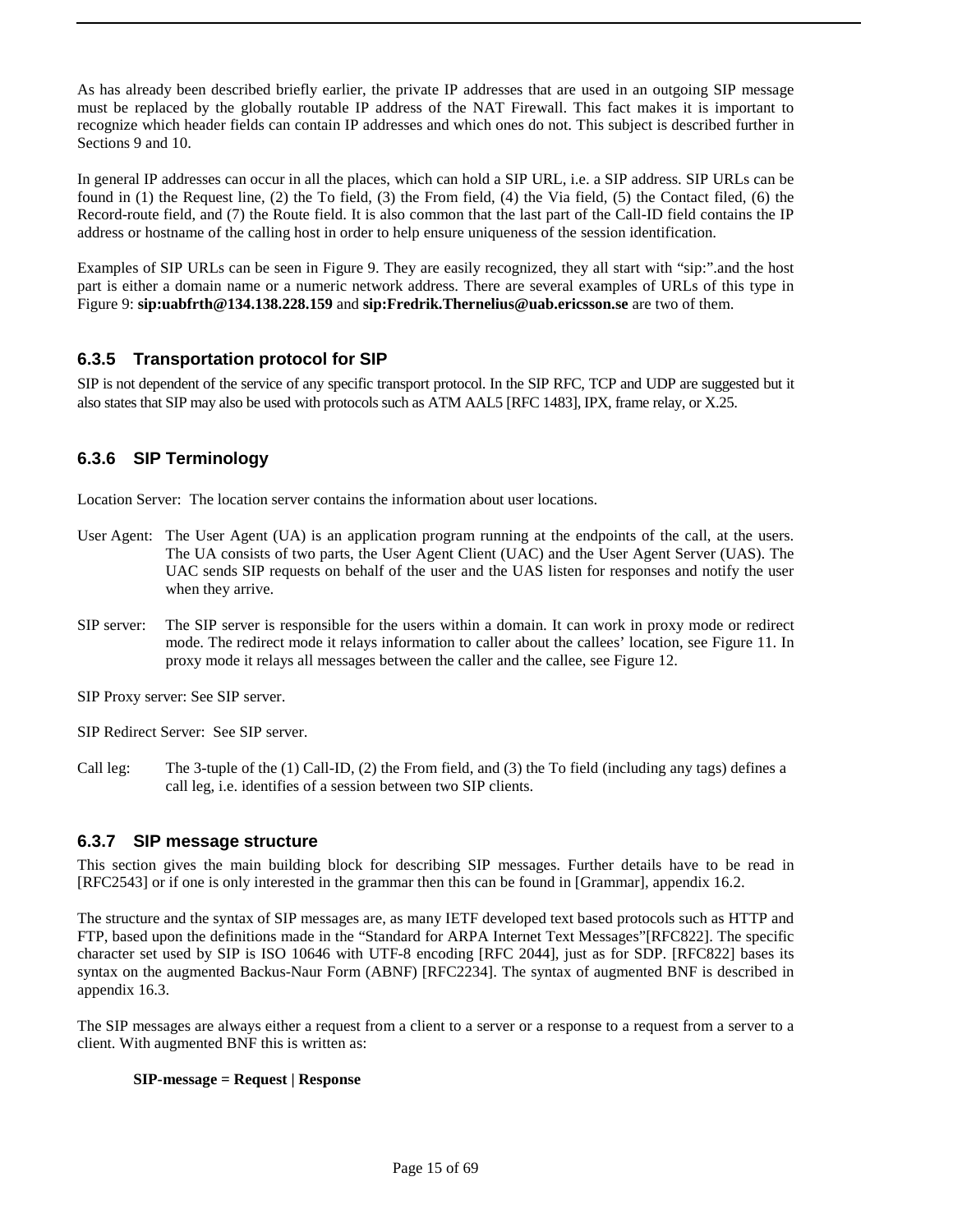Both the request message and the response message share a common structure, i.e. the generic message structure. The generic message structure is defined as:

#### **generic-message = start-line \*message-header CRLF [ message-body ]**

The generic message syntax gives the structure of the entire SIP msg. Please compare this syntax to the sample SIP message provided in Section 6.3. After the first line, the start-line follows several message headers and after the empty line in the middle follows the message body, i.e. the session description.

All parts have their own syntax to follow:

**start-line = Request-Line | Status-Line message-header = ( general-header | request-header | response-header | entity-header )**

A summary of the different types of headers can be found in Section 6.3.10. All of the message headers follow the same syntax and structure.

#### **message-header = field-name ":" [ field-value ] CRLF**

A request, like the one showed in Section 6.3, have the following main building blocks.

Request = Request-Line **\*( general-header | request-header | entity-header ) CRLF [message-body]**

**Request-Line = Method SP Request-URI SP SIP-Version CRLF Method = "INVITE" | "ACK" | "OPTIONS" | "BYE" | "CANCEL" | "REGISTER"**

A summary and description of the request methods follow in the next section.

Like the request the responses is built up similarly:

**Response = Status-Line \*( general-header | response-header | entity-header ) CRLF [ message-body ]**

#### **Status-Line = SIP-version SP Status-Code SP Reason-Phrase CRLF Status-Code = Informational | Success | Redirection | Client-Error | Server-Error | Global-Failure | extension-code**

A summary and description of the status codes follow in Section 6.3.9.

### **6.3.8 Summary of SIP requests**

INVITE

The INVITE method indicates that the user or service is being invited to participate in a session. The message body contains a description of the session to which the callee is being invited.

ACK

The ACK request confirms that the client has received a final response to an INVITE request.

#### OPTIONS

The server is being queried as to its capabilities. A server that believes it can contact the user, such as a user agent where the user is logged in and has been recently active, MAY respond to this request with a capability set.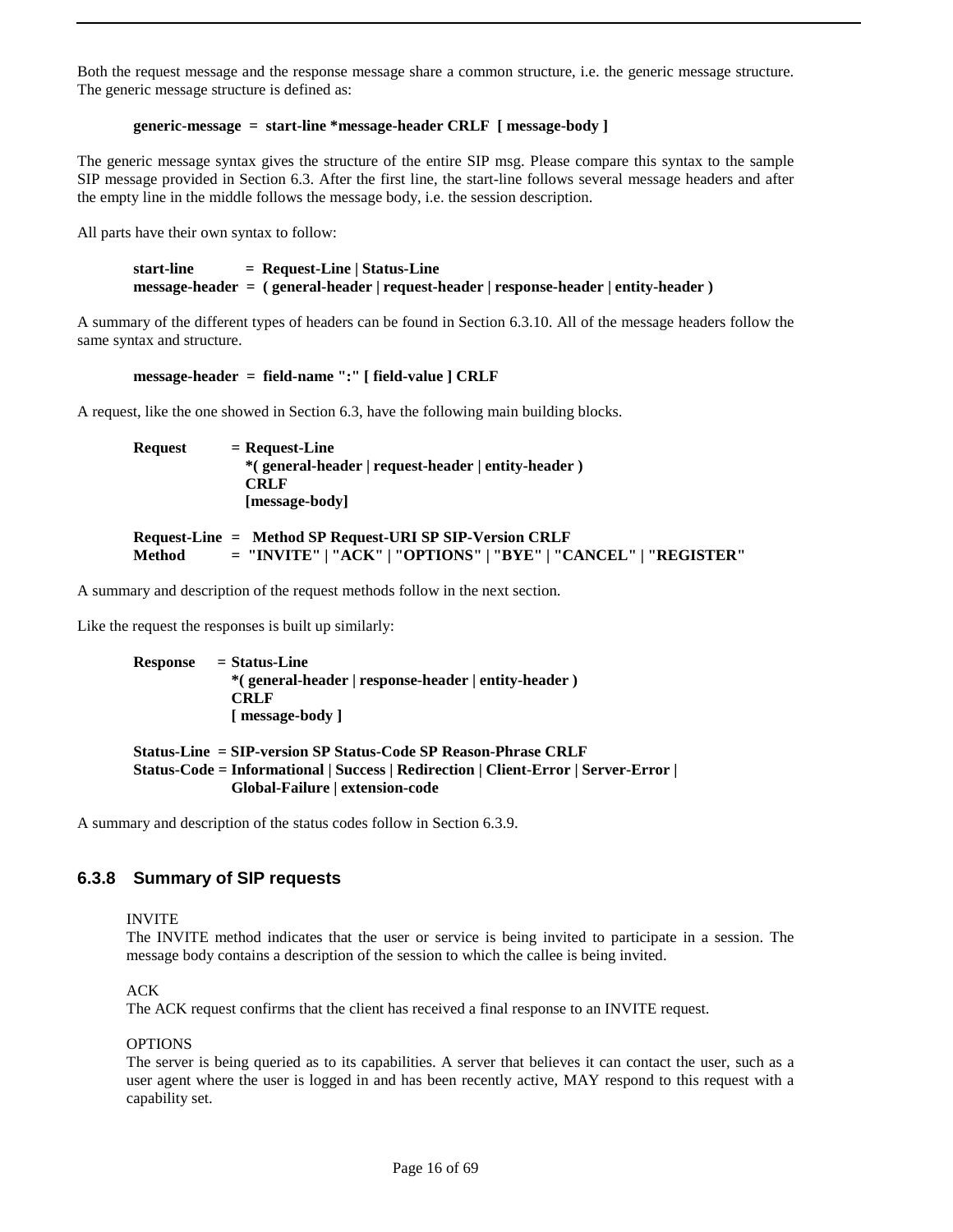#### **BYE**

The user agent client uses BYE to indicate to the server that it wishes to release the call. A BYE request is forwarded like an INVITE request and MAY be issued by either caller or callee.

#### **CANCEL**

The CANCEL request cancels a pending request with the same Call-ID, To, From and CSeq (sequence number only) header field values, but does not affect a completed request. (A request is considered completed if the server has returned a final status response, i.e. a 2xx response)

#### REGISTER

A client uses the REGISTER method to register the address listed in the To header field with a SIP server.

### **6.3.9 Summary of SIP response codes**

The response codes in SIP are greatly influenced by the response codes given in HTTP/1.1 [RFC2068, RFC2616]. However, not all of them have been appropriate to reuse in SIP. SIP extends there with a new class of codes, called 6xx – Global Failure, see Table 2. The codes that extends HTTP/1.1 have number starting from x80 and above for each class. See Table 3 for a complete list of response codes.

| 1xx: Informational  | request received, continuing to process the request                   |
|---------------------|-----------------------------------------------------------------------|
| 2xx: Success        | the action was successfully received, understood, and accepted        |
| 3xx: Redirection    | further action needs to be taken in order to complete the request     |
| 4xx: Client Error   | the request contains bad syntax or cannot be fulfilled at this server |
| 5xx: Server Error   | the server failed to fulfill an apparently valid request              |
| 6xx: Global Failure | the request cannot be fulfilled at any server                         |

#### **Table 2. SIP Response Codes**

| 1xx | 181 Call Is Being Forwarded  | 182 Queued                        |                                         |
|-----|------------------------------|-----------------------------------|-----------------------------------------|
| 2xx | 200 OK                       |                                   |                                         |
| 3xx | 300 Multiple Choices         | 301 Moved Permanently             | 302 Moved Temporarily                   |
|     | 305 Use Proxy                | 380 Alternative Service           |                                         |
| 4xx | 400 Bad Request              | 401 Unauthorized                  | 402 Payment Required                    |
|     | 403 Forbidden                | 404 Not Found                     | 405 Method Not Allowed                  |
|     | 406 Not Acceptable           | 407 Proxy Authentication Required | 408 Request Timeout                     |
|     | 409 Conflict                 | 410 Gone                          | 411 Length Required                     |
|     | 413 Request Entity Too Large | 414 Request-URI Too Long          | 415 Unsupported Media Type              |
|     | 420 Bad Extension            | 480 Temporarily Unavailable       | 481 Call Leg/Transaction Does Not Exist |
|     | 482 Loop Detected            | 483 Too Many Hops                 | 484 Address Incomplete                  |
|     | 485 Ambiguous                | 486 Busy Here                     |                                         |
| 5xx | 500 Server Internal Error    | 501 Not Implemented               | 502 Bad Gateway                         |
|     | 503 Service Unavailable      | 504 Gateway Time-out              | 505 Version Not Supported               |
| 6xx | 600 Busy Everywhere          | 603 Decline                       | 604 Does Not Exist Anywhere             |
|     | 606 Not Acceptable           |                                   |                                         |

### **6.3.10 Summary of SIP headers**

message-header = field-name ":" [ field-value ] CRLF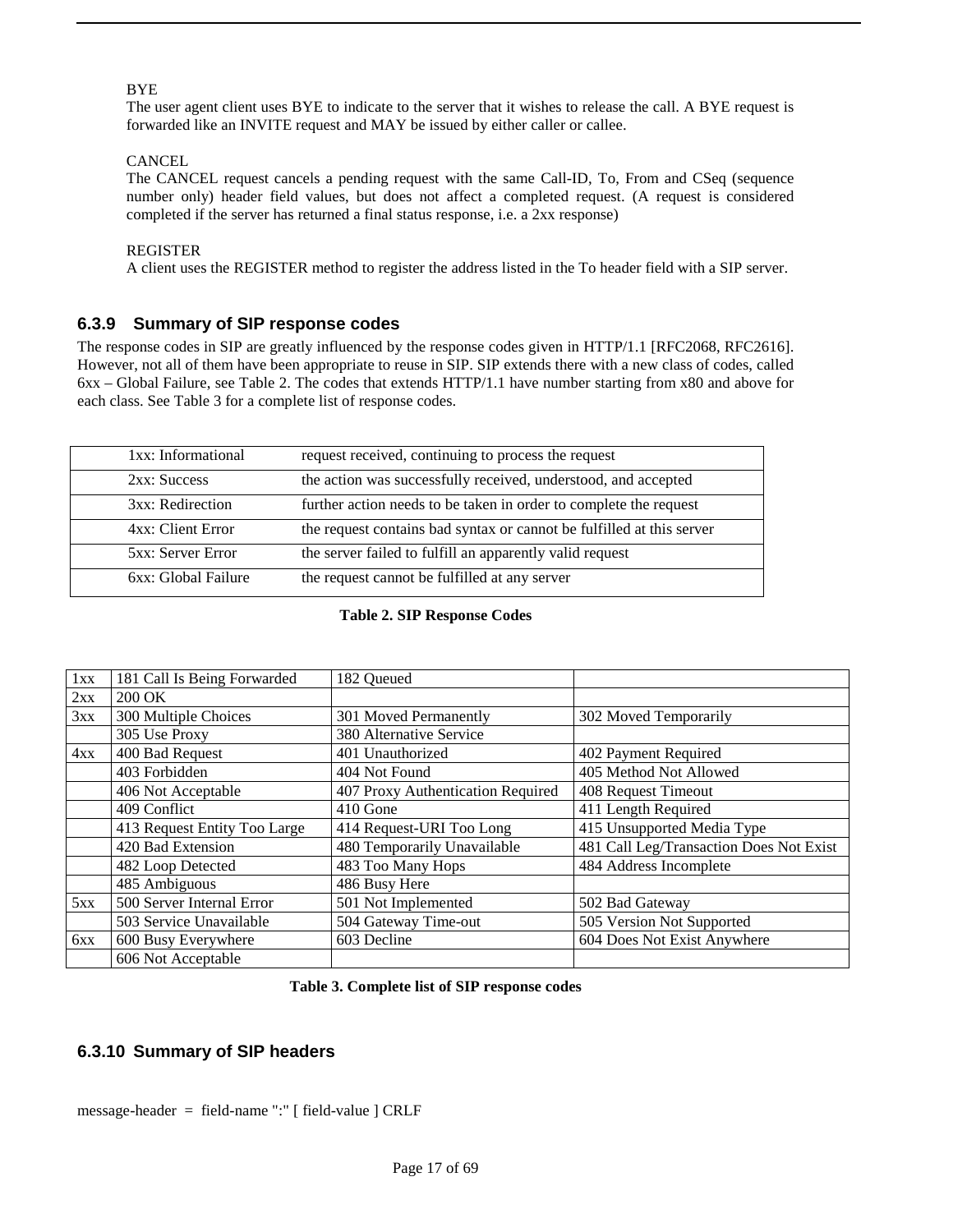| <b>General-header</b>                                        | Accept           |               | E | Csea                | N | E | Record-Route     | X                         | H         |
|--------------------------------------------------------------|------------------|---------------|---|---------------------|---|---|------------------|---------------------------|-----------|
|                                                              | Accept-Encoding  |               | E | Date                | X | E | Timestamp        | X                         | E         |
|                                                              | Accept-Language  | X             | E | Encryption          | N | E | To               | N                         | E         |
|                                                              | Call-ID          |               | E | Expires             | X | Е | Via              | N                         | E         |
|                                                              | Contact          | X             | E | From                | N | E |                  |                           |           |
| <b>Entity-header</b>                                         | Content-Encoding | X             | E | Content-Length      | X | E | Content-Type     | $\boldsymbol{\mathrm{X}}$ | E         |
| <b>Request-header</b>                                        | Authorization    | X             | E | Priority            | C | Е | Response-Key     | C                         | E         |
|                                                              | Contact          |               | E | Proxy-Authorization | N | H | Subject          | C                         | E         |
|                                                              | Hide             |               | H | Proxy-Require       | N | H | User-Agent       | C                         | E         |
|                                                              | Max-Forwards     |               | E | Route               | X | H |                  |                           |           |
|                                                              | Organization     | C             | H | Require             | X | E |                  |                           |           |
| <b>Response-header</b>                                       | Allow            | X             | E | Server              |   | E | WWW-Authenticate | C                         | ${\bf E}$ |
| Proxy-Authenticate                                           |                  | N             | H | Unsupported         | X | E |                  |                           |           |
| Retry-After                                                  |                  | $\mathcal{C}$ | E | Warning             | X | E |                  |                           |           |
| $E =$ End-to-End header field<br>$X = May$ be encrypted      |                  |               |   |                     |   |   |                  |                           |           |
| $N =$ Must not be encrypted<br>$H = Hop-by-Hop$ header field |                  |               |   |                     |   |   |                  |                           |           |
| $C =$ Should be encrypted                                    |                  |               |   |                     |   |   |                  |                           |           |

**Table 4. Summary of SIP headers**

# **7 Internet Firewalls**

Firewalls are the main protection mechanism when it comes to keeping unwanted traffic away from ones own network. The concept can be easily described, see Figure 13 [Cheswick95]. Everything that is inbound (this is always seen from the internal networks point of view) or outbound will be filtered. Those packets that do not fulfill the rules set will be filtered out and dropped in order to enforce the security policy set in the filters.



**Figure 13. The principles of a firewall**

In books like [Cheswick95, Chapman95, and Goncalves00] the subject of firewall architecture is described in great depth. This thesis will not attempt to cover this area other than the basic concepts. The model referred to in this text is the dual-homed i.e., the firewall has two network interfaces, host model, which also happens to match the figure shown above.

### **7.1 Packet filtering Gateways**

Packet filtering gateways comes in two variations, those that do not remember what has happened previous in the session, and those that do. They are called stateless and stateful for obvious reasons. In both stateless and stateful filtering the main tools for filtering operate on the various headers of the IP datagrams, i.e. the IP header, the TCP header and the UDP header. The headers were shown in Section 6.1. The most important information when performing filtering are IP addresses (source and destination) and port numbers (source and destination). Other information such as the SYN and the ACK flag in the TCP header are also extremely important. They are used to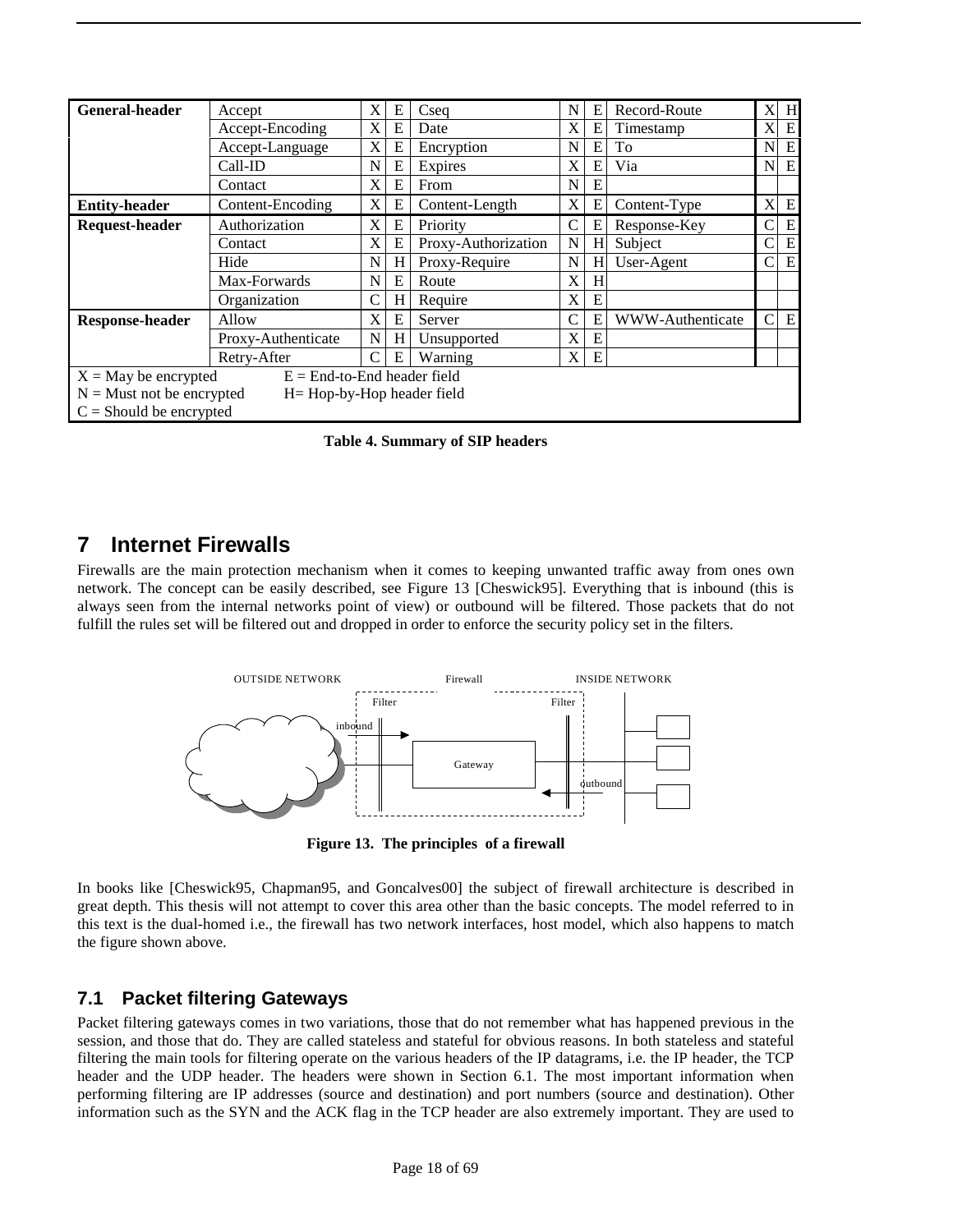distinguish the start of the connection from an established connection. Figure 15 shows how a TCP connection is set up and then torn down after a connection. A three-way handshake is used to set up a TCP connection between two hosts while four TCP segments are needed to tear down the connection.



**Figure 14. Setup and tear down of a TCP connection**

[Course488] describes that stateful filters use information from the application part in the filtering process. This implies that stateful filters can recognize application protocols without having to base its decisions on whether a certain packet is destined for a service using a well-known port or not. Worth noting is that the packet filtering gateways do not have the ability to make changes to content of the application data of the IP datagrams.

The filtering functions, rules, on packet filtering gateways are applied on a per interface and per direction (in or out) basis. The rules also depend on the direction of a certain packet, i.e., if it is going in to the gateway or if it is leaving the gateway. Figure 15 below shows how rules can be written in Cisco IOS and Linux. They are very similar. In Cisco IOS the rules are bundled in Access Control Lists (ACL) [Cisco]. The tool for writing rules in Linux is called ipchains [ipchains].

The figure shows an example where hosts on the internal network, 10.1.1.0, with a 24 bit net mask are allowed to use their web browsers (running an a port number above 1023) to access outside Web servers (running on port 80) and then download content from them.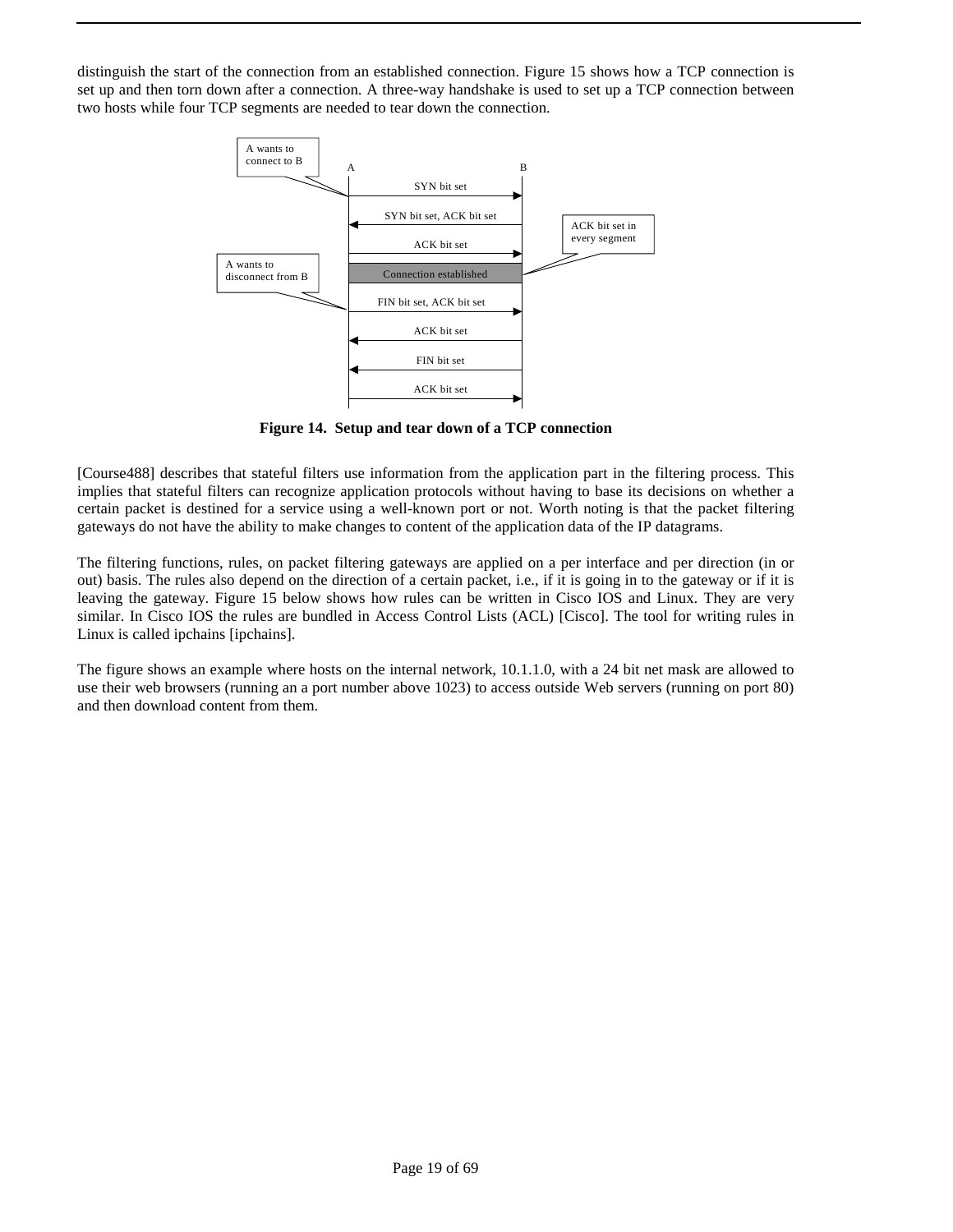

**Figure 15. Cisco IOS Access Control Lists and Linux ipchains**

The example in the figure shows how rules can be written to let hosts on the internal network 10.1.1.0 with a 24 bit net mask send requests to an outside Web server.

### **7.2 Circuit-Level gateways**

As the name, circuit-level gateway, implies it deals with the virtual circuits that TCP provides (connections are reliable and packets arrive in sequence) and that is why this kind of gateway can only be used for TCP based application protocols, such as Telnet or FTP. Support for UDP currently is being developed.

The circuit level gateway (often referred to as circuit-level proxy) is a generic tool for relaying TCP connections from one side of the firewall to the other, see Figure 16. The internal client makes a connection to a TCP port on the gateway, which then opens a connection to the external server. The gateway does not try to interpret the content of the application part of the TCP segment, it only relays any information received from one side to the other. This procedure has been standardized in [RFC1928]. The SOCKS 5 protocol uses the well-known TCP port 1080. To use the SOCKS service the client software needs to be modified, as described in [Cheswick95], or replaced so that a SOCK-ified client can be used instead.



**Figure 16. Circuit Level Gateway**

The addresses that the clients use on the internal network will not be seen in the IP header of datagrams leaving the network since it will be replaced with the address of the second interface (on the public side). The port number in the TCP header will therefore also be replaced.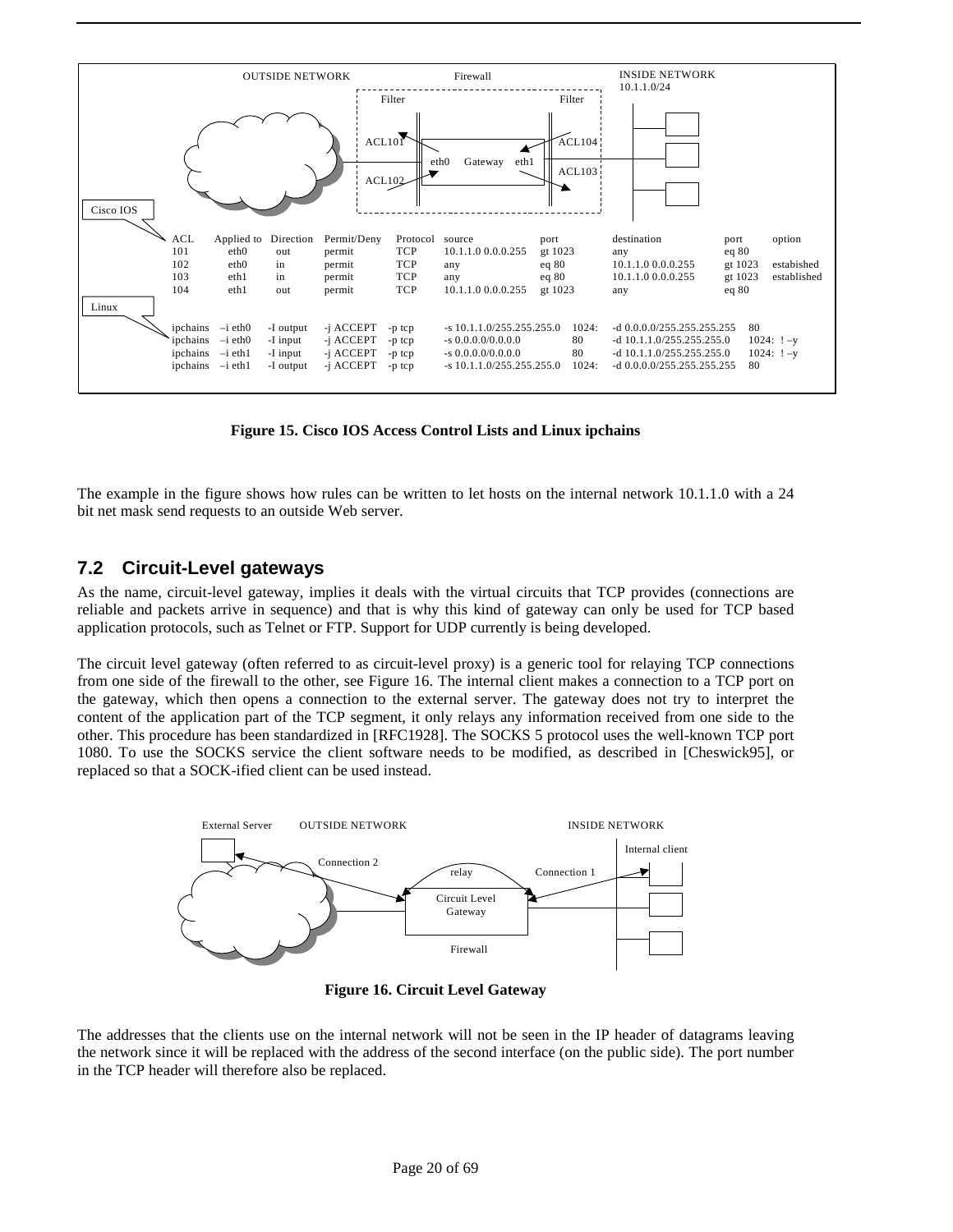### **7.3 Application Level Gateways**

The application-level gateway (ALG) is the most sophisticated kind of firewall gateway. It works in a similar fashion as the circuit level gateway but there are a number of important differences (shown later). Application level gateways are just like the circuit-level gateways often referred to as proxies. On other occasions, in [RFC2663] for example, an ALG is often referred to a program running in cooperation with a firewall performing Network Address Translation (NAT), as described in Section 8. The latter definition is the one that is used in this thesis. Here follows some features of an ALG:

- 1. The ALG is not generic like the circuit-level gateway, instead it uses special purpose code for each particular application/service it is supporting. Since it understands the application protocol it is relaying it achieves a higher security level.
- 2. The ALG does not have the shortcoming of only supporting TCP as the circuit-level gateway has. It also supports UDP based protocols, such as TFTP.
- 3. If the ALG is used together with a NAT (the main concern of this thesis), then the ALG will examine the application data for occurrences of internal addresses and replace them with the address of the firewalls external interface. Section 10 describes an implementation of an ALG for SIP.

ALGs with support for protocols like FTP, DNS, and SNMP are common components in NAT firewalls according to [RFC2663]. We hope soon it will be just as common to also support SIP in this fashion!

# **8 IP addressing issues**

As the number of computers in the world increases, the limitations of the current Internet Protocol, version 4, are apparent. The topic discussed here is the rapid depletion of available IPv4 addresses. This is a fact, even though it seems strange when considering that IPv4 supports 32 bit addresses ( $2^{32} \approx 4.3$  billion) and the numbers of computers in the word have not even reached (or has it?) a billion yet. The explanation is given in Section 8.1. Section 8.2 will show that the next version of the Internet Protocol, IPv6, solves this problem by introducing a larger address space. Section 8.3 introduces a special kind of addresses, called private addresses. The private address space is available for every one to use in their own network without having to request them from some authority. The private addresses are very useful, but since many hosts can use the same addresses at the same time, they are not allowed on the Internet. Section 8.4 explains how a Network Address Translator (NAT) can be used when hosts using private addresses want to communicate over the Internet. The use of private addresses and NATs are seen as an intermediate solution of the address depletion until the deployment of IPv6, which is expected to take several years.

### **8.1 Introduction to addressing with IPv4**

In IPv4 the addresses are distributed in five different classes. Class A supports 128 different networks, each with almost 17 million possible host IDs. What organization or company would need that many IP addresses? Class B supports 16 thousand networks with approximately 65000 hosts. This class is very suitable for large corporations and organization. In the next step below, in Class C, the networks only have 8 bits ( $2^8 = 256$ ) for the host part of the IP address, but instead it has a large amount network IDs ( $2^{21} \approx 2$  million). The rest of the addresses, Class D and E, cannot be used for addressing specific hosts and are therefore ignored in this discussion. Figure 5 shows what the 20-byte long IPv4 header looks like.

To summarize: Class A has 50% of the number of possible addresses, Class B has a 25 % and Class C has 12.5%. Class A, B and C will thus have 87.5% together.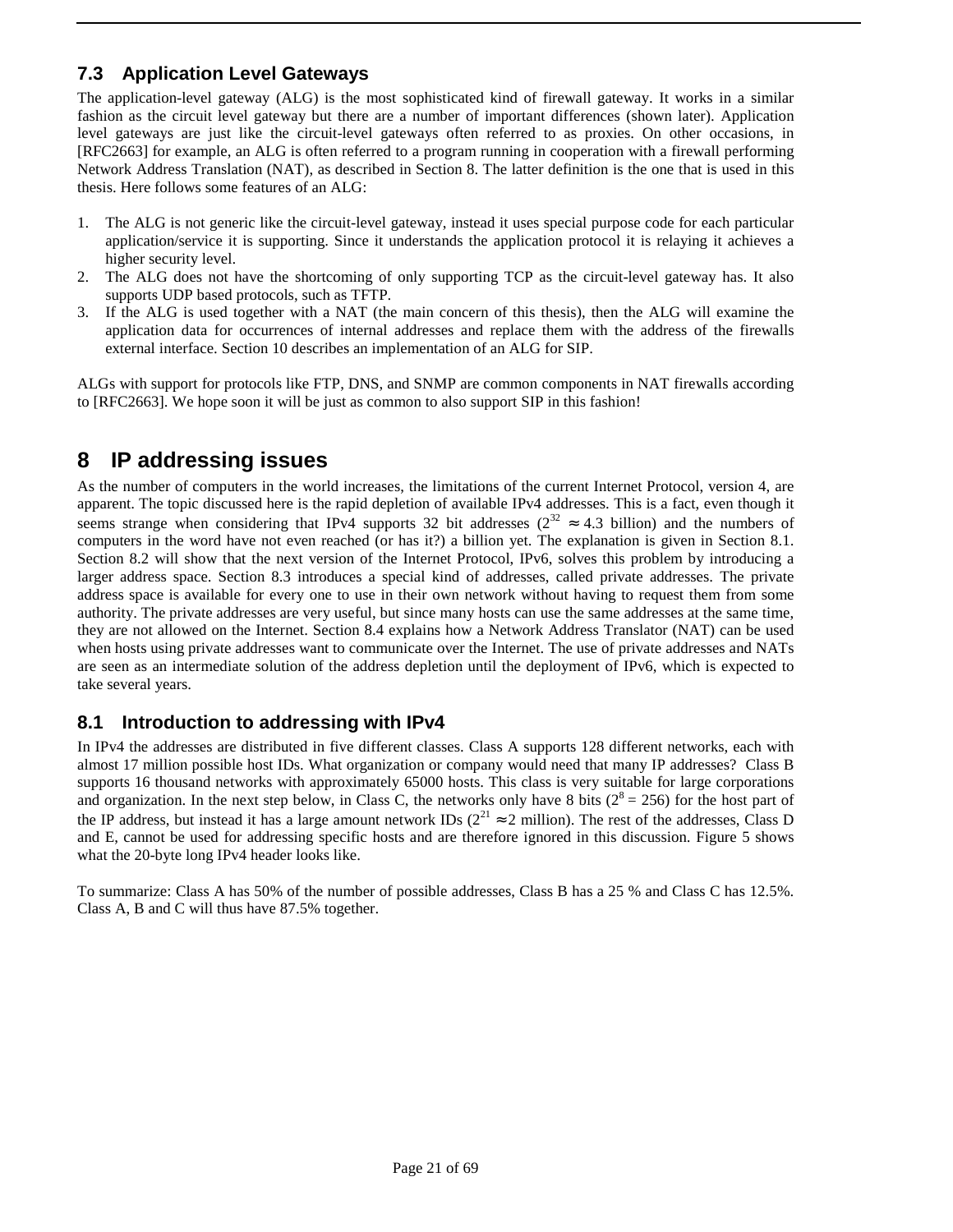

#### **Figure 17. IPv4 Addressing**

| C lass                | R ange                                                                                     |                                                                                                                |
|-----------------------|--------------------------------------------------------------------------------------------|----------------------------------------------------------------------------------------------------------------|
| A<br>B<br>C<br>D<br>E | 0.0.0.0<br>$t_{0}$<br>$128.0.0.0$ to<br>$192.0.0.0$ to<br>$224.0.0.0$ to<br>$240.0.0.0$ to | 1 2 7 . 2 5 5 . 2 5 5 . 2 5 5<br>191.255.255.255<br>243.255.255.255<br>2 3 9 2 5 5 2 5 5 2 5 5<br>247255255255 |

**Figure 18. IPv4 Address range**

Here is an example that shows how a great deal of the address space has been wasted:

Lets say that a fairly large corporation, with about 20 thousand employees and thus with 20 thousand computers all of a sudden needed to connect the computers to the Internet. They can either request a class B address from InterNIC and leave 45000 addresses unused or they can request 80 class C networks. As using a lot of class C networks creates a lot of administrative problems the natural choice would be to go with a Class B network. This was the usual way to do it in the *old days*, now days this would never be possible.

### **8.2 Introduction to addressing in IPv6**

In the next version of the Internet Protocol, IPv6, the problem with the depletion of the Internet addresses has been dealt with in a grand fashion. The number of bits has been extended from 32 to 128, or if expressed in bytes, from 4 to 16 bytes. It is almost like comparing the number of stars in our galaxy, a very large number, to the number of stars in the entire Universe, an immensely large number. In [Goncalves00] the number of addresses per square meter of our planet (Earth) is calculated to be 665,570,793,348,866,943,898,599. In the calculation it is assumed that the surface of the Earth is 511,263,971,197,990 square meters.

An example of what an IPv6 address can look like in text representation is:

#### 789A:0:0:0:3:4567:89AB:CDEF

The ABNF description of IPv6 text representation is shown in Figure 19 below. More information about the address architecture for IPv6 can be read in [RFC 2373].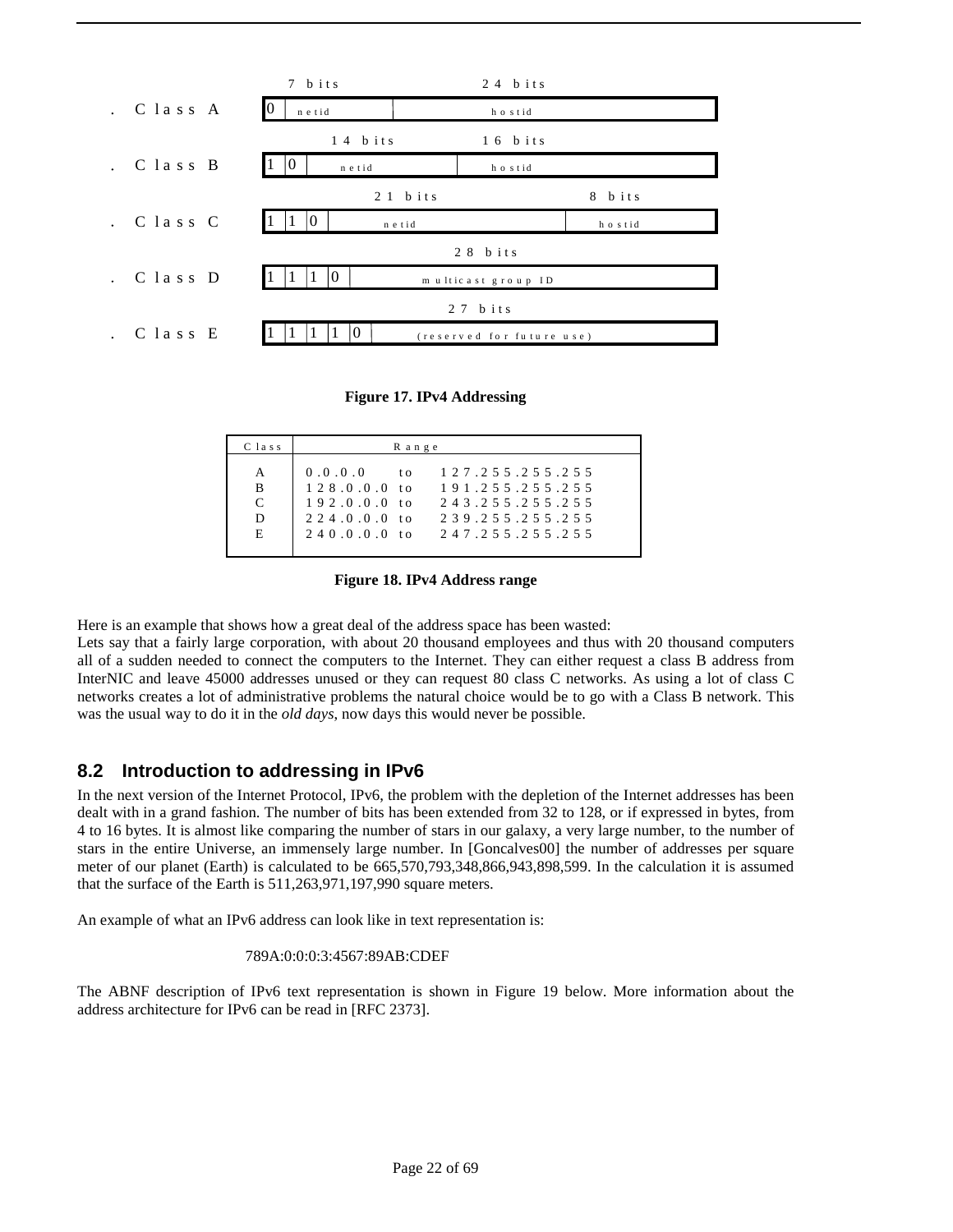```
IPv6address = hexpart [ ":" IPv4address ] 
IPv4address = 1*3DIGIT "." 1*3DIGIT "." 1*3DIGIT "." 1*3DIGIT 
IPv6prefix = hexpart "/" 1*2DIGIT 
hexpart = hexseq | hexseq "::" [ hexseq ] | "::" [ hexseq ] 
hexseq = hex4 *( ":" hex4) 
hex4 = 1*4HEXDIG
```
#### **Figure 19. ABNF for text representation of IPv6 addresses**

As can be seen in the ABNF syntax, the IP version 6 has support for the use of IP version 4 addresses and this is good since the IPv6 and IPv4 are likely to co-exist during a transition period. Figure 20 shows the 40 byte long IPv6 header.



**Figure 20. The IPv6 header**

IP version 6 contains more features than just an extension of the address space. Authentication and Privacy capabilities are also included [RFC2401].

### **8.3 Private Addresses**

The private address space defined in [RFC1918] enables network administrators to use certain special addresses in their own network without having to request them from any authority. In Figure 21 below the range of these special addresses are showed.

| 10.0.0.0        | $-10.255.255.255$ | One class A network             |
|-----------------|-------------------|---------------------------------|
| 172.16.0.0      | $-172.31.255.255$ | 16 continuous class B networks  |
| $192.168.0.0 -$ | 192.168.255.255   | 256 continuous class C networks |

**Figure 21. The private address space**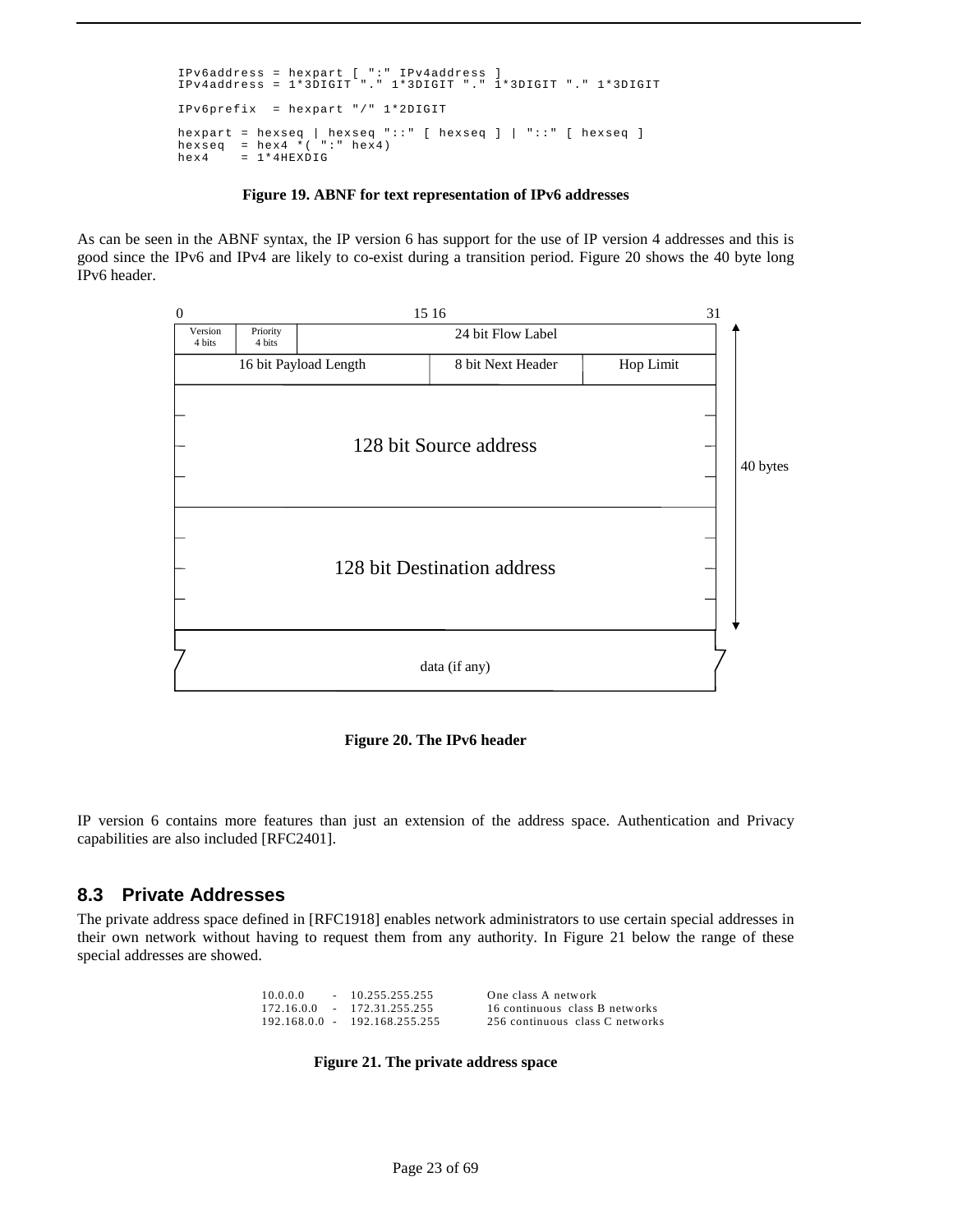The private addresses are banned on the Internet to avoid ambiguity problems. There would be no way to route IP datagrams on the Internet to the right destination if two or more receiving hosts have the same IP address.

But why use private addresses if they can lead to this kind of inconsistencies? The reason is that the private addresses solve the big problem mentioned in the beginning of Section 8, i.e. the rapid depletion of the number of available IP addresses. The private addresses also enable network administrators to be more flexible in their design of networks, as more operational and administratively convenient addressing schemes can be used.

It is actually possible to use any kind of addresses, private or global, for private networks as long as it does leave the private network. In addition, packets leaving the private network must not contain those addresses. If your ISP catches you with sending out addresses not assigned to you they have the option to disconnect you in immediately. Making a mistake and sending out datagrams with private addresses could be forgivable, but sending out with someone else's addresses is an offence that is much worse.

In order to not "leak" addresses, it is necessary for the IP and the UDP/TCP- headers, see Figure 3, 4, and 5, of any outgoing packet to be changed, as it passes out onto the Internet and then changed back as responses are received from the Internet and passed on to the private LAN. This is how Network Address Translation (NAT) comes into the picture.

### **8.4 NAT**

NAT [RFC1631] was originally thought of as a short-term solution until a long-term solution to the problem of the depletion addresses was developed. The long-term solution was expected to be a proposal for a new Internet protocol with larger addresses and we now know that the next generation of IP will be IPv6, see Section 8.2 above.



**Figure 22. Network Address Translation**

Figure 20 shows the idea of address translation. When host A, who is using the private address 172.16.0.10, communicates with host B, who is assigned a global address on by his ISP, the IP addresses in the IP header must be exchanged from 172.16.0.10 to 138.201.148.32 as packets move across the NAT router. After the exchange it will look to host B as if host A really has  $138.201.148.32$  and it will thus send any replies to that address. Host B, could in fact be behind a NAT. There is no way to tell.

It is worth noting that the NAT router does the translation transparently. This means that the NAT router will swap the IP address in the IP header without any notification to either of the hosts.

For every session between internal and external hosts the NAT router will have to set up an entry in a translation table. This is done to be able to correctly map packets to the right host on the other side, i.e. for the translation to work properly. Such a table could look like the one in Figure 23.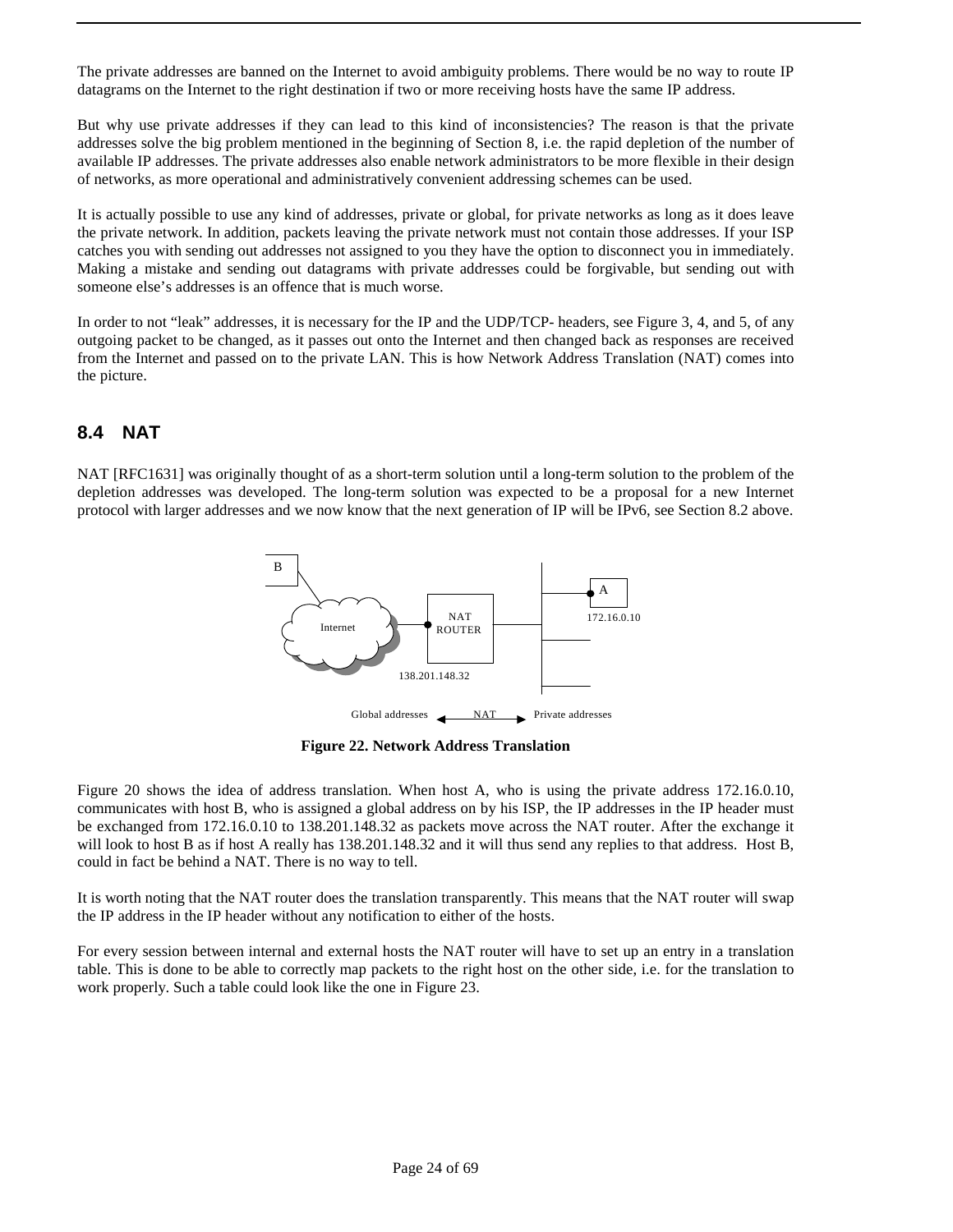| <b>NAT Table</b> |  |  |  |  |
|------------------|--|--|--|--|
| External IP      |  |  |  |  |
| 138.201.148.32   |  |  |  |  |
| 138.201.148.151  |  |  |  |  |
|                  |  |  |  |  |
|                  |  |  |  |  |
|                  |  |  |  |  |

**Figure 23. NAT Table**

The Internal IP address is the private IP address of the internal host and the external IP is a public IP address on the NAT router, which is assigned to map the private address. That is, in the outgoing packets the NAT router will exchange the address in the "source" part, 172.16.0.10, of the IP header to the corresponding external IP address, 138.201.148.32. In the same way the "destination" part of incoming messages be exchanged and sent out on the internal interface if it matches any of the external addresses in the table, thus 138.201.148.32 will be exchanged for 172.16.0.10. Figure 24 shows the procedure.





This seems to be very simple, and it is, but there are a few problems that can occur. Lets use SIP to show them. The first problem occurs if a session is not initiated from the inside, because then there will be no easy way to set up the translation table. The address to the right internal host must be found somehow. A second problem is that some application protocols like SIP for instance (FTP is an other), put IP addresses and port numbers inside the application data in the IP packets. This information must also be processed somehow. In SIP this information tells the other party of a call where to send the media. To solve these problems, an Application Level Gateway (ALG) is needed to analyze these messages.

I will not try to define general solutions to these problems for all protocols. I will focus only on SIP. In order to solve the first problem the internal clients must be registered at the ALG. This will give the ALG the internal address of the client, whose name was found in the To field. The second problem, which only applies to outbound messages, is also solved by having the ALG analyzing the message and exchange the necessary parts. See Section 10, for a more detailed discussion on this subject.

### **8.4.1 Flavors of NAT**

NAT comes in several flavors. They are called static NAT, dynamic NAT, and NAPT (Network Address and Port Translation)<sup>2</sup>. They will all be discussed further, but the main focus here will be on NAPT. There are actually even more flavors available [RFC2663], but they will not be considered here.

### **8.4.2 Static NAT**

Static NAT requires the same number of globally unique IP addresses as there are hosts, in the private environment, that want to be able to connect to outside networks (all of them most likely). As the name suggests, the mapping between local addresses and global addresses is intended to stay the same for a long period of time.

<sup>&</sup>lt;sup>2</sup> In Linux this is called masquerading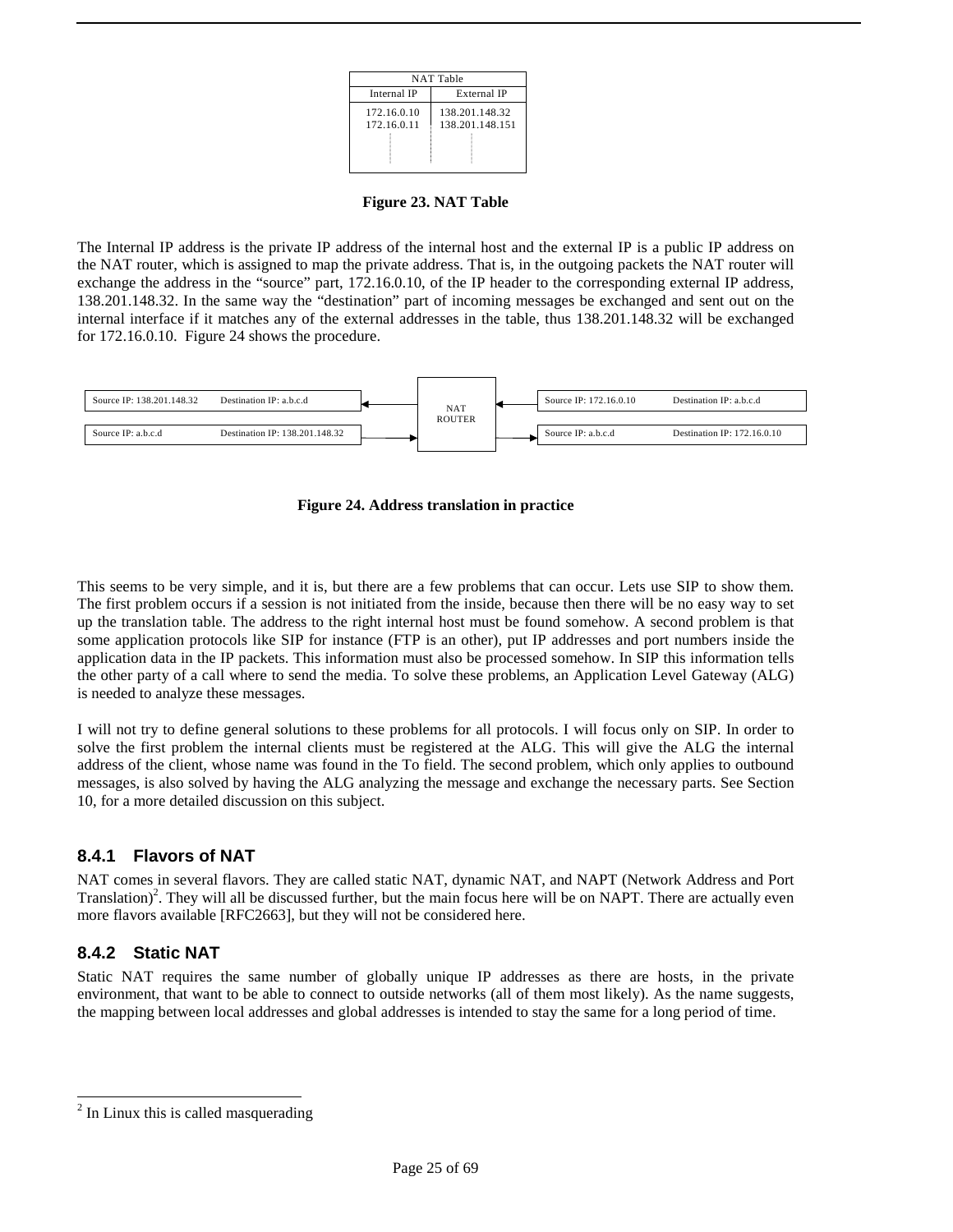The mapping between internal IP address and external IP address is set up manually by the network administrator or perhaps this work be automated by using protocols like DHCP [RFC2131]. By using DHCP the host would be assigned an IP addresses by the DHCP server at boot time.

By using Static NAT the problem with sessions initiated from the outside with inbound requests can be avoided. This is because of the one to one mapping in the translation table, i.e. when a new session is started from the outside the NAT router will always know which internal IP address to use.

### **8.4.3 Dynamic NAT**

In dynamic NAT the NAT router collects the external, i.e. global or public, IP addresses into an IP address pool; with this type of NAT it is not necessary to have the same number of external IP addresses as there are hosts wanting to connect to the outside, see Figure 25. In dynamic NAT it is assumed that all hosts do not want to connect to the outside at the same time and thus it is possible to reduce the number of external addresses that are needed.



**Figure 25. A NAT router with a pool of addresses**

When a host wants to connect to the outside an external IP address is allocated from pool of addresses managed by the NAT. For each one allocated it reduces the number available. This can continue until all the IP addresses are allocated. At which point the next host that tries to send outbound messages will not be able to do so until a connection is closed down and the used IP address is returned to the pool of available IP addresses.

For TCP it is possible to tell if the packet closes down the connection by looking in the TCP header, both the FIN bit (orderly release) and RST bit (abortive release) are considered [RFC2663]. UDP creates a problem since it does not have these features. This means that there is no way to look at only the UDP header and tell if a certain datagram will release the connection and thus give the back the address to the address pool.

One way to handle the problem of when NAT can reclaim the address is to use timeouts. When a mapping has not been accessed for a certain period of time the mapping is said to be dead, and the NAT router reclaims the allocated address. This scheme is even used with TCP connections since connections can be cut without any FIN message has been sent. [RFC2663] suggests that a TCP session may be terminated if it has not been used for 24 hours. For non-TCP a timeout of a few minutes is suggested.

### **8.4.4 NAPT – Network Address and Port Translation**

NAPT is a special case of dynamic NAT and this flavor of NAT is the one most commonly used. What makes this solution popular is that many hosts can share one, or perhaps a few, external IP addresses. Instead NAPT uses port numbers as the basics for the address translation. In this scheme the number of connections per IP address is limited by the number of ports available, that is  $2^{16} = 65536$ . This is only a theoretical number since many ports are assigned to specific services, see [RFC1700] for a complete list (not updated since 1994) of assigned ports. It is also assumed that when a port is used for a translation, then both the TCP port and the UDP port are marked as used, for simplicity reasons.

Figure 26 shows how NAPT works. The source IP and source port of host A are exchanged on outgoing packets, compare item 1 and item 2 of the figure. When the user on host B replies to the request, he sends 3. The router will recognize the information contained in the headers, translate the information, see part 4, and send it off to host A.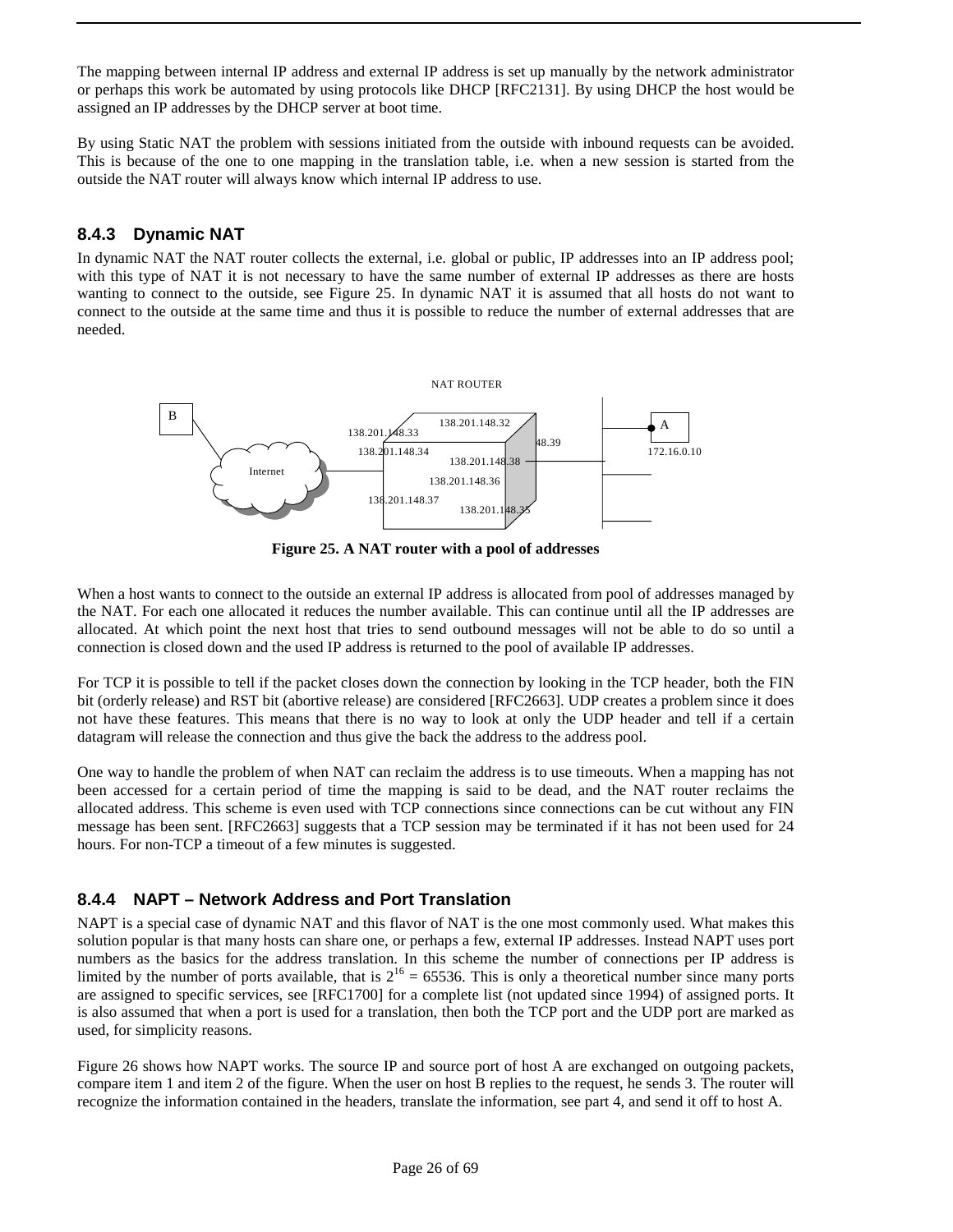

**Figure 26. Network Address and Port Translation**

# **9 Introduction to Security in SIP**

SIP includes a wide variety of security features, such as encryption<sup>3</sup> and authentication<sup>4</sup>. SIP also has one more feature and that is the possibility to hide the route which a certain message has taken, as this is otherwise recorded at intermediate proxies as they add their address in the Via list. Inserting the appropriate header fields activates the features, see the following subsections for detailed information.

For more detailed information than the one given below, see [RFC2543].

### **9.1 Encryption**

-

Encryption can take place either end-to-end between user agents, or hop-by-hop between any two SIP entities.

Hop-by-hop encryption encrypts the whole SIP message and is supposed to work on the transport level or the network layer. The algorithm used is not specified, but IPsec [RFC2401] is suggested.

When using end-to-end encryption between user agents some basic rules are necessary to follow. They are:

- 1. All header fields must not be encrypted since they are needed to be understood by intermediate SIP entities, see Table 4.
- 2. All header fields that are not encrypted must precede those that are encrypted, see Figure 27.
- 3. It is not necessary to encrypt any SIP headers, see Figure 28.
- 4. An encryption header must be inserted to indicate the encryption mechanism
- 5. The responses to encrypted requests should be encrypted with a key given in the Response-key header field in the request. If none is given then the answer should be sent unencrypted.
- 6. The headers that were encrypted in the request should also be encrypted in the response.

 $3$  Encryption enables the possibility to ensure privacy, i.e. no one except the intended receiver will be able to read the message

<sup>4</sup> Authentication is the concept of being sure of whom you are talking to.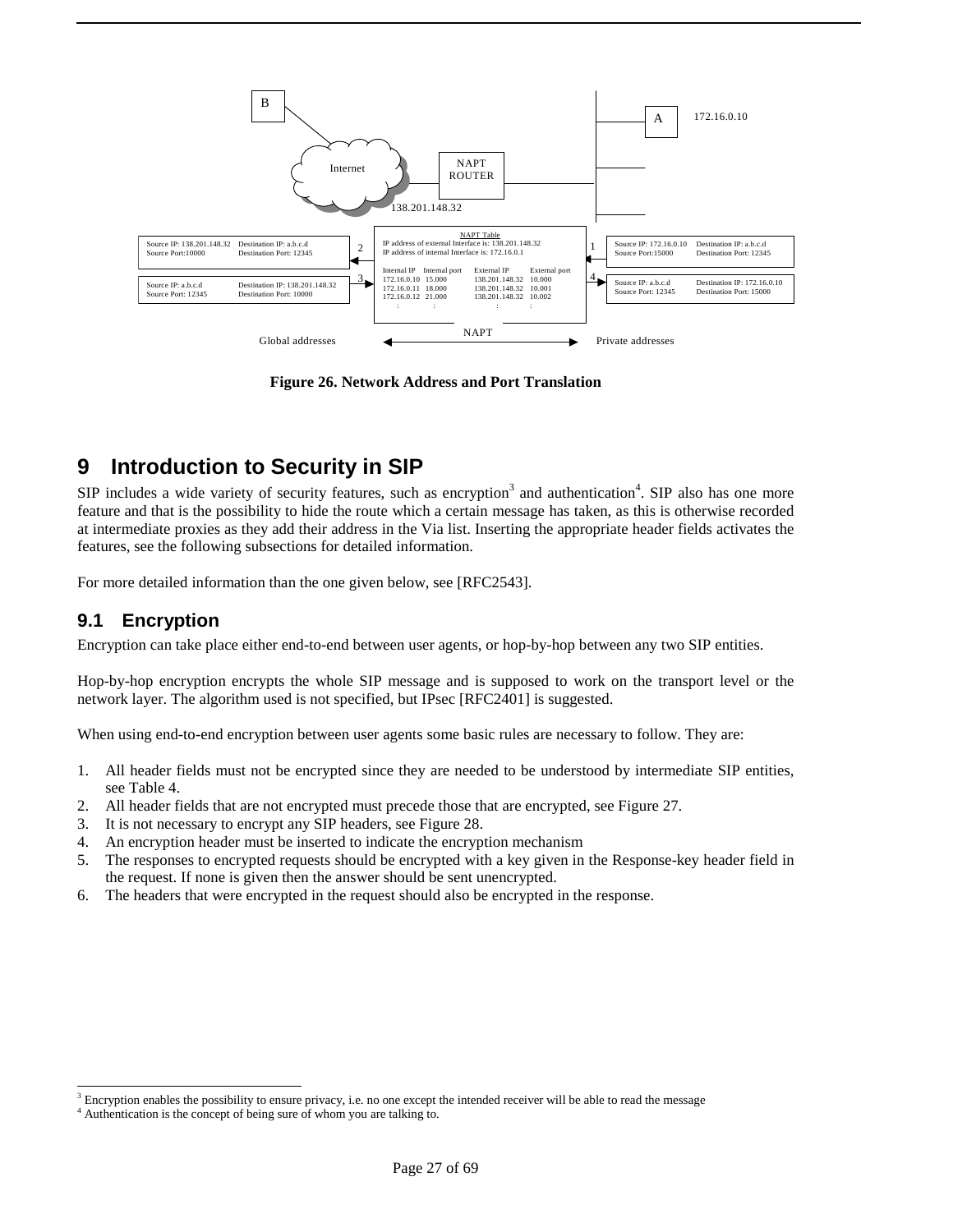

**Figure 28. Encrypted SIP message - with no encrypted SIP headers**

### **9.2 Authentication**

When using authentication the user digitally signs the message that is about to be sent. The signature extends over the whole SIP message, from the first line, i.e. the request-line or the status-line, to the message body, but not all SIP header fields are included in the signature. Those header fields that are not included are those that changes between hops, such as the Via field for instance. If it were included then the message integrity calculation on the receiving side would produce an error if any intermediate proxies had entered (which they must do!) their address in the Via list. Figure 29 below shows how this works. At the receiving side those headers that are not included in the signature must be removed before the integrity calculation can be performed.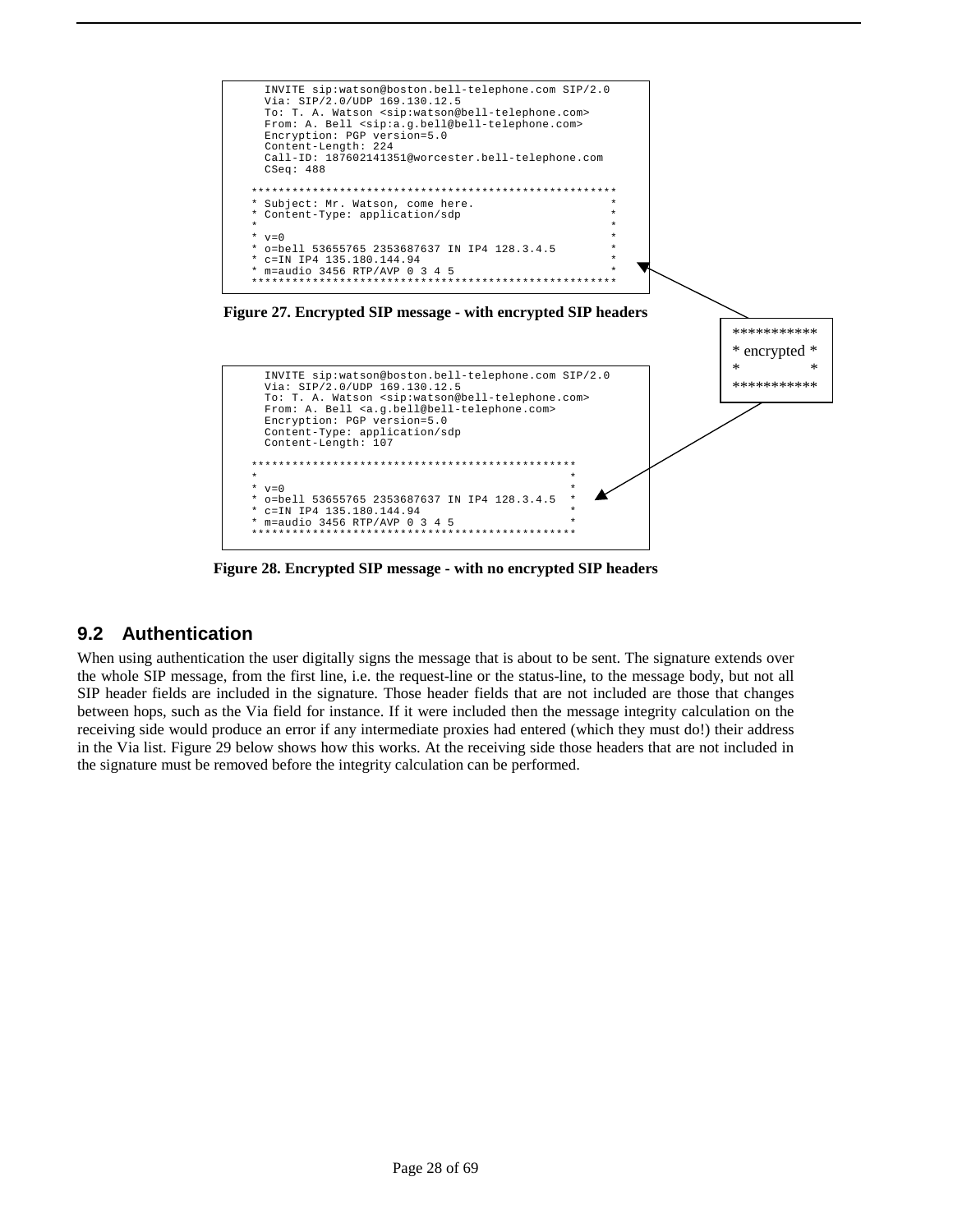

**Figure 29. Upper - the SIP request that is to be sent. Lower - the signed parts of the message**

Messages that are not authenticated may be challenged by any SIP entity downstream<sup>5</sup> from the user. The challenge could either be included in a 401 (Unauthorized) or a 407 (Proxy authorization required) response message, which may only be used by proxies.



**Figure 30. Authentication**

### **9.3 Hide Route**

1

The hide route feature is sometimes called Via field encryption, since that is what it does. When the feature is enabled intermediate proxies encrypts either the entire Via list or they encrypt only the top-most entry in the Via list, depending on the option entered by the client, hide-route or hide-hop.

The reason for having this feature is that the information in the Via list contains information about traffic patterns, which eavesdroppers might find very interesting.

# **10 Implementation of an Application Level Gateway for SIP**

This section will not only give detailed information about SIP, SDP, and NAT and their interaction, but also some basic suggestions on how a SIP ALG can be implemented. Almost everything described here has been implemented as a part of or in connection with this Master's thesis project.

The NAT will give the SIP ALG every IP packet that uses the default SIP port, 5060, in the destination address, no matter if the packet comes from the private network side or the Internet side. With this scheme a SIP client cannot

 $<sup>5</sup>$  Downstream is the direction from the client issuing the request to the intended recipient and upstream is the</sup> opposite way.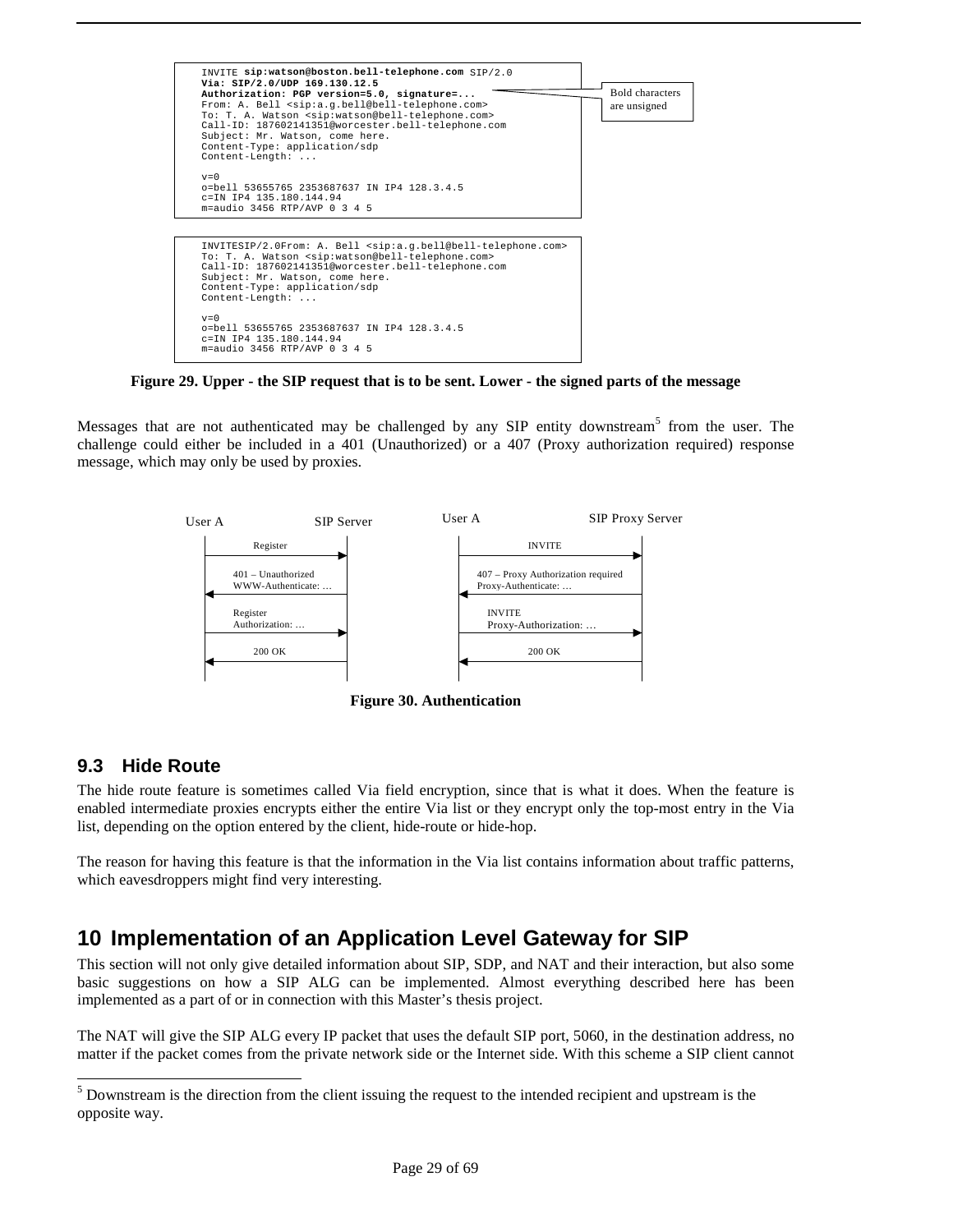reach another SIP client unless it uses the default SIP port, this eliminates the possibility of running several SIP clients on a number of different ports on a host, but it should not limit the possibility of reaching the intended client entirely.

In the case of incoming SIP INVITE messages from external clients intended for internal clients it is clear that some kind of location service must be available in the SIP ALG in order to direct the message to the correct host on the inside. Implementing a simple SIP registrar server together with the SIP ALG solves this problem. The internal clients would have to register at the registrar server in order for the server to get the clients internal IP address. Unfortunately this scheme has not been tested in practice, because of the lack of time for the implementation Instead, the SIP ALG was coded to always use the same IP address and NAT mapping for the single internal client I had.

For outgoing calls it is not necessary for the internal client to be registered at the server.

### **10.1 What is the SIP ALG supposed to achieve?**

The SIP ALG will have to achieve two main objectives in order to set up an IP Telephony session between clients on the internal network and clients on the Internet. The first is to remove any occurrences of the internal clients private IP address in the outgoing SIP messages and replace it with the IP address that the SIP ALG has been configured to use. This address will be the one used by the external interface in the firewall. This procedure will naturally have to be reversed when SIP messages (requests and responses) for the same call leg are coming in, any occurrences of the firewall's IP address will have to be replaced with the internal client's private IP address again.

The second objective for the SIP ALG is to take care of IP addresses in the SIP message body, i.e. the session description. SIP can include any type of information in the message body, but for the purposes of this thesis it is assumed that only SDP is used for conveying the session description. Anything other than SDP in the SIP body would generate a parse error in the SDP parser and cause the ALG to drop the SIP message. In the SDP the clients insert the IP address that they want to receive the RTP data streams on in at least one field, the connection-field, denoted by a "c". It can also happen that the originator-field, denoted by an "o", contains this address. Additionally, the client inserts the port number(s) that the RTP data stream(s) will be directed to in the mediafields, denoted by an "m". Both the IP address and the port number(s) must be replaced by the ALG in outbound SIP messages. Examples of the fields mentioned can be seen in Figure 31 below.



**Figure 31. Examples of origin-, connection-, and media-fields**

The replacement of the IP address in SDP follows the pattern used for the SIP part of the message. For outbound SIP messages containing a session description the ALG will have to replace the IP address of the originating host with that of the firewall, and reversing the procedure for inbound SIP messages, as mentioned earlier. The SDP of inbound SIP messages will not have to be touched by ALG since the data contained there only applies to the host which sent the message.

The procedure for replacing the port numbers in the media field is more complicated than just replacing them right away. The ALG first has to find out what they will be replaced with. This is done by creating a NAT mapping for the expected incoming data. As the observant reader has noticed, the RTP data is always associated with RTCP at the next higher port number. This means that not only one, but two mappings have to be created. One for incoming RTP data and one for incoming RTCP data. Again, not even this is the whole truth. In the last line of Figure 31 the port number is followed by "/2" and this indicates that the client wishes to use media with two layers, e.g. MPEG-2 [RFC2343]. Each layer uses a pair of RTP and RTCP ports and this example gives a total of four ports. For this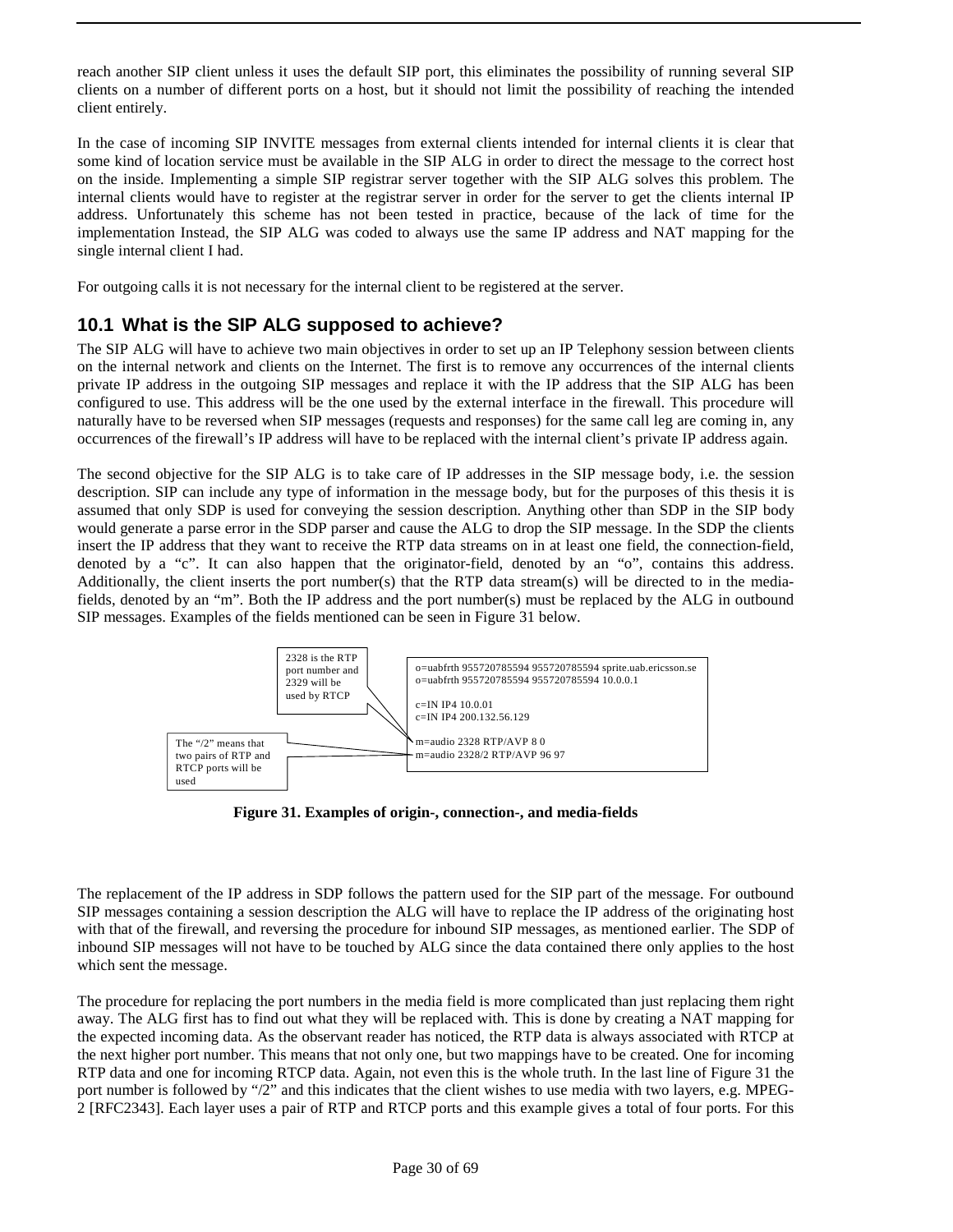scheme to work these ports must be consecutive. When the call is made to the NAT to create a mapping for this media it would have to do a search to find four consecutive ports and return the first of these ports and insert it into the media field. If more than one media field exists, several of these mappings need to be created.

If NAT is unable to find enough consecutive ports, possibly because of fragmentation of the ports space managed by NAT or maybe because all ports have been allocated already then a SIP message should be generated telling the client that the call is not possible to connect at the moment and to try again later. Two error messages that could be used are 486 – Busy Here and 600 – Busy Everywhere. It does not feel right that the ALG whose purpose is to replace IP addresses and ports inside the message will also take an active part in the SIP signaling by generating SIP messages, but no other way has been found to relay this information back to the host sending the SIP message.

After the ALG has accomplished these two objectives it will also have to manipulate the IP header and UDP header of the IP packet, which contained the SIP message. For outbound messages the address of the SIP ALG should be entered as source address and source port should be set to be the default SIP port, 5060. Before the IP packet can be sent off the new length of the packet needs to be entered and checksums needs to be recalculated. For incoming messages the destination address and port needs to be altered to be the address and port of the internal SIP client. The updates of the length and the check sum fields work in the same way as for the outbound messages.

When the SIP session is terminated, the "holes" in the firewall need to be closed. This is normally done after the ALG intercepts a BYE message from either of the clients. The implementation done in this Master's Thesis project counts on that BYE messages always being sent upon termination of the session. This is not a realistic situation though. Messages might be lost on the Internet and the SIP clients may be terminated without sending the BYE message. A draft [SessionTimer], recently submitted to the IETF, proposes a solution to solve the problem with lost BYE messages.

### **10.2 What happens in the ALG?**

The work of the ALG is started when the NAT gives the IP packet with the SIP message to the ALG. In order to work properly the ALG also receives information about which network interface the message came from.

To begin with, the SIP ALG parses the SIP part of the message to make sure that no illegitimate packets are let through. If the first part is OK, then the SDP part, if it exists, is parsed for the same reason. If the message does not pass the both of parsers, then the SIP message is silently dropped. One cannot be forgiving when enforcing a security policy!

If this is an INVITE for a new session then a lot of state information is collected from the message. It is the headers that constitute the call leg that are kept for later use. They are needed for finding out if other SIP messages belong to this call leg or not. The To-, From-, and Call-ID field of this first INVITE message must also be compared against other active SIP sessions before it can be concluded that it really is an INVITE for a new session.

During the parsing of the message the fields containing IP addresses were found, if there are any. They are recorded in a linked list, where each item in the list has a pointer to the first character of the IP address that had been found. This ALG implementation works in a very crude way when it comes to the replacement of IP addresses in outbound and inbound messages. What it did for outbound messages was only to find out which items in the list that had the same IP address as the internal host and then replace that address with the address configured for the ALG. If the address had a port associated with it, then the default SIP port, 5060, replaces it. The ALG reversed this replacement as SIP messages came in. This was all very neat and very simple.

Before any enthusiastic reader starts implementing his/her own SIP ALG it must be said that the above solution does not always work. The reason for this is that the ALG is not context aware when replacing the addresses. It is important for the ALG to know not only from which side (external/internal) that first initiated the call, but also if the SIP is a response or a request. An example will show why it is important for the ALG to be context aware.

#### **Example 1. Context awareness**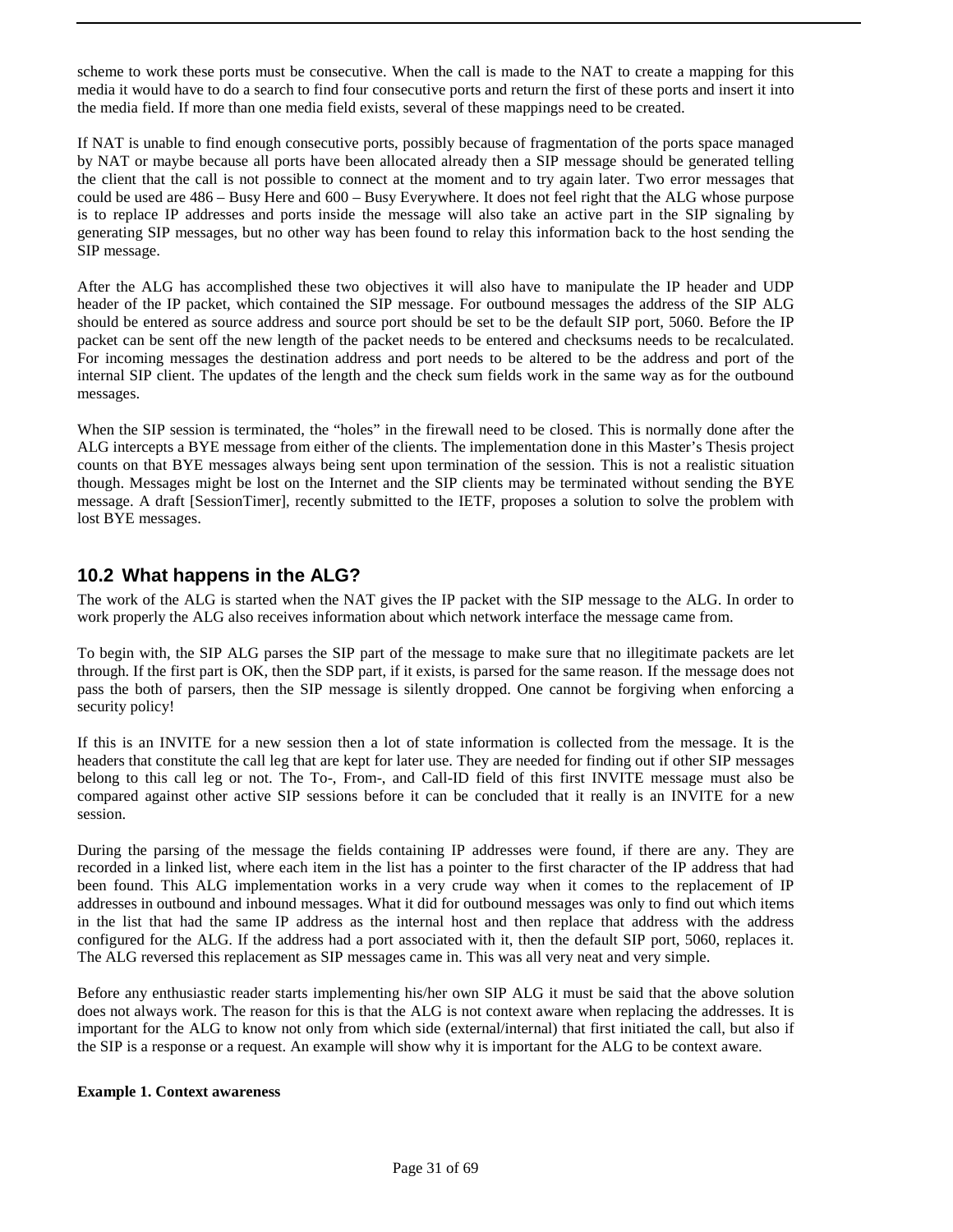The example given here is an extension to the example given in [SIP, Section 6.40]. What has been added is the port number in the received parameter. This port number must be there if the NAT really is a NAPT, otherwise it will not be able to match the incoming IP packet to any mapping. In the figure below only the header fields relevant to this example have been outlined.

The scenario here is that Bob wants to reach Adam at his home. On their separate networks they happen to use the same private addresses (10.0.0.1) for their respective host machine.



**Figure 32. Receiver tagged Via field**

When the INVITE from Bob reaches the SIP proxy, the IP packet containing the SIP message has already traversed the NAT, which has changed the source address of the IP packet to be the globally routable address of the firewall, 134.138.229.17. The proxy adds it own address in the top-most Via field, as it should. The proxy has the responsibility to make sure that the address given in the Via header matches the source address in the IP header, because it needs to be able to route the responses in the correct way. The proxy therefore adds a received parameter to the Via field received from Bob.

The ALG validates an incoming INVITE, sees that it is an INVITE for a new session, sets up the necessary holes in the firewall and passes it on to the internal host. In the response generated by the internal user the ALG looks for the host's IP address within the SIP message. It will now find the Via field with the address it is supposed to look for and change this to the address configured to the ALG, in this case 134.138.229.18. At the proxy the received parameter and the top-most Via field are removed and then the message will be sent to the destination address that was given in the received parameter. The NAT will get a hold get a hold of the message and forward it to the origination client, Bob. Bob will now receive a SIP message with a Via field that does not contain his own address. What happens now is up to Bob's software. Since the software knows it works as a client and not as a server that forewords SIP messages it might chose to ignore the Via field and settle for the call leg parameters, since the To-, From-, and the Call-ID header field match and thus accept the response given.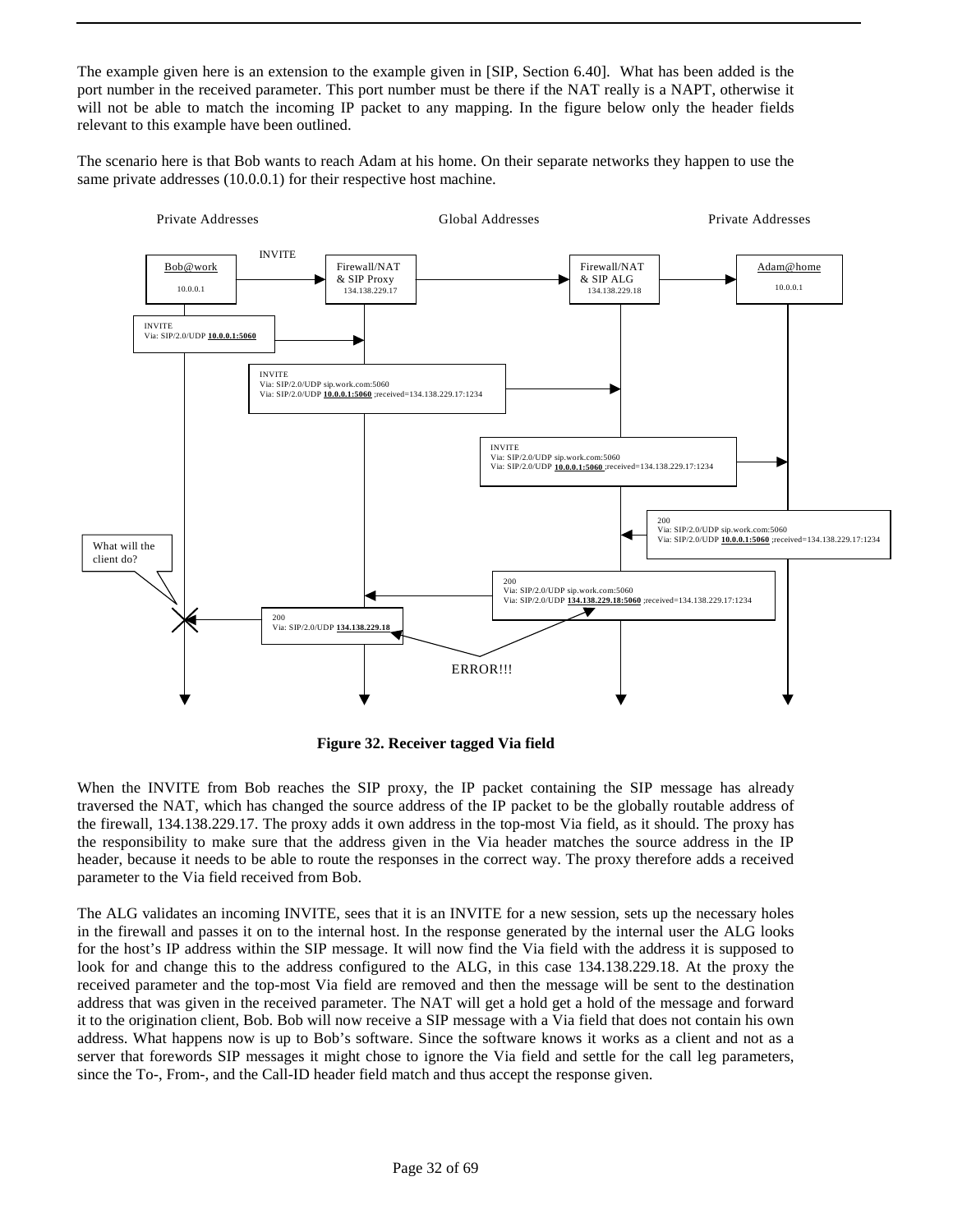#### The solution to this problem with IP address being exchanged when they really should not is to add more context awareness in the SIP ALG. For the example above it would only have required a rule saying: **"if this is an outbound SIP message and it is a response then IP addresses in the Via fields should not be altered"**.

The table below shows how the ALG should behave in different situations. Notice that for several of the header fields it is clear that the ALG must know more information than just if the message came from the outside or the inside. It must also know which client who initiated the call and if the message is a request or a response. Notice also the Via field have the rule discussed above.

|                 | <b>Fields</b>       | <b>Initiated from inside</b>                   | <b>Initiated from outside</b>                  |
|-----------------|---------------------|------------------------------------------------|------------------------------------------------|
| <b>Inbound</b>  | T <sub>0</sub>      | don't touch                                    | don't touch                                    |
| request         | From                | replace the ALG address with the local address | don't touch                                    |
|                 | <b>Call-ID</b>      | replace the ALG address with the local address | don't touch                                    |
|                 | <b>Via</b>          | don't touch                                    | don't touch                                    |
|                 | <b>Request-URI</b>  | don't touch                                    | don't touch                                    |
|                 | Contact             | don't touch                                    | don't touch                                    |
|                 | <b>Record-route</b> | don't touch                                    | don't touch                                    |
|                 | Route $(I)$         | (V)                                            | (V)                                            |
| <b>Inhound</b>  | To                  | don't touch                                    | don't touch                                    |
| response        | From                | replace the ALG address with the local address | don't touch                                    |
|                 | <b>Call-ID</b>      | replace the ALG address with the local address | don't touch                                    |
|                 | <b>Via</b>          | replace the ALG address with the local address | replace the ALG address with the local address |
|                 | <b>Request-URI</b>  | (II)                                           | (II)                                           |
|                 | Contact             | replace the ALG address with the local address | replace the ALG address with the local address |
|                 | <b>Record-route</b> | don't touch (VII)                              | don't touch (VII)                              |
|                 | Route (I)           | (II)                                           | (II)                                           |
| <b>Outbound</b> | To                  | don't touch                                    | don't touch                                    |
| request         | From                | replace the local address with the ALG address | don't touch                                    |
|                 | <b>Call-ID</b>      | replace the local address with the ALG address | don't touch                                    |
|                 | <b>Via</b>          | replace the local address with the ALG address | replace the local address with the ALG address |
|                 | <b>Request-URI</b>  | replace the local address with the ALG address | replace the local address with the ALG address |
|                 | <b>Contact</b>      | replace the local address with the ALG address | replace the local address with the ALG address |
|                 | <b>Record-route</b> | $(III)$ , $(IV)$                               | $(III)$ . $(IV)$                               |
|                 | Route (I)           | don't touch (VII)                              | don't touch (VII)                              |
| Outbound        | To                  | don't touch                                    | don't touch                                    |
| response        | <b>From</b>         | replace the local address with the ALG address | don't touch                                    |
|                 | <b>Call-ID</b>      | replace the local address with the ALG address | don't touch                                    |
|                 | <b>Via</b>          | don't touch                                    | don't touch                                    |
|                 | <b>Request-URI</b>  | (II)                                           | (II)                                           |
|                 | Contact (V)         | replace the local address with the ALG address | replace the local address with the ALG address |
|                 | <b>Record-route</b> | don't touch (VI)                               | don't touch (VI)                               |
|                 | Route $(I)$         | (II)                                           | (II)                                           |

#### **Table 5. Summary of ALG actions**

- (I) The route-header contains the addresses of the SIP equipment that a request will need to pass through. It will not contain the address of the client sending the request.
- (II) Responses do not have this field

1

- (III) Record-route cannot be used in a request where a route header is.
- (IV) The internal clients will not add a record-route header to any requests. Only proxies can insert this field. There will be none on the inside of the ALG
- (V) A SIP client will never see a route field. If there was one earlier it is removed by earlier proxies.<br>(VI) The internal client will not add anything to the record route header, only reverse the order of the
- The internal client will not add anything to the record route header, only reverse the order of the entries.
- (VII) The route field will not contain any local addresses. The internal client will take the entries of the previous record-route header, reverse the order, and last it enters the contact-field value, i.e. the address of the external client<sup>6</sup>.

 $<sup>6</sup>$  It could include a route field if there is a hierarchy (at least one) of SIP proxies on the private network. This</sup> thesis does not consider this topology.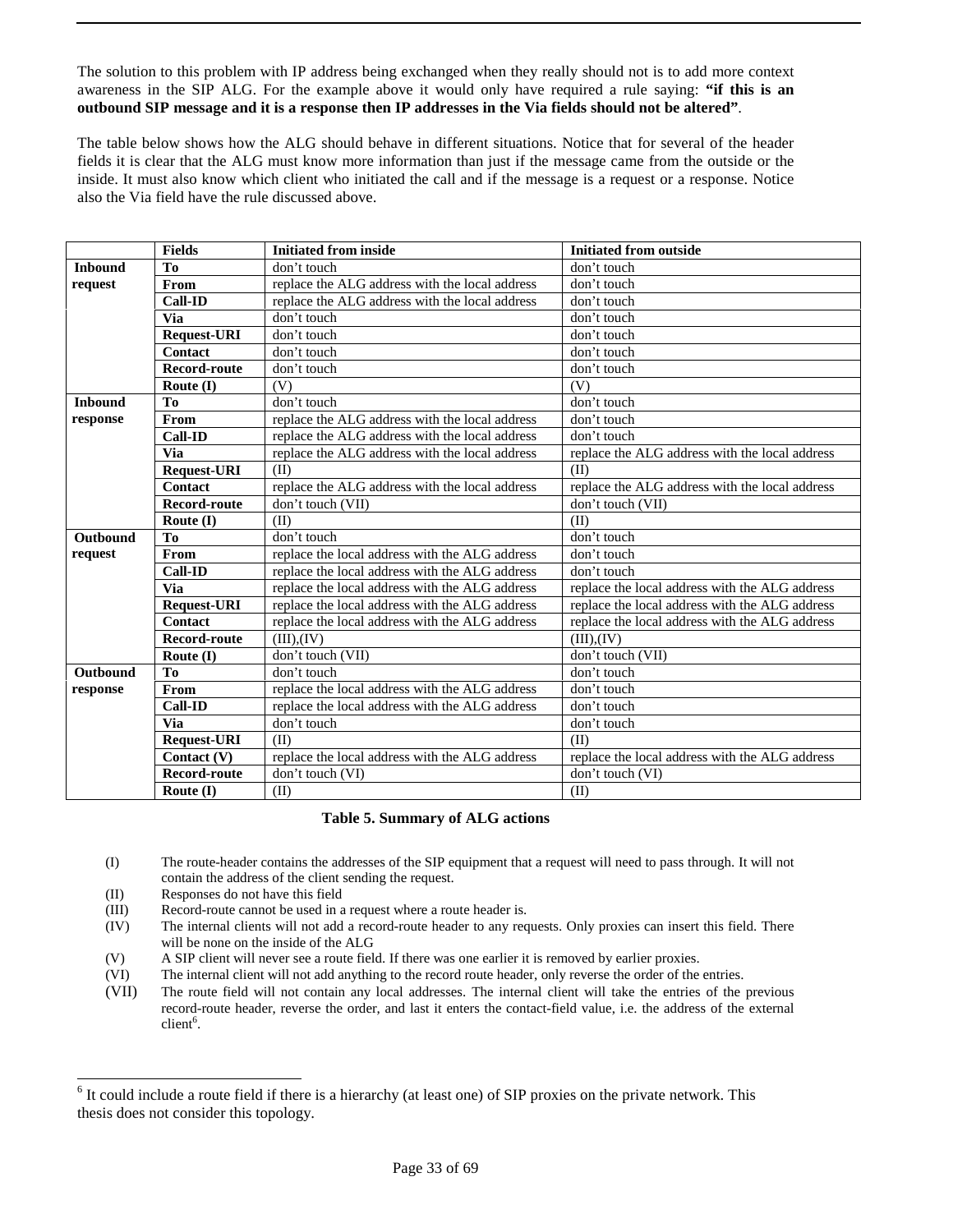This does not solve all the problems that can occur, unfortunately some still remain. For instance, what should the SIP ALG do with a SIP URL looking like: "sip:uabfrth@sprite.uab.ericsson.se:5060"? Here we have a combination of a hostname and a port number. Since this implementation of a SIP ALG does not have the capabilities to resolve the hostname to an IP address (this feature would of course a must in a commercial version. One cannot have a policy of not reveling the private addresses if one goes ahead and gives the hostnames away. This would be a strange inconsistency if it was done like this!) it will not be able to see if the hostname and the IP address really point to the same logical entity or not. The only possible thing to do in this case is to not do any changes at all, even if the port number is the right one. Some context awareness can of course result in that the SIP URL was in a field that did not need to be processed.

The SDP part of the SIP messages raises a few issues concerning the SIP protocol. SIP says that it is OK not to have a session description in the INVITE and instead include it in the ACK (if one wants to receive anything at all). SIP also states that if a session description was included in the INVITE it is OK to change it completely by the time the ACK is sent. It is also allowed to leave the message body empty in the ACK, indicating that the session description session sent in the INVITE was accepted.

This many degrees of freedom make it hard for the ALG to open the right holes in the firewall and to decide at what time these holes should be opened to the passing media streams. Given the circumstances is seems like the solution to the latter is to wait with opening the holes until the ACK has gone through. The solution to the first part is to introduce the concept of reserved ports. This means that the ALG can allocate ports for the media, see Section 10.1, but leave them in an inactive state (drop everything that is received on them). These ports are now said to be reserved by the SIP ALG. The reservation is done if the INVITE contained a session description. When the ACK is received in the ALG and the media description either matches the one in the INVITE or if the message body is empty, then it is OK to change the state of the reserved ports to active. If new session description is entered in the ACK then the reserved ports from the INVITE must be dropped and new ones need to be reserved instead. The newly reserved ports need to be put in active state immediately. If the ACK instead contained a changed session description compared to the one in the INVITE then those reserved ports that are not being used need to be scratched and new ports need to reserved and opened for the new media.

So far we have only looked at sessions with just one client at each end, which has been sort of straight forward to handle in the SIP ALG. Now we will have to face the fact that one single INVITE can result in at lot of responses, each with its own media description that must be processed in the ALG. It is the concept of "forking proxies", mentioned in Section 6.3.6, which we will have to deal with. When an INVITE is received at a forking proxy then if the callee is registered on several hosts it will forward the INVITE to all the places the recipient is registered on.

#### **Example 2. Forking proxy**

Lets say that Bob is registered at three locations at this time, his home, his work and at his psychologists office (assuming that during his session at the schrink he is allowed to receive calls!), at this particular time. Lets also say that right now he is under hypnosis at the schrink when Bob's friend Adam calls to find out how he's doing. All three phones will start ringing, thanks to the forking proxy, at approximately the same time. At home Bob's wife answers, at work Bob's boss happen to pass Adam's desk wondering where Bob is and being a nice guy he answers the phone for him, and finally at the psychologist Bob's schrink answers the phone even though it says Bob in the display since Bob is currently under hypnosis. As these nice people pick up the phone a tagged 200 OK message will be sent back to the caller, each containing a session description. What is now going to happen at the SIP ALG? The easy way out would have been to only accept the first response and throw away the rest. This is however not the path chosen here. Responses are allowed during a period of 32 seconds [RFC2543 – Section 10.1.2] and they have to be taken care of. As the responses pour in to the SIP ALG, each of them will have the To field tagged with an identifier in order to separate them into distinct call legs. According to this definition we now have three call legs where media can flow. The following three figures show how the SIP signaling works in this case. Due to the human interaction it is not certain that the messages occur in exactly this order.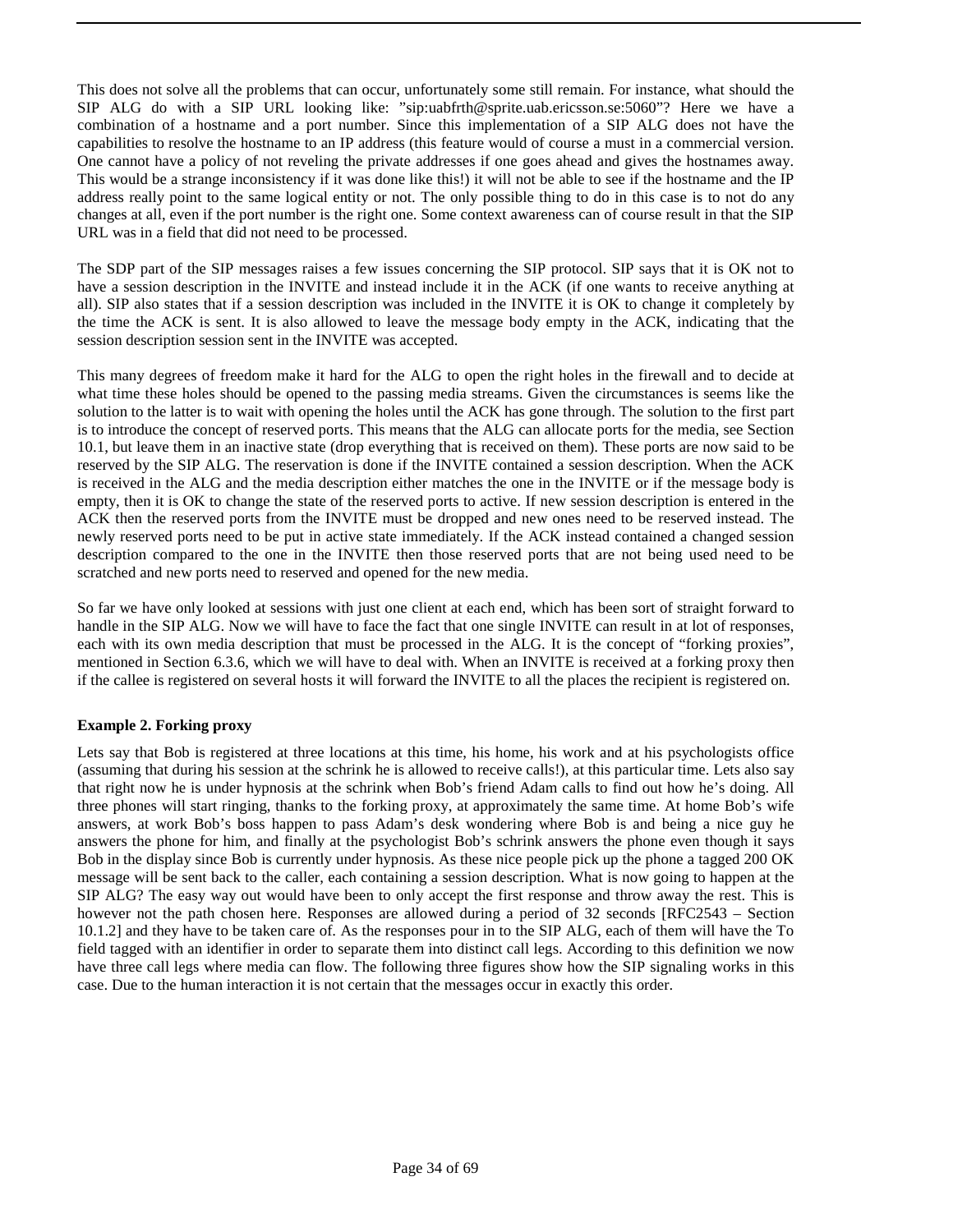

**Figure 33. Forking Proxy - INVITE message**



**Figure 34. Forking Proxy - 200 OK message**



**Figure 35. Forking Proxy - ACK message**

The SIP ALG must in order to let the media flow from the caller to the callees create NAT mappings for all three responses. The audio sessions set up will work like this: all three callees will hear what Adam says and Adam will hear will hear what the callees say, but the callees will not be able hear or talk to each other. I think all participants in this session will be very confused. It must be noted that this is likely scenario since people want to be reached wherever they are.

This forking proxy scenario can easily become even more complex since SIP allows for changing the session description in the ACK. Adam might decide to use a different codec for each of the answering SIP clients. I don't know how on earth this scenario would be done in practice, but since SIP allows it, it better be supported. The amount of state information that has to be kept in the SIP ALG will of course increase with the number of participants and the number of different media they are using.

### **10.3 What level of security will this design give?**

What the ALG can do is filter out "bad" sip messages and messages which do not have any recipients on the internal LAN, it keeps the LAN clean. "Bad" messages could for instance be messages not written according to the SIP version the ALG supports or it could be that the caller/callee is issuing retransmissions much more frequently than specified in the RFC. It could also be that that the caller/callee (or anyone on the Internet/Intranet actually!) is trying to replay old messages for some reason. One thing is sure, the more the ALG has to remember in order to do this filtering of bad messages the more resources it needs and as we all know resources are usually scarce. This is true even for firewalls.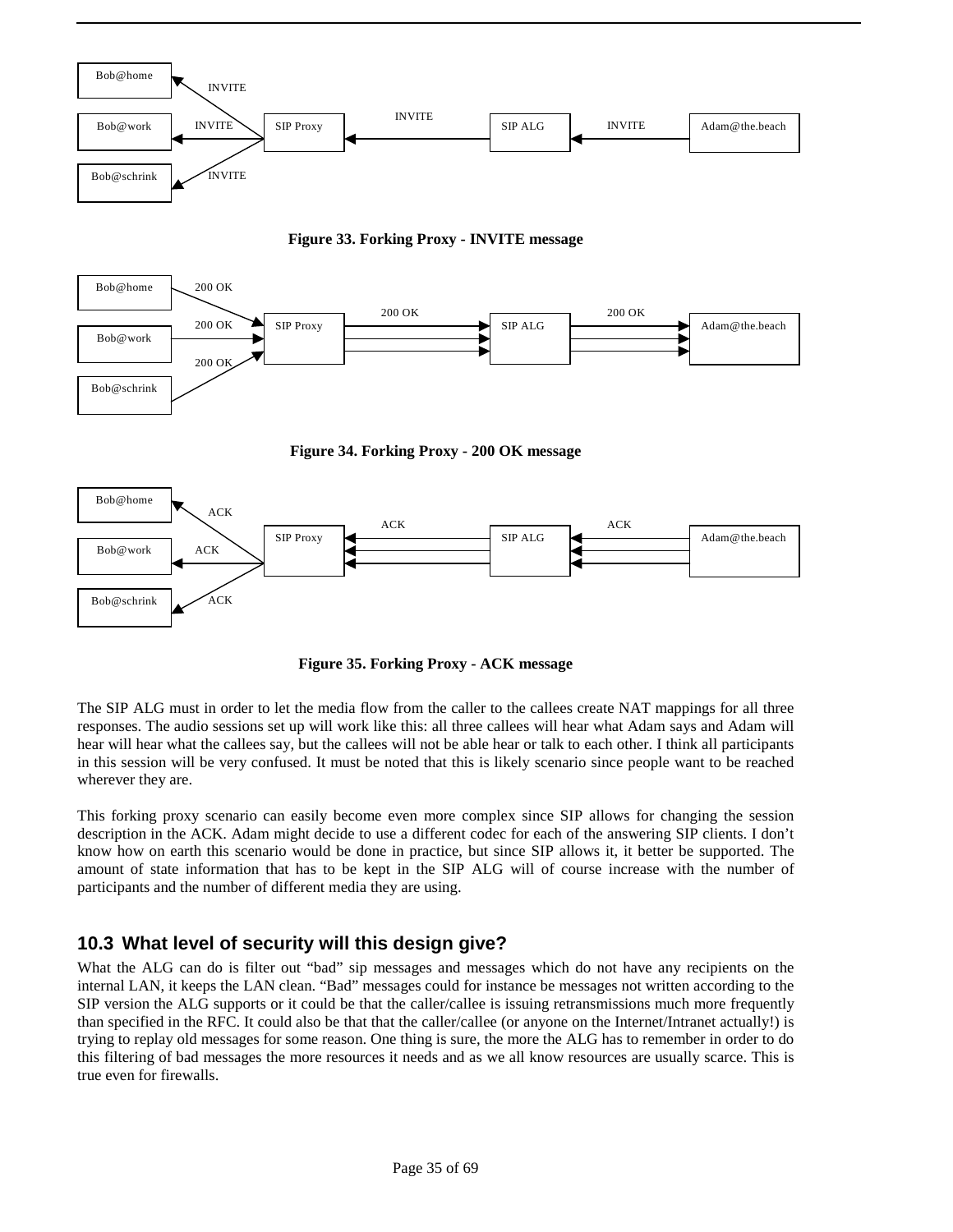In some ways the ALG actually limits the security. The ALG cannot handle encrypted SIP messages and therefore encryption cannot be allowed. Another thing that the ALG does not support is the concept of signed (authenticated) messages. The ALG will always wreck the signature by messing with IP addresses and port numbers within the message.

### **11 Other solutions**

A protocol called Real Specific IP (RSIP), which is now being developed by the NAT working group of the IETF. RSIP is proposing a solution to the problem with NAT and application protocols that transmits IP addresses and ports in their messages without the need for an ALG for every protocol.

### **11.1 An introduction to RSIP**

The idea of RSIP is to have the internal clients ask an RSIP server, running on a boarder gateway between the private and the public environment, for the specific public resource required by the applications, see Figure 36. The required public resource could for instance be an IP address or an IP address and a certain number of ports. Via RSIP the clients of one addressing realm (the private) with all possible ports are given resources from another addressing realm (the public), hence the name of the protocol. The internal clients are in this way given a public presence during the time they are leasing the resources from the RSIP server. The allocated resource can then be used as desired in the outbound messages that are going to be sent.



**Figure 36. Request to an RSIP server for a public address**

Figure 37 below, shows that the datagrams that the private host wants to send out to the public realm are encapsulated into another IP datagram and tunneled across the private address space to the RSIP server, which then removes the outer IP header and sends out the original datagram put together by the private host. Messages from the public realm directed to the address allocated by the internal host are treated similarly to the outbound datagrams. The only difference is that now the RSIP server does the encapsulation and the private host decapsulates it. The tunnel used may be encrypted, but it does not have to be.



**Figure 37. Tunneling with RSIP**

The scenario above shows that the need for an application level gateway vanishes when RSIP is used. Since the need for an ALG that has to be able to read the data part of the datagrams has vanished it is now also possible to use end-to-end encryption between hosts.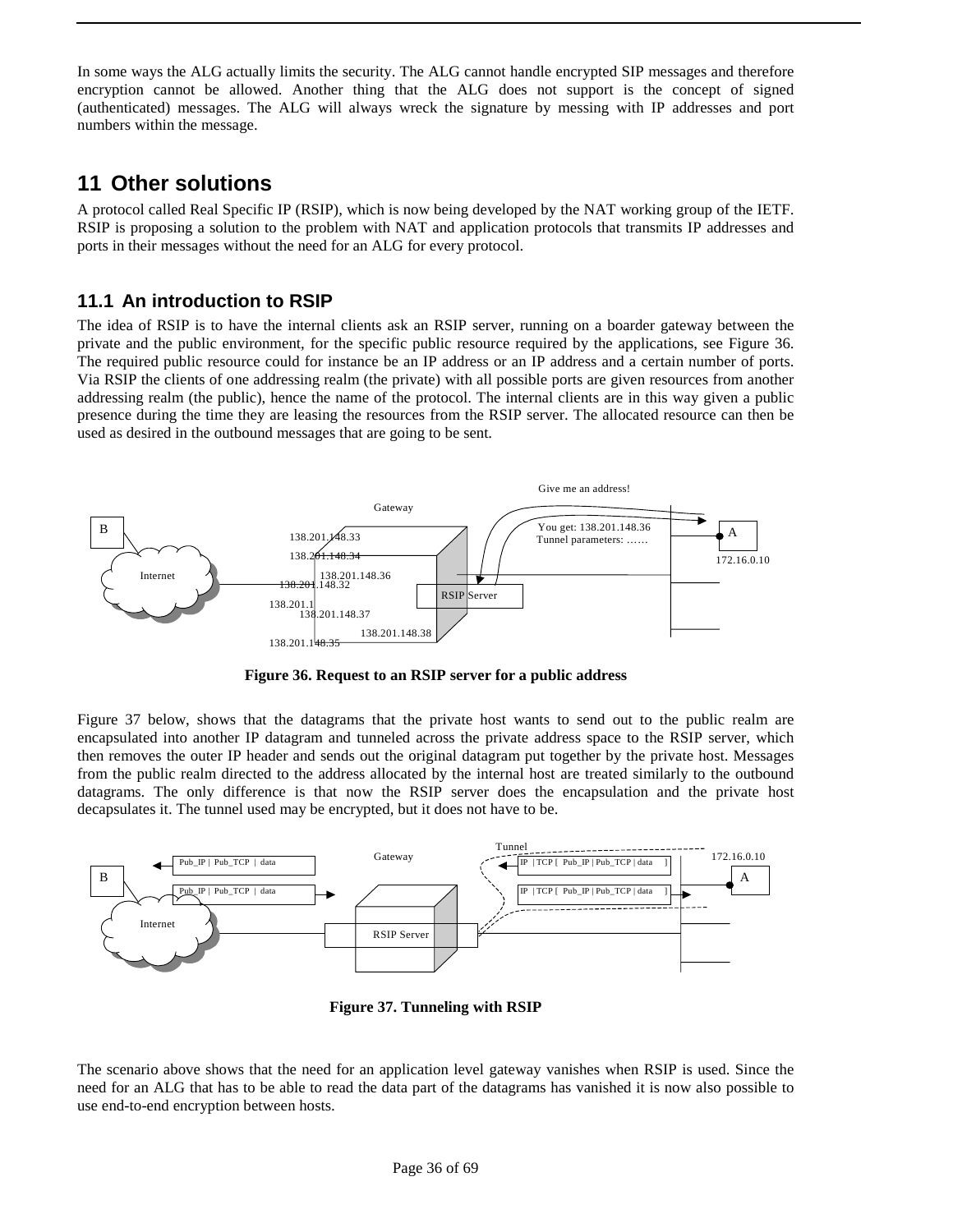It is clear that RSIP proposes an attractive generic solution for the problems with NAT and the need ALGs, but from what I have been able to see in [rsip-frame] and [rsip-prot] there has not yet been a solution proposed of how sessions initiated from the public realm to internal hosts will be supported. This problem has yet to be solved. This fact does not affect the possibility to receive inbound SIP calls, as is shown below.

### **11.2 How to use SIP with RSIP instead of NAPT**

To get anything to work the SIP clients on the private network must be RSIP enabled. This is the main step necessary once the RSIP server is installed in the gateway. The client needs one port to run the application on, i.e. to listen for SIP messages on. This port needs to be requested from the RSIP server. Once this is done the client has gained global presence, thus it will be possible to reach it with SIP requests from anywhere on the Internet.

When the client wishes to start a SIP session there will be a need for more public ports to be able to receive inbound RTP streams from the other client. These will also have to be requested from the RSIP server. When the responding client on the Internet accepts the session and sends a 200 OK, he will say in his media description which addresses and ports he wants to receive RTP data streams on. The number of ports that have to be used for sending him media may be greater than, equal to or less than the number of media in the INVITE. Since the ports requested in the INVITE are opened bi-directionally, the internal client could reuse them when he wants to send to the external client. But what would happen if the number of media streams is higher in the outbound direction? Then the internal client would have to request additional ports from the RSIP server in order to be able to send the last few media streams. Instead one can make the design a little bit easier and decide that the internal client will asks the RSIP server for the amount of ports specified in the 200 OK response. These last ports are of course intended to be used when sending to the Internet host.

Sessions started from hosts on the Internet will work just as well as for sessions started from the inside, as will be shown below. It will be problem to reach the internal client from a host on the Internet as already mentioned in Section 11.1. So, when the INVITE arrives at the internal SIP client, the client will have to analyze the SDP and contact the RSIP server to open ports for the outbound RTP streams. However, this request for public ports may be delayed (and extended by the ports used for inbound RTP data streams) until the call is accepted and the 200 OK is created and sent. This saves one request to the RSIP server.

### **11.3 Evaluation – The choice of using an ALG or RSIP**

In my opinion the RSIP solution is very attractive to use with SIP instead of NAPT with ALGs. On the positive side for RSIP is the possibility to use encryption and authentication. It will not have to be updated as SIP evolves and it will not have to support several releases of SIP. On the negative side for RSIP is that we lose the possibility to ensure that only correctly formed SIP messages are allowed into the internal client. If the client software has any security holes it might be easier to exploit them with the RSIP solution.

Both solutions have good and bad parts and it is impossible to say if one is better than the other. It might even be possible to combine the both solutions. If a combination is implemented the ALG can then check the content of the SIP message and make sure that it is OK, but without having to alter anything. Again, this will not work with encrypted SIP messages.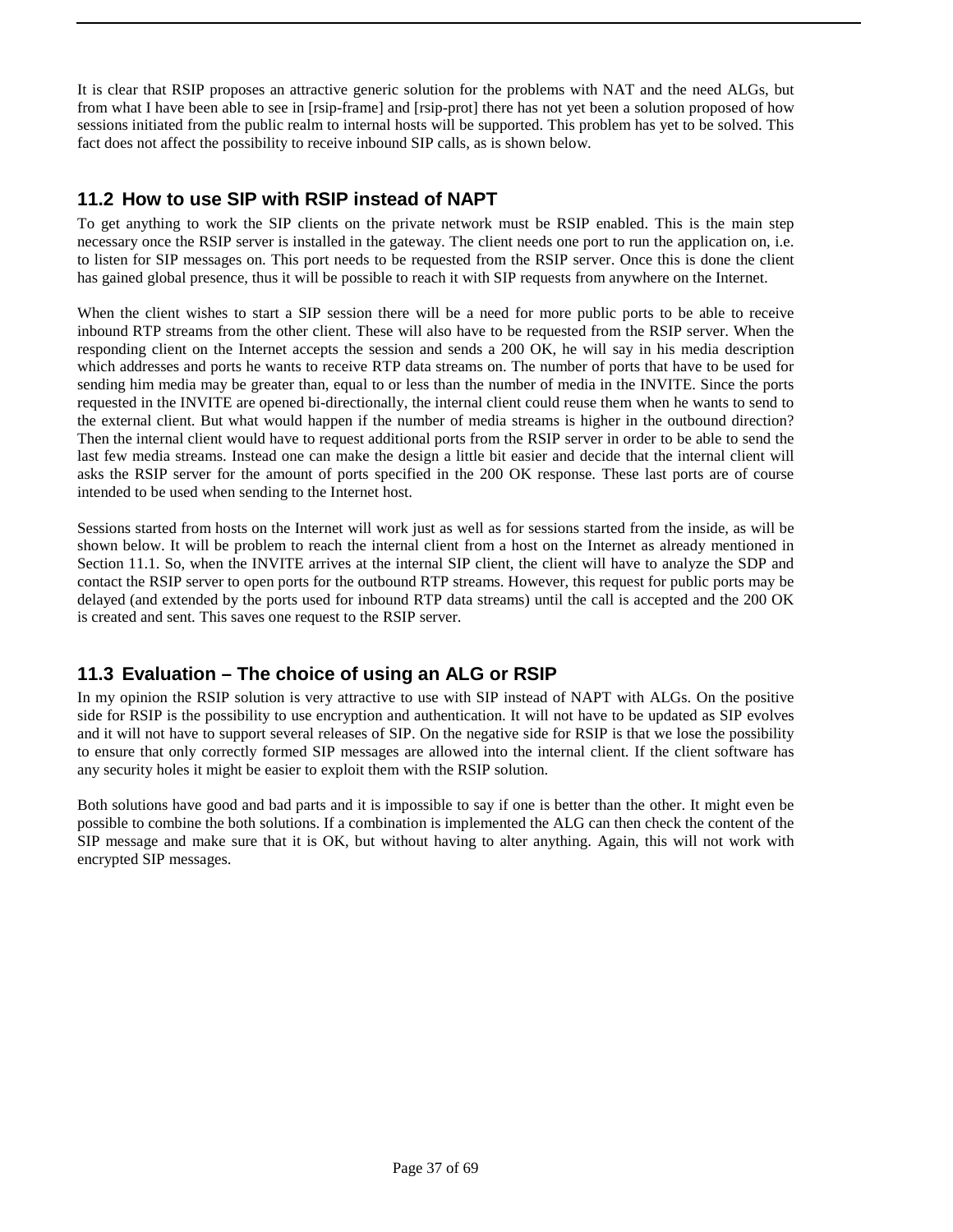# **12 Conclusion and discussion**

The goals of this Master's thesis, outlined in Section 4.1, have been achieved. The first one was to study what was required by the firewall in order to pass SIP signaling in and out of a private network that uses NAT. This subject has been discussed in great detail throughout the entire paper. The second goal was to implement an application layer gateway for SIP. How this was done is described in Section 10.

During the work with this thesis a draft for a new exiting protocol, RSIP, has been proposed to the IETF. This protocol has attributes, which enables end-to-end encryption and authentication within SIP sessions. How RSIP and SIP could work together was shown in Section 11.

This report has not in any way studied or proposed any solutions as to how the media streams in a SIP session can have ensured privacy and authentication. This is an issue that remains to be solved.

### **12.1 SIP development**

SIP is continuously being updated, bugs are found and fixed and drafts for new methods are posted (nine up to now). An update of SIP was posted with the name "RFC2543bis" [SIPBIS] and recently Jonathan Rosenberg and the SIP security task force proposed that the SIP security model should be reevaluated. They proposed to keep most of the authentication model (which is based on HTTP/1.1) and that the model for encryption should be reconstructed almost completely. Information on where SIP is being discussed can be found at [SIPWhere].

The speed of the development shows that it might be too early to implement a commercial release of a SIP ALG that supports anything other than basic SIP signaling.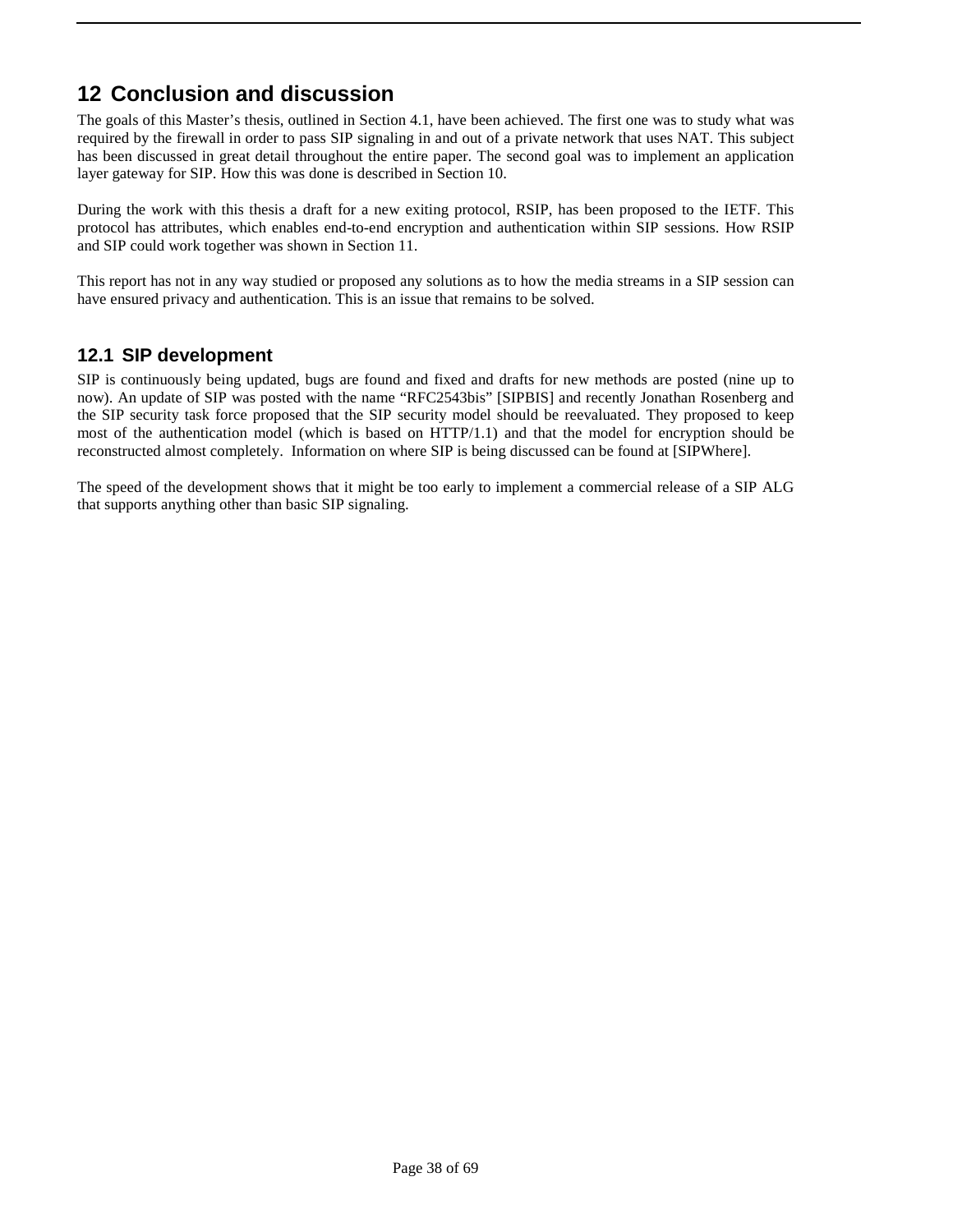# **13 Acronyms**

| <b>ATM Adaptation Layer 5</b>                  |
|------------------------------------------------|
| <b>Abstract Syntax Notation 1</b>              |
| <b>Application Level Gateway</b>               |
| <b>Asynchronous Transfer Mode</b>              |
| Coder decoder                                  |
| Internet Protocol                              |
| <b>Internet Packet Exchange</b>                |
| International Organization for Standardization |
| <b>Internet Service Provider</b>               |
| <b>Dynamic Host Configuration Protocol</b>     |
| <b>Hypertext Transfer Protocol</b>             |
| <b>Local Area Network</b>                      |
| <b>Lightweight Directory Access Protocol</b>   |
| Network Address Translation                    |
| Network Address and Port Translation           |
| Public Switched Telephony Network              |
| Quality of Service                             |
| <b>Request For Comments</b>                    |
| Real-Time Protocol                             |
| Real-Time Control Protocol                     |
| Realm-Specific IP addressing                   |
| <b>Session Description Protocol</b>            |
| <b>Session Initiation Protocol</b>             |
| <b>Retransmission Time Out</b>                 |
| Round Trip Time                                |
| <b>Transport Control Protocol</b>              |
| <b>User Agent</b>                              |
| <b>User Agent Client</b>                       |
| User Agent Server                              |
| <b>User Datagram Protocol</b>                  |
| <b>Uniform Resource Locator</b>                |
|                                                |

UTF Unicode Transfer Format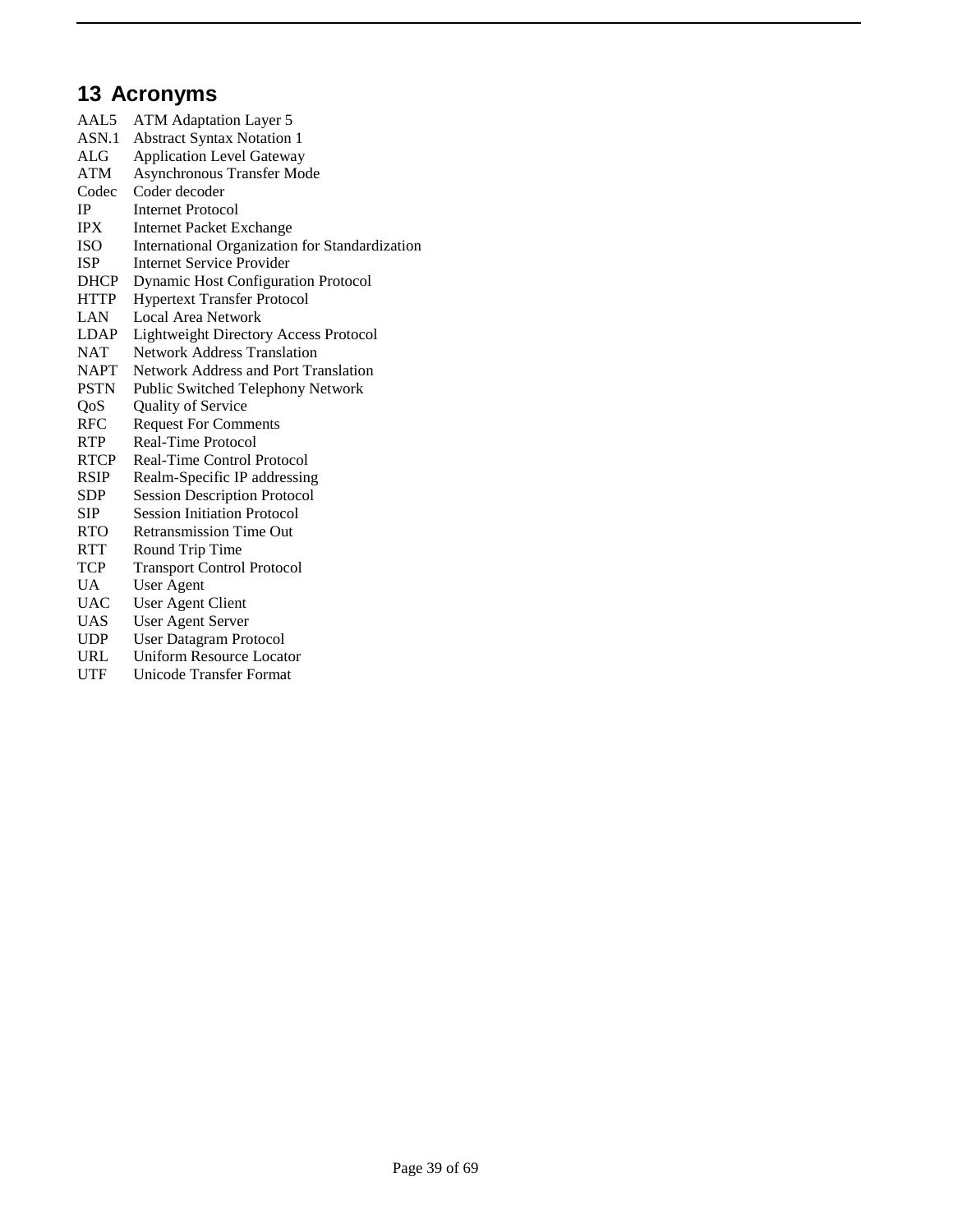# 14 Table of Figures

| FIGURE 28. ENCRYPTED SIP MESSAGE - WITH NO ENCRYPTED SIP HEADERS  28                   |  |
|----------------------------------------------------------------------------------------|--|
| FIGURE 29. UPPER - THE SIP REQUEST THAT IS TO BE SENT. LOWER - THE SIGNED PARTS OF THE |  |
|                                                                                        |  |
|                                                                                        |  |
|                                                                                        |  |
|                                                                                        |  |
|                                                                                        |  |
|                                                                                        |  |
|                                                                                        |  |
|                                                                                        |  |
|                                                                                        |  |

# 15 Table of Tables

| TABLE 1. PAYLOAD TYPES (PT) FOR STANDARD AUDIO AND VIDEO ENCODINGS11 |  |
|----------------------------------------------------------------------|--|
|                                                                      |  |
|                                                                      |  |
|                                                                      |  |
|                                                                      |  |
|                                                                      |  |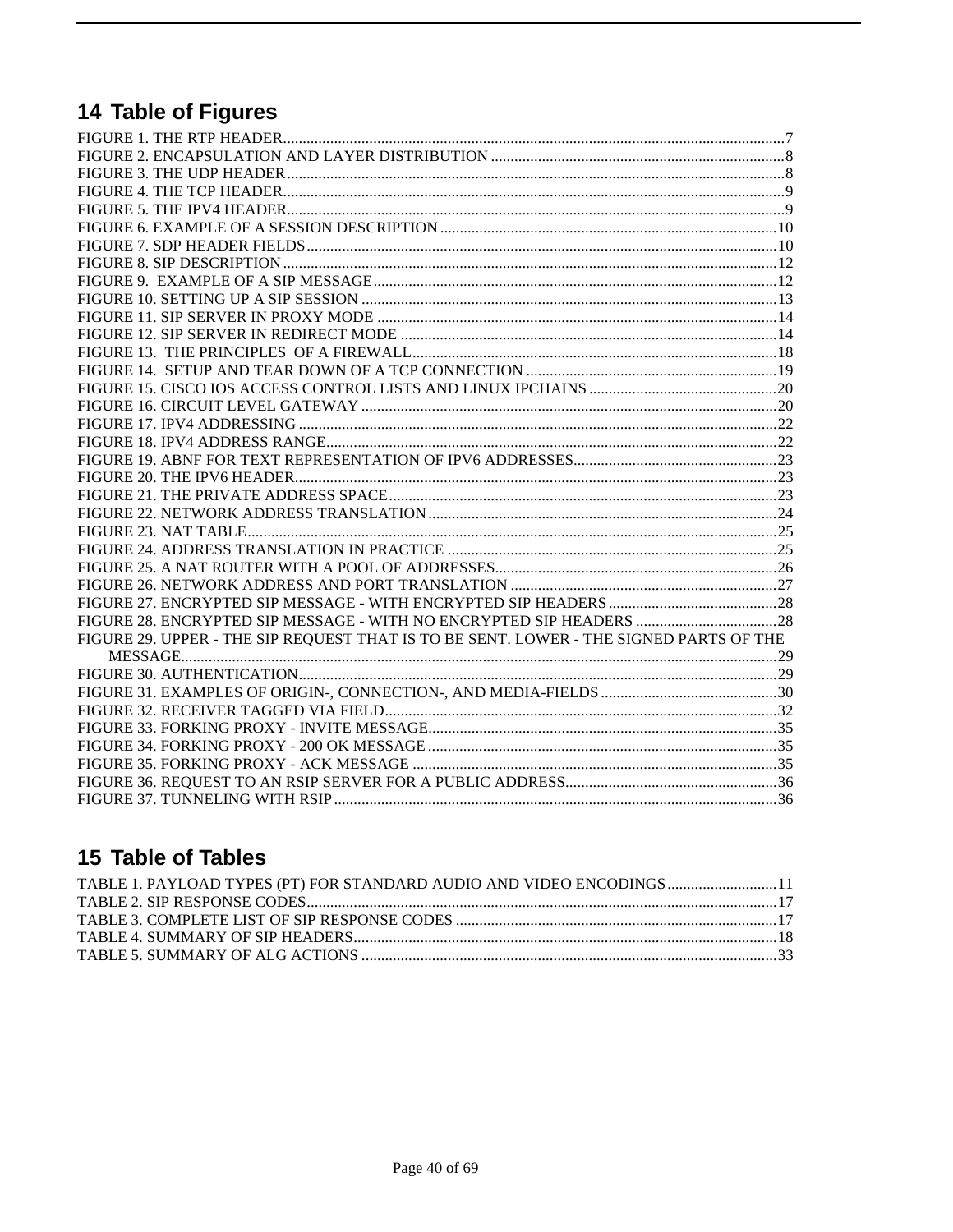# **References**

| [Chapman95]            | Building Internet Firewalls. D. Brent Chapman, Elizabeth D. Zwicky. November 1995.                                      |
|------------------------|-------------------------------------------------------------------------------------------------------------------------|
| [Cheswick95]           | Firewalls and Internet Security - Repelling the Wily Hacker. William R. Cheswick, Steven M. Bellowin. 5th               |
|                        | printing, April 1995.                                                                                                   |
| [Cisco]                | http://www.cisco.com/                                                                                                   |
| [Course488]            | Learning Tree course 488 - Deploying Internet and Intranet Firewalls. 1999                                              |
| [DataBeam]             | A primer on the H.323 Series Standards. ≤1998                                                                           |
|                        | http://www.databeam.com/standards/index.html                                                                            |
| [Goncalves00]          | Firewalls, a Complete Guide. Marcus Goncalves. 2000.                                                                    |
| [Hasenstein97]         | Diplomarbeit, IP Network Address Translation. Michael Hasenstein, 1997.                                                 |
|                        | http://www.suse.de/~mha/linux-ip-nat/diplom/nat.html                                                                    |
| [Intel]                | The Problems and Pitfalls of Getting H.323 Safely through Firewalls. 1997                                               |
|                        | http://support.intel.com/support/videophone/trial21/h323_wpr.htm                                                        |
| [ipchains]             | Linux IPCHAINS-HOWTO. Paul Russell, ipchains@rustcorp.com v1.0.7, 12 March 1999.                                        |
|                        | http://www.linux.org/help/ldp/howto/IPCHAINS-HOWTO.html                                                                 |
| [Stevens97]            | TCP/IP Illustrated, volume $1$ – The protocols. W. Richard Stevens. $10^{th}$ printing July 1997.                       |
|                        |                                                                                                                         |
| [RFC768]               | User Datagram Protocol. J. Postel. Aug-28-1980.                                                                         |
| [RFC793]               | Transmission Control Protocol. J. Postel. Sep-01-1981.                                                                  |
| [RFC822]               | Standard for the format of ARPA Internet text messages. D.Crocker. Aug-13-1982.                                         |
| [RFC1483]              | Multiprotocol Encapsulation over ATM Adaptation Layer 5. Juha Heinanen. Telecom Finland. July 1993.                     |
|                        |                                                                                                                         |
| [RFC1631]<br>[RFC1700] | The IP Network Address Translator (NAT). K. Egevang, P. Francis. May 1994.                                              |
|                        | Assigned Numbers. J. Reynolds, J. Postel. October 1994.                                                                 |
| [RFC1777]              | Lightweight Directory Access Protocol. W. Yeong, T. Howes, S., Kille. March 1995.                                       |
| [RFC1889]              | RTP: A Transport Protocol for Real-Time Applications. Audio-Video Transport Working Group,                              |
|                        | H. Schulzrinne, S. Casner, R. Frederick, V. Jacobson. January 1996                                                      |
| [RFC1890]              | RTP Profile for Audio and Video Conferences with Minimal Control. Audio-Video Transport Working                         |
|                        | Group, H. Schulzrinne. January 1996.                                                                                    |
| [RFC1918]              | Address Allocation for Private Internets. Y. Rekhter, B. Moskowitz, D. Karrenberg, G. J. de Groot &                     |
|                        | E. Lear. February 1996.                                                                                                 |
| [RFC1928]              | SOCKS Protocol Version 5. M. Leech, M. Ganis, Y. Lee, R. Kuris, D. Koblas & L. Jones. April 1996.                       |
| [RFC2044]              | UTF-8, a transformation format of Unicode and ISO 10646. F. Yergeau. October 1996.                                      |
| [RFC2068]              | Hypertext Transfer Protocol -- HTTP/1.1. R. Fielding, J. Gettys, J. Mogul, H. Frystyk, T. Berners Lee.<br>January 1997. |
| [ $RFC2131$ ]          | Dynamic Host Configuration Protocol. R. Droms. March 1997.                                                              |
| [ $RFC2234$ ]          | Augmented BNF for Syntax Specifications: ABNF. D. Crocker, Ed., P. Overell. November 1997                               |
| [RFC2279]              | UTF-8, a transformation format of ISO 10646. F. Yergeau. January 1998.                                                  |
| [RFC2327]              | SDP: Session Description Protocol. M. Handley, V. Jacobson. April 1998.                                                 |
| [RFC2343]              | RTP Payload Format for Bundled MPEG. M. Civanlar, G. Cash, B. Haskell. May 1998.                                        |
| [RFC2373]              | IP Version 6 Addressing Architecture. R. Hinden, S. Deering. July 1998.                                                 |
| [ $RFC2401$ ]          | Security Architecture for the Internet Protocol. S. Kent, R. Atkinson. November 1998.                                   |
| [ $RFC2543$ ]          | SIP: Session Initiation Protocol. M. Handley, H. Schulzrinne, E. Schooler, J. Rosenberg. March 1999.                    |
| [RFC2616]              | Hypertext Transfer Protocol -- HTTP/1.1. R. Fielding, J. Gettys, J. Mogul, H. Frystyk, L. Masinter,                     |
|                        | P. Leach, T. Berners-Lee. June 1999.                                                                                    |
| [RFC2663]              | IP Network Address Translator (NAT) Terminology and Considerations. P. Srisuresh, M. Holdrege.                          |
|                        | August 1999                                                                                                             |
| [rsip-frame]           | draft-ietf-nat-rsip-framework-04. M. Borella, D. Grabelsky 3Com Corp. J. Lo NEC USA.                                    |
|                        | G. Montenegro Sun Microsystems. March 2000.                                                                             |
| [rsip-prot]            | draft-ietf-nat-rsip-protocol-06. M. Borella, D. Grabelsky 3Com Corp. J. Lo, K. Tuniguchi NEC USA.                       |
|                        | <b>March 2000.</b>                                                                                                      |
| [SessionTimer]         | draft-ietf-sip-session-timer-01. S.Donovan, J.Rosenberg MCI Worldcom, dynamicsoft SIP WG.                               |
|                        | March 9, 2000.                                                                                                          |
| [SIPALG]               | Getting SIP through Firewalls and NATs. J. Rosenberg, D. Drew, H. Schulzrinne. February 2000.                           |
| [SIPBIS]               | draft-ietf-sip-rfc2543bis-00. Internet Engineering Task Force MMUSIC WG                                                 |
|                        | Handley/Schulzrinne/Schooler/Rosenberg ACIRI/Columbia U./Caltech/dynamicsoft April 2000.                                |
| [SIPNAT]               | A SIP Application Layer Gateway for Network Address Translation. B. Biggs February 2000.                                |
|                        |                                                                                                                         |
| [Grammar]              | http://www.cs.columbia.edu/~hgs/sip/SIPgrammar.html                                                                     |
| [SIPSite]              | http://www.cs.columbia.edu/~hgs/sip/                                                                                    |
| [QIDWhard]             | $http://www.c. collimhia.edu/~hoc/cin/whora.html$                                                                       |

<sup>[</sup>SIPWhere] http://www.cs.columbia.edu/~hgs/sip/where.html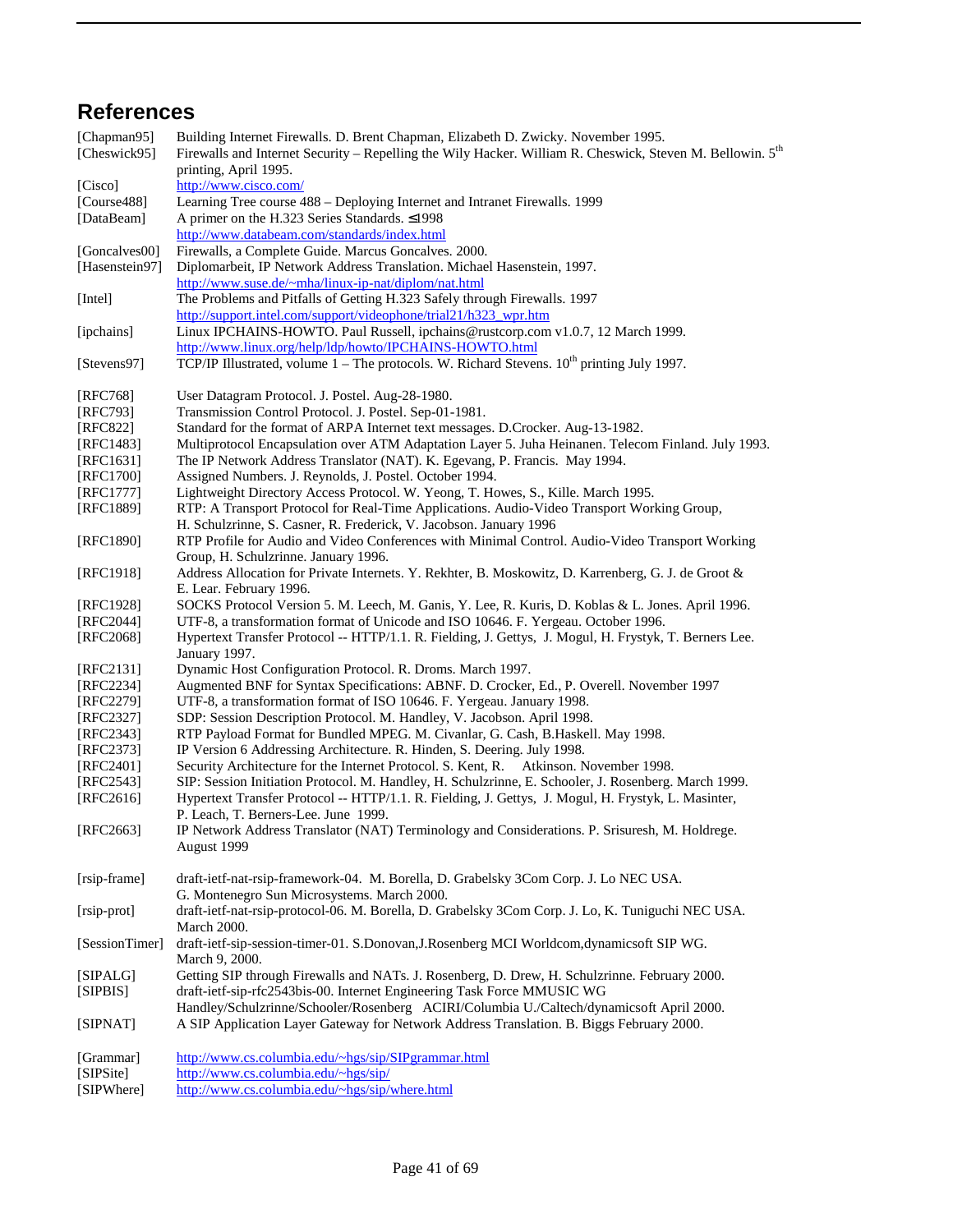# **Appendix**

### **A. Complete Call setup of a two party call using SIP**

This section can also be found in [RFC2543-Section 16]. The example does not show the SDP payloads for any message but the first to save space.

For two-party Internet phone calls, the response must contain a description of where to send the data. In the example below, Bell calls Watson. Bell indicates that he can receive RTP audio codings 0 (PCMU), 3 (GSM), 4 (G.723) and 5 (DVI4). C->S: INVITE sip:watson@boston.bell-tel.com SIP/2.0 Via: SIP/2.0/UDP kton.bell-tel.com From: A. Bell <sip:a.g.bell@bell-tel.com> To: T. Watson <sip:watson@bell-tel.com> Call-ID: 3298420296@kton.bell-tel.com CSeq: 1 INVITE Subject: Mr. Watson, come here. Content-Type: application/sdp Content-Length: ...  $v=0$  o=bell 53655765 2353687637 IN IP4 128.3.4.5 s=Mr. Watson, come here. c=IN IP4 kton.bell-tel.com m=audio 3456 RTP/AVP 0 3 4 5 S->C: SIP/2.0 100 Trying Via: SIP/2.0/UDP kton.bell-tel.com From: A. Bell <sip:a.g.bell@bell-tel.com> To: T. Watson <sip:watson@bell-tel.com> ;tag=37462311 Call-ID: 3298420296@kton.bell-tel.com CSeq: 1 INVITE Content-Length: 0

- S->C: SIP/2.0 180 Ringing Via: SIP/2.0/UDP kton.bell-tel.com From: A. Bell <sip:a.q.bell@bell-tel.com> To: T. Watson <sip:watson@bell-tel.com> ;tag=37462311 Call-ID: 3298420296@kton.bell-tel.com CSeq: 1 INVITE Content-Length: 0
- S->C: SIP/2.0 182 Queued, 2 callers ahead Via: SIP/2.0/UDP kton.bell-tel.com From: A. Bell <sip:a.g.bell@bell-tel.com> To: T. Watson <sip:watson@bell-tel.com> ;tag=37462311 Call-ID: 3298420296@kton.bell-tel.com CSeq: 1 INVITE Content-Length: 0
- S->C: SIP/2.0 182 Queued, 1 caller ahead Via: SIP/2.0/UDP kton.bell-tel.com From: A. Bell <sip:a.g.bell@bell-tel.com>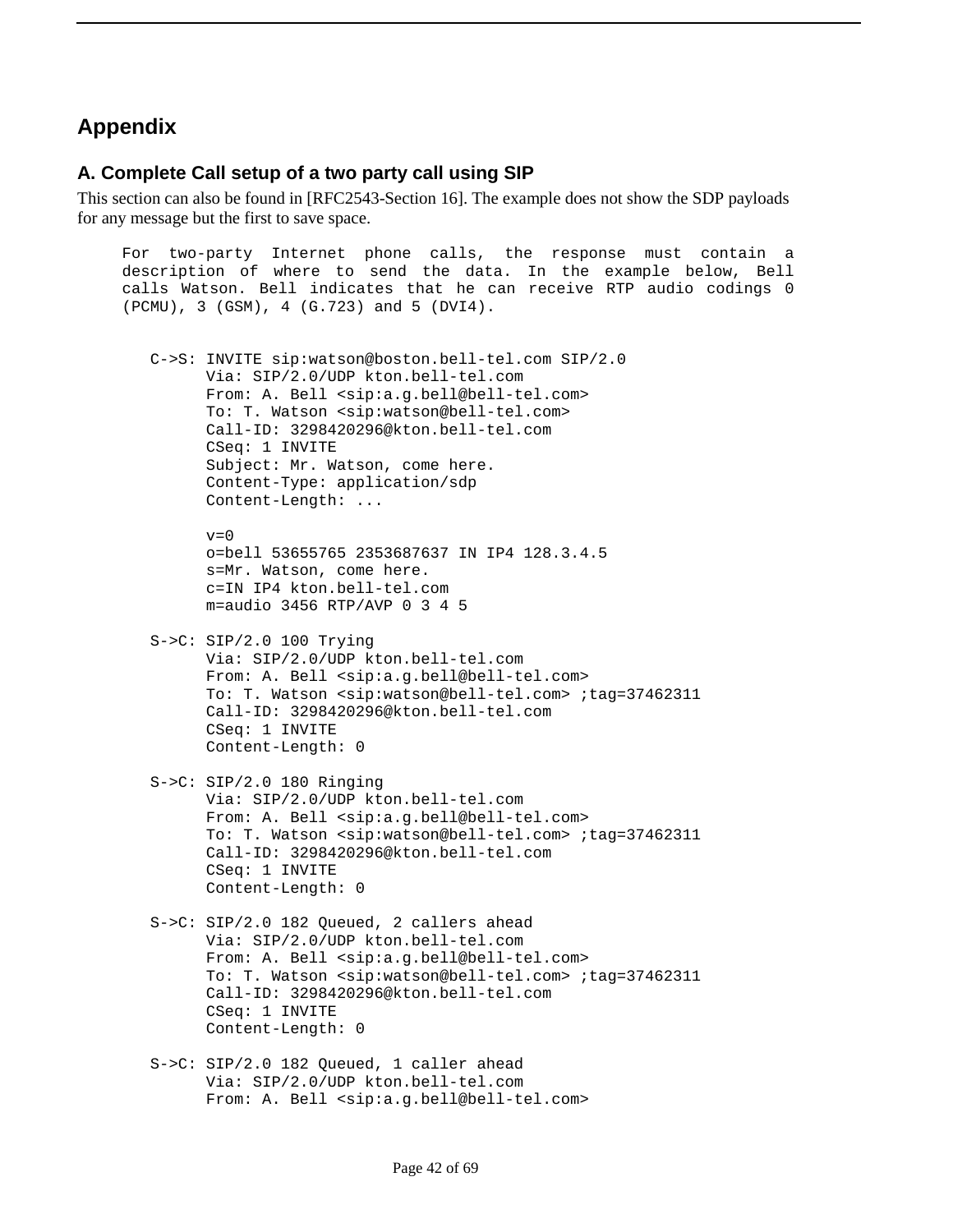To: T. Watson <sip:watson@bell-tel.com> ;tag=37462311 Call-ID: 3298420296@kton.bell-tel.com CSeq: 1 INVITE Content-Length: 0

 S->C: SIP/2.0 200 OK Via: SIP/2.0/UDP kton.bell-tel.com From: A. Bell <sip:a.g.bell@bell-tel.com> To: <sip:watson@bell-tel.com> ;tag=37462311 Call-ID: 3298420296@kton.bell-tel.com CSeq: 1 INVITE Contact: sip:watson@boston.bell-tel.com Content-Type: application/sdp Content-Length: ...

> $v=0$  o=watson 4858949 4858949 IN IP4 192.1.2.3 s=I'm on my way c=IN IP4 boston.bell-tel.com  $m=$ audio 5004 RTP/AVP 0 3

The example illustrates the use of informational status responses. Here, the reception of the call is confirmed immediately (100), then, possibly after some database mapping delay, the call rings (180) and is then queued, with periodic status updates.

Watson can only receive PCMU and GSM. Note that Watson's list of codecs may or may not be a subset of the one offered by Bell, as each party indicates the data types it is willing to receive. Watson will send audio data to port 3456 at c.bell-tel.com, Bell will send to port 5004 at boston.bell-tel.com.

By default, the media session is one RTP session. Watson will receive RTCP packets on port 5005, while Bell will receive them on port 3457.

Since the two sides have agreed on the set of media, Bell confirms the call without enclosing another session description:

 C->S: ACK sip:watson@boston.bell-tel.com SIP/2.0 Via: SIP/2.0/UDP kton.bell-tel.com From: A. Bell <sip:a.g.bell@bell-tel.com> To: T. Watson <sip:watson@bell-tel.com> ;tag=37462311 Call-ID: 3298420296@kton.bell-tel.com CSeq: 1 ACK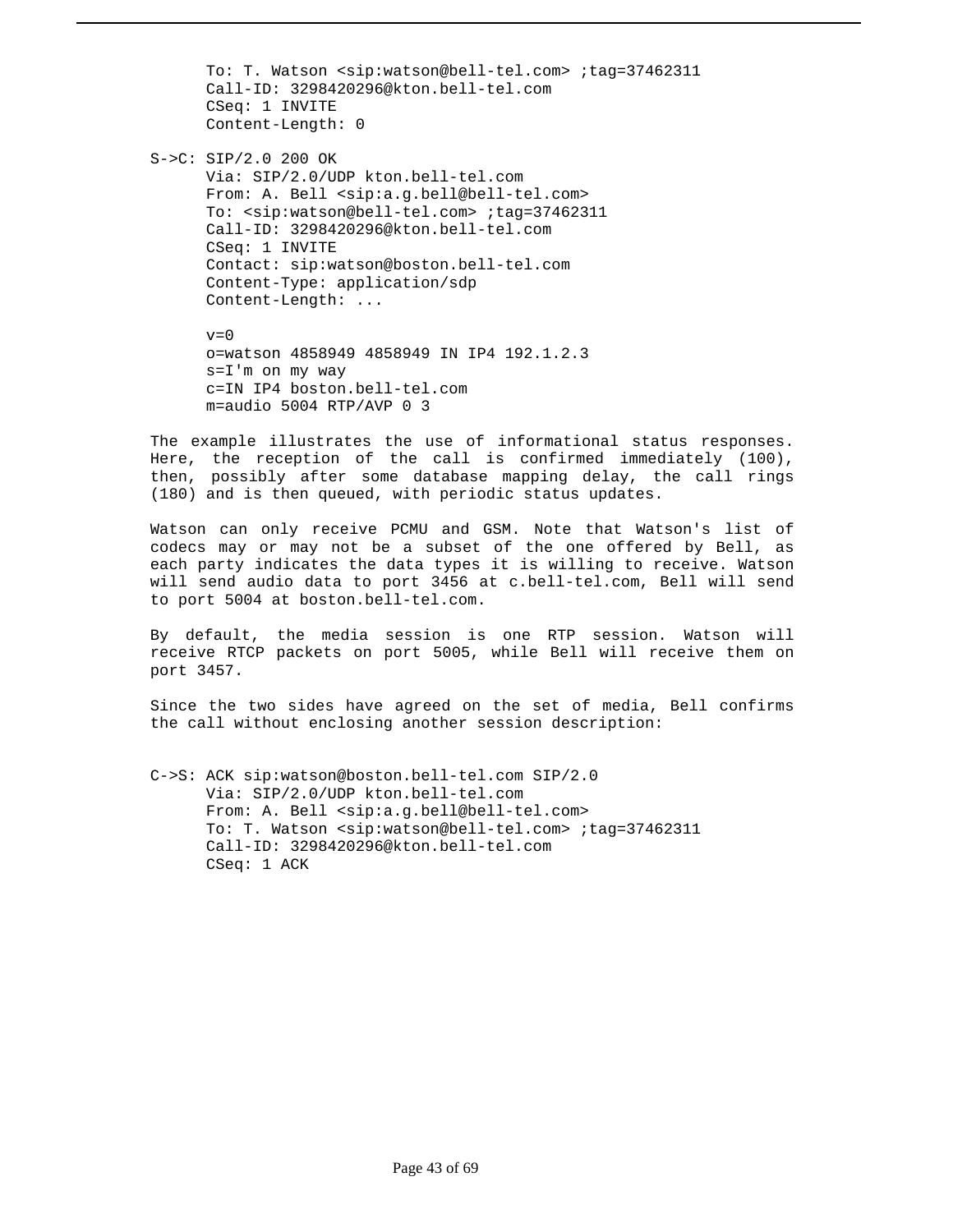### **B. SIP/SDP Message Grammar**

Compiled by Arjun Roychowdhury and Henning Schulzrinne.

Based on RFC 2543,RFC 2327, RFC 2616, RFC 1123, RFC 2234, and RFC 2396, Sip Notes and Clarifications.

| <b>SIP-message</b><br><b>Request</b> | <b>Request   Response</b><br>$=$<br>$=$                                                                    | ; Note - each header ends with a return                                                                                       |  |
|--------------------------------------|------------------------------------------------------------------------------------------------------------|-------------------------------------------------------------------------------------------------------------------------------|--|
|                                      | <b>Request-Line</b><br>*(general-header   request-header   entity-header ) double-return<br>[message-body] | and the end of headers is a double<br>return. For line folding, the folded<br>header must begin with $1*(S\overline{P}   HT)$ |  |
| Message-body                         | // Note: This is typically <b>SDP</b><br>$=$                                                               |                                                                                                                               |  |
| <b>Request-Line</b>                  | Method SP Request-URI SP SIP-Version return<br>$\equiv$                                                    |                                                                                                                               |  |
| <b>SIP-URL</b>                       | "sip:" [userinfo "@"] hostport url-parameters [ headers]<br>$=$                                            |                                                                                                                               |  |
| <b>Userinfo</b>                      | user [":" password ]<br>$\quad =$                                                                          |                                                                                                                               |  |
| <b>User</b>                          | *( <u>unreserved</u>   escaped   "&"   "="   "+"   "\$"   "," )<br>$=$                                     |                                                                                                                               |  |
| <b>Password</b>                      | *( <u>unreserved</u>   escaped   "&"   "="   "+"   "\$"   "," )<br>$\quad =$                               |                                                                                                                               |  |
| Hostport                             | host ["" port]<br>$\quad =$                                                                                |                                                                                                                               |  |
| Host                                 | hostname   IPv4address<br>$=$                                                                              |                                                                                                                               |  |
| Hostname                             | *(domainlabel "") toplabel [""]<br>$=$                                                                     |                                                                                                                               |  |
| <b>Domainlabel</b>                   | alphanum   alphanum * (alphanum   "-") alphanum<br>$\quad =$                                               |                                                                                                                               |  |
| <b>Toplabel</b>                      | alpha   alpha *(alphanum   "-") alphanum<br>$=$                                                            |                                                                                                                               |  |
| <b>IPv4address</b>                   | 1*digit "." 1*digit "." 1*digit "." 1*digit<br>$=$                                                         |                                                                                                                               |  |
| Port                                 | * digit<br>$\quad =$                                                                                       | ; empty port field is allowed                                                                                                 |  |
| url-parameters                       | $*($ ";" url-parameter)<br>$\quad \  \  =$                                                                 |                                                                                                                               |  |
| url-parameter                        | transport-param   user-param   method-param   ttl-param   maddr-param<br>$\qquad \qquad =$<br>other-param  |                                                                                                                               |  |
| transport-param                      | "transport=" $('udp'   "tcp")$<br>$=$                                                                      |                                                                                                                               |  |
| ttl-param                            | "ttl=" ttl<br>$=$                                                                                          |                                                                                                                               |  |
| Ttl                                  | 1*3 DIGIT<br>$=$                                                                                           | $; 0$ to 255                                                                                                                  |  |
| maddr-param                          | "maddr=" host<br>$\quad =$                                                                                 |                                                                                                                               |  |
| user-param                           | "user=" $('phone'   "ip")$<br>$=$                                                                          |                                                                                                                               |  |
| method-param                         | "method=" Method                                                                                           |                                                                                                                               |  |
| tag-param                            | "tag=" UUID<br>$=$                                                                                         |                                                                                                                               |  |
| <b>UUID</b>                          | $1*($ <u>hex</u> $ $ "-" $)$<br>$\equiv$                                                                   |                                                                                                                               |  |
| other-param                          | $(\text{token}   (\text{token} " = " (\text{token}   \text{quoted-string})))$<br>$=$                       |                                                                                                                               |  |
| <b>Headers</b>                       | "?"header *("&" header)<br>$=$                                                                             |                                                                                                                               |  |
| Header                               | $hname = hvalue$<br>$=$                                                                                    |                                                                                                                               |  |
| Hname                                | $1*$ <u>uric</u><br>$\quad =$                                                                              |                                                                                                                               |  |
| <b>H</b> value                       | *uric<br>$=$                                                                                               |                                                                                                                               |  |
| Uric                                 | reserved   unreserved   escaped<br>$=$                                                                     |                                                                                                                               |  |
| <b>Reserved</b>                      | ";"   "/"   "?"   ":"   "@"   "&"   "="   "+"   "\$"   ","<br>$=$                                          |                                                                                                                               |  |
| <b>Digits</b>                        | 1*DIGIT<br>$=$                                                                                             |                                                                                                                               |  |
| telephone-subscriber                 | = global-phone-number   local-phone-number                                                                 |                                                                                                                               |  |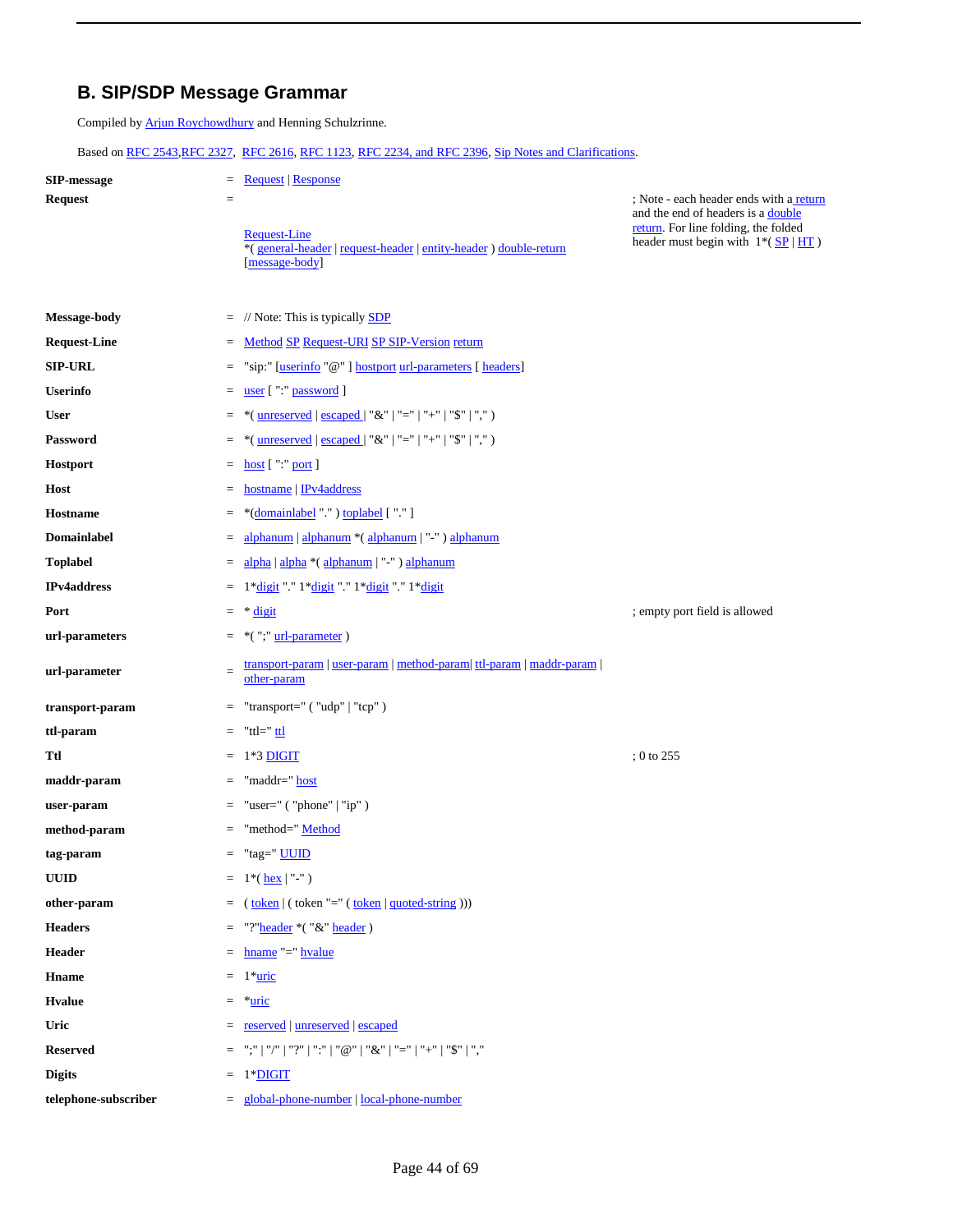| global-phone-number |
|---------------------|
|                     |

- 
- 
- 
- **visual-separator** = "-" | "."
- 
- **one-second-pause** = "p"
- **wait-for-dial-tone** = "w"
- 
- **general-header** =  $\frac{Accept}{?}$

**er** = "+" 1\*phonedigit [isdn-subaddress] [post-dial]

- **local-phone-number** = 1\*(phonedigit | dtmf-digit | pause-character) [isdn-subaddress] [post-dial]
- **isdn-subaddress** = ";isub=" 1\*phonedigit
- **post-dial** = ";postd=" 1\*(phonedigit | dtmf-digit | pause-character)
- **Phonedigit** = DIGIT | <u>visual-separator</u>
	-
- **pause-character** = <u>one-second-pause | wait-for-dial-tone</u>
	-
	-

#### **dtmf-digit** = "\*" | "#" | "A" | "B" | "C" | "D"

| Accept-Encoding Accept-Language | Call-ID | Contact | CSeq | Date | Encryption | Expires | From | Record-Route | Timestamp | To | Via

- **entity-header** = Content-Encoding | Content-Length | Content-Type **request-header** = Authorization | Contact | Hide | Max-Forwards | Organization | Priority Proxy-Authorization | Proxy-Require | Route | Require | Response-Key
	- | Subject
	- | User-Agent |WWW-Authenticate

Page 45 of 69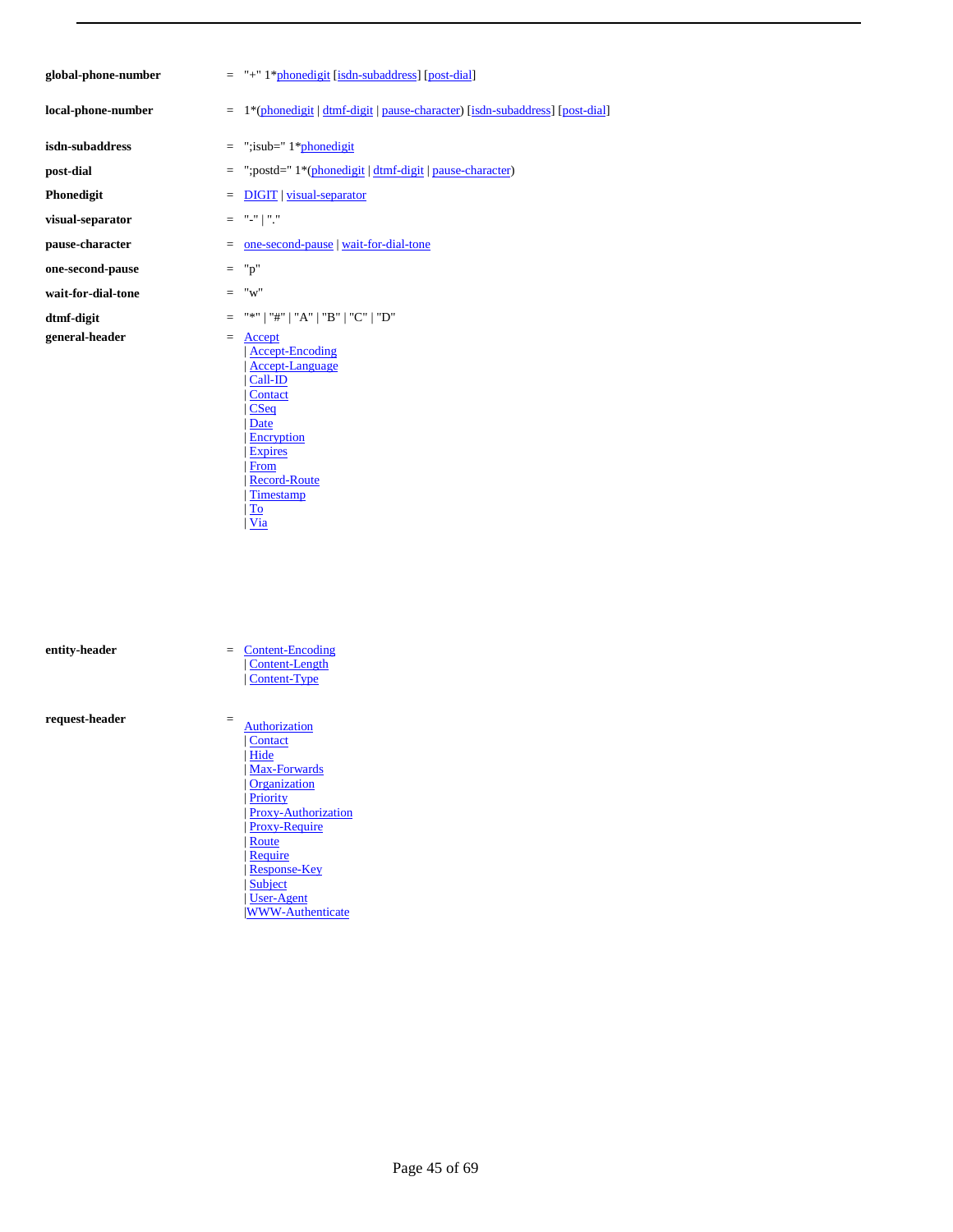#### $\bf{response}\text{-}header$

| Authorization | Proxy-Authenticate | Retry-After | Server | Unsupported | Warning | WWW-Authenticate

| Method                               |     | = "INVITE"   "ACK"   "OPTIONS"   "BYE"   "CANCEL"   "REGISTER"                                                                        |                                                                                                                                                                          |
|--------------------------------------|-----|---------------------------------------------------------------------------------------------------------------------------------------|--------------------------------------------------------------------------------------------------------------------------------------------------------------------------|
| Accept                               |     | $=$ "Accept" ":" #( $\frac{median-range}{meang}$ [ $\frac{accept-params}{sumg}$ ])                                                    |                                                                                                                                                                          |
| media-range                          |     | = $("*/*)$ $(\frac{type "/""*")$ $(\frac{type "/" subtype ')}{# " ( "; " parameter ')} )$                                             |                                                                                                                                                                          |
| Parameter                            | $=$ | attribute "=" value                                                                                                                   |                                                                                                                                                                          |
| Attribute                            |     | $=$ token                                                                                                                             |                                                                                                                                                                          |
| Value                                |     | $=$ token   quoted-string                                                                                                             |                                                                                                                                                                          |
| accept-params                        |     | $=$ ";" "q" "=" qvalue *( accept-extension )                                                                                          |                                                                                                                                                                          |
| accept-extension                     |     | $=$ ";" token ["=" (token   quoted-string ) ]                                                                                         |                                                                                                                                                                          |
| <b>Accept-Encoding</b>               |     | = "Accept-Encoding" ":" 1#(content-coding)                                                                                            |                                                                                                                                                                          |
| Codings                              |     | $=$ (content-coding $ $ "*")                                                                                                          |                                                                                                                                                                          |
| content-coding                       |     | $=$ token                                                                                                                             |                                                                                                                                                                          |
| Accept-Language                      |     | = "Accept-Language" ":" 1#( language-range [ ";" "q" "=" qvalue ])                                                                    |                                                                                                                                                                          |
| language-range                       |     | = $((1 * 8ALPHA * ("-" 1 * 8ALPHA))   "*")$                                                                                           |                                                                                                                                                                          |
| <b>Proxy-Authorization</b>           | $=$ | "Proxy-Authorization" ":" credentials                                                                                                 |                                                                                                                                                                          |
| <b>Proxy-Authenticate</b>            | $=$ | "Proxy-Authenticate" ":" 1#challenge                                                                                                  |                                                                                                                                                                          |
| <b>User-Agent</b>                    | $=$ | "User-Agent" ":" 1*(product   comment)                                                                                                |                                                                                                                                                                          |
| Server                               |     | $=$ "Server" ":" 1*( product   comment )                                                                                              |                                                                                                                                                                          |
| <b>Response</b>                      | $=$ | Status-Line *(general-header   response-header   entity-header ) double-<br>return [ message-body ]                                   | ; Note - each header ends with a return<br>and the end of headers is a double<br>return. For line folding, the folded<br>header must begin with $1*(S\overline{P}   HT)$ |
|                                      |     | <b>SIP-version SP Status-Code</b> SP Reason-Phrase                                                                                    |                                                                                                                                                                          |
| <b>Status-Line</b>                   | $=$ |                                                                                                                                       |                                                                                                                                                                          |
| <b>SIP-version</b>                   |     | $=$ "SIP/2.0"                                                                                                                         |                                                                                                                                                                          |
|                                      |     | <b>Informational</b><br><b>Success</b><br>Redirection<br>$=  Client-Error$<br><b>Server-Error</b><br>Global-Failure<br>extension-code |                                                                                                                                                                          |
| <b>Status-Code</b><br>extension-code |     | $= 3$ DIGIT                                                                                                                           |                                                                                                                                                                          |
| <b>Reason-Phrase</b>                 |     | $=$ * <text-utf8, cr,="" excluding="" lf=""></text-utf8,>                                                                             |                                                                                                                                                                          |
| Informational                        | $=$ | "100"                                                                                                                                 | Trying                                                                                                                                                                   |
|                                      |     | "180"                                                                                                                                 | ; Ringing                                                                                                                                                                |
|                                      |     | "181"                                                                                                                                 | ; Call Is Being Forwarded                                                                                                                                                |
|                                      |     | "182"                                                                                                                                 | ; Queued                                                                                                                                                                 |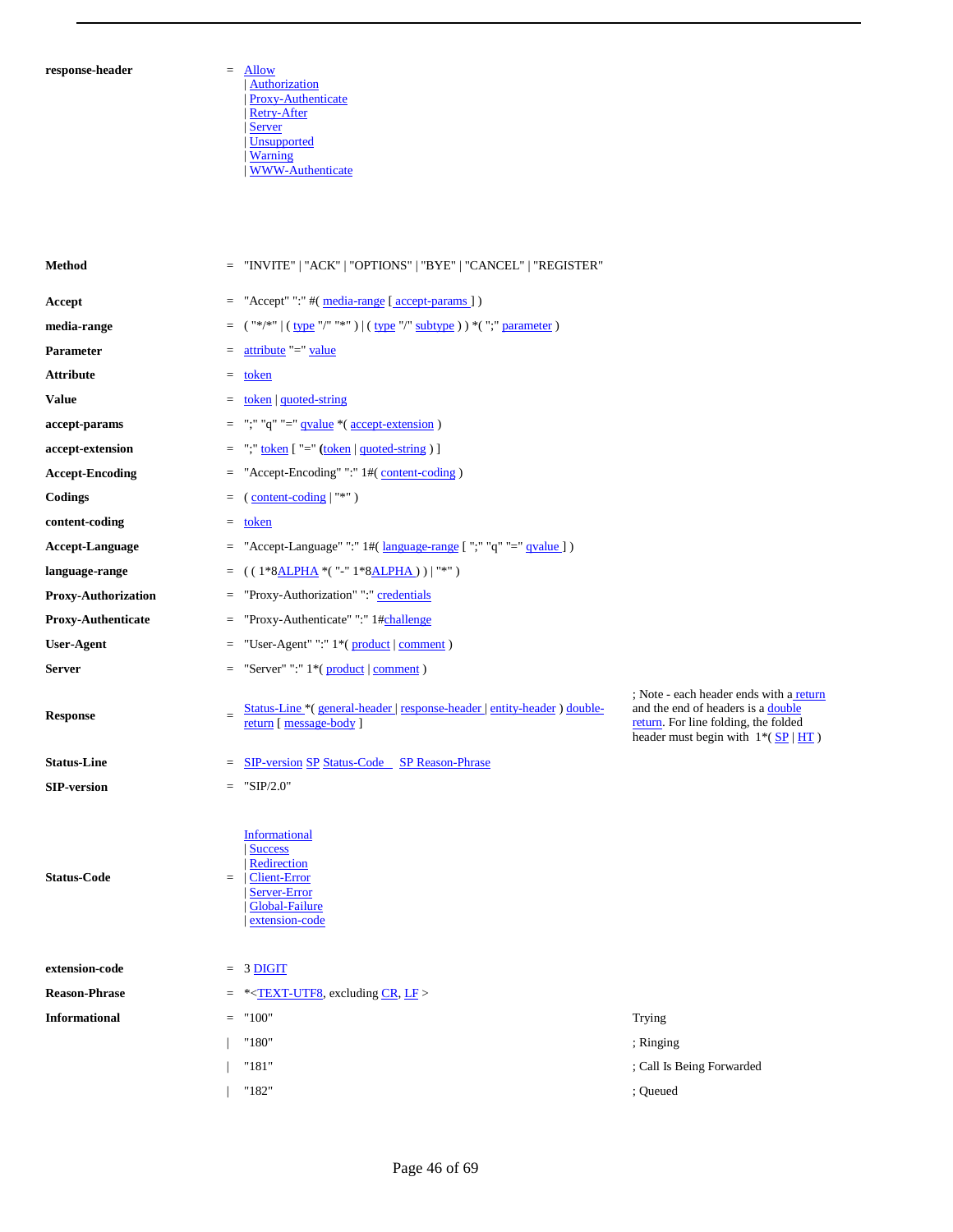| <b>Success</b>        | $\quad = \quad$ | "200"                               | ; OK                                     |
|-----------------------|-----------------|-------------------------------------|------------------------------------------|
| Redirection           | $\quad =$       | "300"                               | ; Multiple Choices                       |
|                       |                 | "301"                               | ; Moved Permanently                      |
|                       |                 | "302"                               | ; Moved Temporarily                      |
|                       |                 | "303"                               | ; See Other                              |
|                       |                 | "305"                               | ; Use Proxy                              |
|                       |                 | "380"                               | ; Alternative Service                    |
| <b>Client-Error</b>   | $\equiv$        | "400"                               | ; Bad Request                            |
|                       |                 | "401"                               | ; Unauthorized                           |
|                       |                 | "402"                               | ; Payment Required                       |
|                       |                 | "403"                               | ; Forbidden                              |
|                       |                 | "404"                               | ; Not Found                              |
|                       |                 | "405"                               | ; Method Not Allowed                     |
|                       |                 | "406"                               | ; Not Acceptable                         |
|                       |                 | "407"                               | ; Proxy Authentication Required          |
|                       |                 | "408"                               | ; Request Timeout                        |
|                       |                 | "409"                               | ; Conflict                               |
|                       |                 | "410"                               | ; Gone                                   |
|                       |                 | "411"                               | ; Length Required                        |
|                       |                 | "413"                               | ; Request Entity Too Large               |
|                       |                 | "414"                               | ; Request-URI Too Large                  |
|                       |                 | "415"                               | ; Unsupported Media Type                 |
|                       |                 | "420"                               | ; Bad Extension                          |
|                       |                 | "480"                               | ; Temporarily not available              |
|                       |                 | "481"                               | ; Call Leg/Transaction Does Not<br>Exist |
|                       |                 | "482"                               | ; Loop Detected                          |
|                       |                 | "483"                               | ; Too Many Hops                          |
|                       |                 | "484"                               | ; Address Incomplete                     |
|                       |                 | "485"                               | ; Ambiguous                              |
|                       |                 | "486"                               | ; Busy Here                              |
| Server-Error          | $\quad =$       | "500"                               | ; Internal Server Error                  |
|                       |                 | "501"                               | ; Not Implemented                        |
|                       |                 | "502"                               | ; Bad Gateway                            |
|                       |                 | "503"                               | ; Service Unavailable                    |
|                       |                 | "504"                               | ; Gateway Time-out                       |
|                       |                 | "505"                               | ; SIP Version not supported              |
| <b>Global-Failure</b> | $\quad = \quad$ | "600"                               | ; Busy Everywhere                        |
|                       |                 | "603"                               | ; Decline                                |
|                       |                 | "604"                               | ; Does not exist anywhere                |
|                       |                 | "606"                               | ; Not Acceptable                         |
| message-header        | $\quad =$       | field-name ":" [ field-value ] CRLF |                                          |
| field-name            | $\equiv$        | token                               |                                          |
| field-value           |                 | $=$ *(field-content   LWS)          |                                          |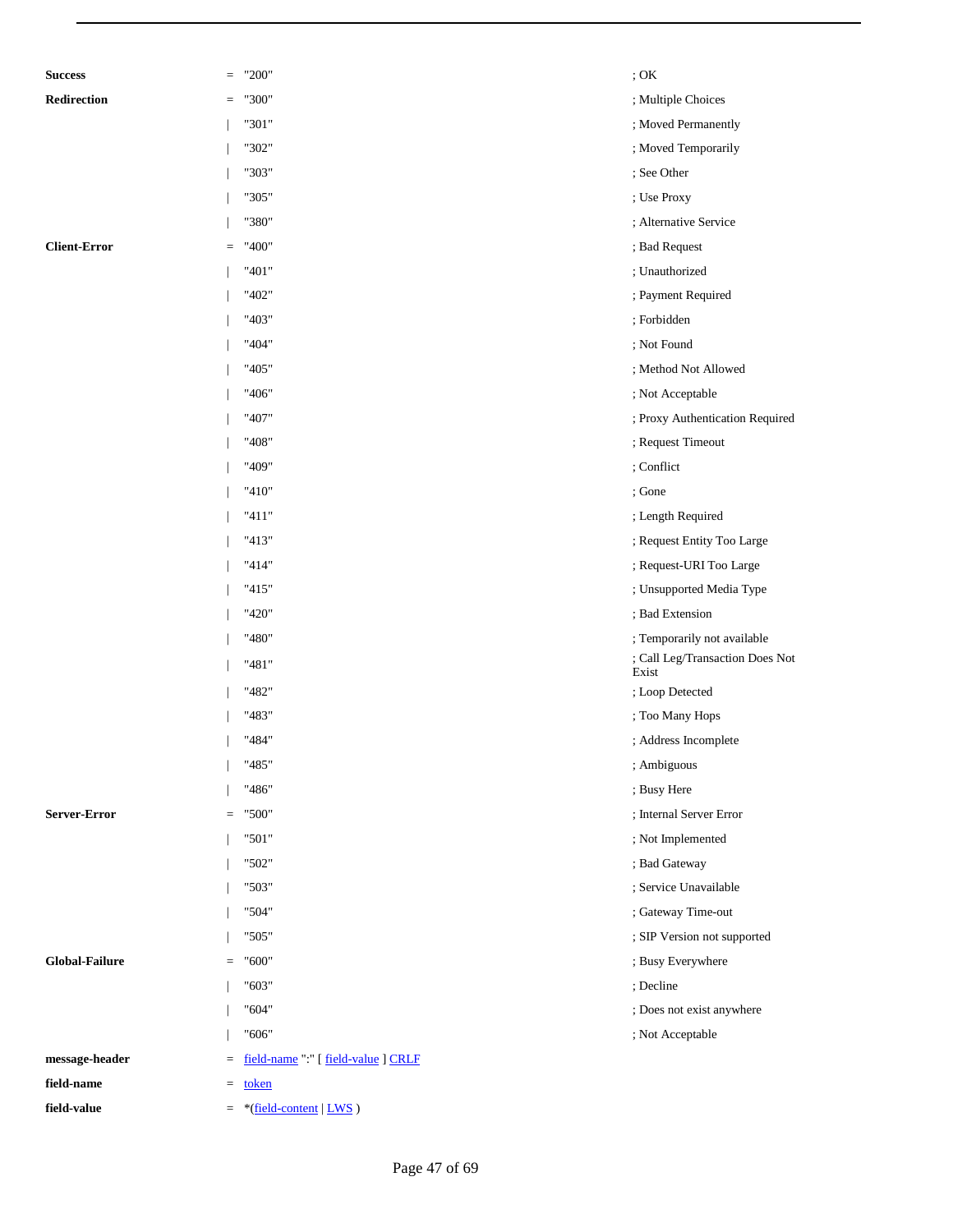| field-content           | $=$ | $\langle$ the <b>OCTET</b> s making up the field-value and consisting of either * <b>TEXT</b> -<br>UTF8 or combinations of token, separators, and quoted-string >                               |
|-------------------------|-----|-------------------------------------------------------------------------------------------------------------------------------------------------------------------------------------------------|
| <b>Allow</b>            | $=$ | "Allow" ":" 1#Method                                                                                                                                                                            |
| <b>Call-ID</b>          | $=$ | ( "Call-ID"   "i" ) ":" <u>token</u>                                                                                                                                                            |
| local-id                |     | $= 1$ *uric                                                                                                                                                                                     |
| Contact                 | $=$ | ("Contact"   "m") ":" ("*"   $(1# ((name-addr   addr-spec) [ * (";" contact-$<br>$params$ ) $]$ $[ comment ]$ $)))$                                                                             |
| name-addr               | $=$ | [display-name] "<" addr-spec ">"                                                                                                                                                                |
| addr-spec               | $=$ | <b>SIP-URL   URI</b>                                                                                                                                                                            |
| display-name            |     | $=$ *token   quoted-string                                                                                                                                                                      |
| contact-params          | $=$ | "q" "=" <u>qvalue</u>   ("action" "=" "proxy"   "redirect")  ( "expires" "=" delta-<br>$seconds$ $  \langle \cdot   \cdot \rangle$ SIP-date $\langle \cdot   \cdot \rangle$ extension-attribute |
| extension-attribute     |     | $=$ extension-name $[$ "=" extension-value ]                                                                                                                                                    |
| <b>Content-Encoding</b> | $=$ | ("Content-Encoding"   "e") ":" 1#content-coding                                                                                                                                                 |
| <b>Content-Length</b>   | $=$ | ("Content-Length"   "l") ":" 1*DIGIT                                                                                                                                                            |
| <b>Content-Type</b>     | $=$ | ("Content-Type"   "c") ": "media-type                                                                                                                                                           |
| media-type              |     | $=$ type "/"subtype $*($ ";" parameter)                                                                                                                                                         |
| type                    |     | $=$ token                                                                                                                                                                                       |
| subtype                 |     | $=$ token                                                                                                                                                                                       |
| <b>CSeq</b>             | $=$ | "CSeq" ":" 1*DIGIT Method                                                                                                                                                                       |
| Date                    | $=$ | "Date:" SIP-date                                                                                                                                                                                |
| <b>SIP-date</b>         | $=$ | rfc1123-date                                                                                                                                                                                    |
| <b>Encryption</b>       | $=$ | "Encryption" ":"encryption-scheme 1*SP #encryption-params                                                                                                                                       |
| encryption-scheme       |     | $=$ token                                                                                                                                                                                       |
| encryption-params       |     | $=$ token "=" (token   quoted-string)                                                                                                                                                           |
| <b>Expires</b>          | $=$ | "Expires" ":" (SIP-date   delta-seconds)                                                                                                                                                        |
| From                    | $=$ | ("From"   "f") "." (name-addr   addr-spec ) * (";" addr-params ) * (";"<br>extension-params)                                                                                                    |
| addr-params             |     | $=$ tag-param                                                                                                                                                                                   |
| tag-param               | $=$ | "tag="UUID                                                                                                                                                                                      |
| Hide                    |     | "Hide" ":" ( "route"   "hop" )                                                                                                                                                                  |
| <b>Max-Forwards</b>     | $=$ | "Max-Forwards" ":" 1*DIGIT                                                                                                                                                                      |
| Organization            | $=$ | "Organization" ":" *TEXT-UTF8                                                                                                                                                                   |
| <b>Priority</b>         | $=$ | "Priority" ":"priority-value                                                                                                                                                                    |
| priority-value          | $=$ | "emergency"   "urgent"   "normal"   "non-urgent"                                                                                                                                                |
| <b>Record-Route</b>     | $=$ | "Record-Route" ":" 1# name-addr                                                                                                                                                                 |
| <b>Require</b>          | $=$ | "Require" ":" 1#option-tag                                                                                                                                                                      |
| <b>Proxy-Require</b>    | $=$ | "Proxy-Require" ":" 1#option-tag                                                                                                                                                                |
| option-tag              | $=$ | token                                                                                                                                                                                           |
| <b>Response-Key</b>     | $=$ | "Response-Key" ":" key-scheme 1*SP #key-param                                                                                                                                                   |
| key-scheme              |     | $=$ token                                                                                                                                                                                       |
| key-param               |     | = <u>token</u> "=" (token   quoted-string)                                                                                                                                                      |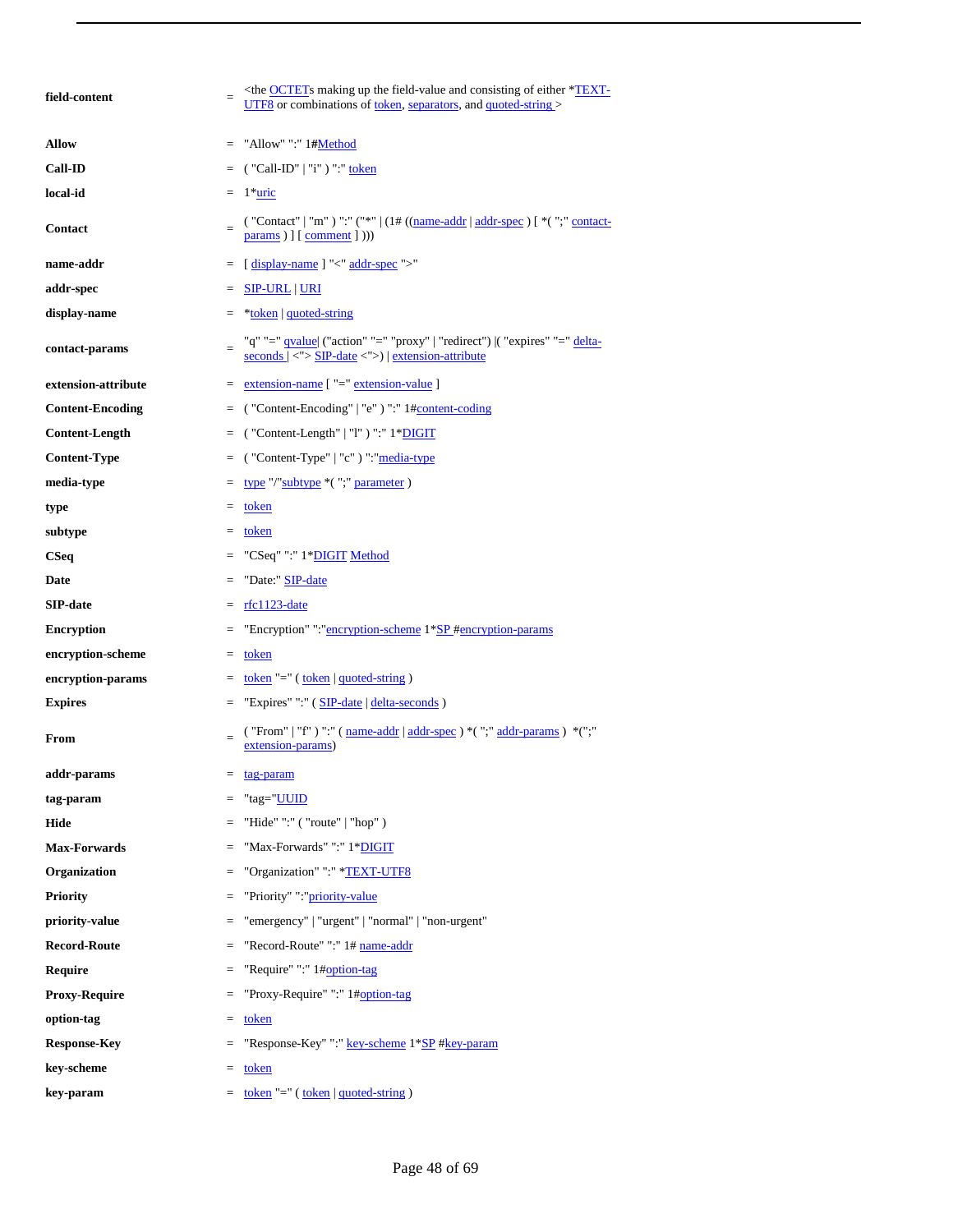| <b>Retry-After</b>      | $=$ | "Retry-After" ":"( SIP-date   delta-seconds ) [ comment ] [ ";" "duration" "="<br>delta-seconds]                                                                                                                   |                                                                                             |
|-------------------------|-----|--------------------------------------------------------------------------------------------------------------------------------------------------------------------------------------------------------------------|---------------------------------------------------------------------------------------------|
| Route                   | $=$ | "Route" ":" 1#name-addr                                                                                                                                                                                            |                                                                                             |
| Subject                 | $=$ | ("Subject"   "s") " <sup>.</sup> " *TEXT-UTF8                                                                                                                                                                      |                                                                                             |
| Timestamp               | $=$ | "Timestamp" ":" *(DIGIT) [ "." *(DIGIT) ] [ delay ]                                                                                                                                                                |                                                                                             |
| delay                   | $=$ | *(DIGIT) [ "." *(DIGIT) ]                                                                                                                                                                                          |                                                                                             |
| Tо                      |     | ("To"   "t") ":" (name-addr   addr-spec ) *(";" addr-params ) *(";"<br>extension-params)                                                                                                                           | // Extension params are allowed in<br>From to and Via                                       |
| <b>Unsupported</b>      |     | = "Unsupported" ":" 1#option-tag                                                                                                                                                                                   |                                                                                             |
| Via                     | $=$ | ( "Via"   "v") ":" $1\#(\underline{\text{sent-protocol}}\underline{\text{sent-by}}*($ ";" $\underline{\text{via-params}})$<br>[ $\underline{\text{comment}}$ ]<br><br>*(";" $\underline{\text{extension-params}})$ | // Extension params are allowed in<br>From to and Via                                       |
| via-params              |     | $=$ yia-hidden   yia-ttl   yia-maddr  yia-received   yia-branch                                                                                                                                                    |                                                                                             |
| via-hidden              | $=$ | "hidden"                                                                                                                                                                                                           |                                                                                             |
| via-ttl                 |     | $=$ "ttl" "=" <u>ttl</u>                                                                                                                                                                                           |                                                                                             |
| via-maddr               | $=$ | "maddr" "=" maddr                                                                                                                                                                                                  | // Note: maddr not defined but it<br>should be <b>host</b>                                  |
| via-received            | $=$ | "received" "="host                                                                                                                                                                                                 |                                                                                             |
| via-branch              | $=$ | "branch" "=" token                                                                                                                                                                                                 |                                                                                             |
| sent-protocol           |     | = protocol-name "/" protocol-version "/" transport                                                                                                                                                                 |                                                                                             |
| protocol-name           | $=$ | "SIP"   token                                                                                                                                                                                                      |                                                                                             |
| protocol-version        | $=$ | token                                                                                                                                                                                                              |                                                                                             |
| transport               |     | $=$ "UDP"   "TCP"   token                                                                                                                                                                                          |                                                                                             |
| sent-by                 |     | $=$ (host ["" port ]) $ $ (concealed-host)                                                                                                                                                                         |                                                                                             |
| concealed-host          |     | $=$ token                                                                                                                                                                                                          |                                                                                             |
| <b>Warning</b>          |     | $=$ "Warning" ":" 1#warning-value                                                                                                                                                                                  |                                                                                             |
| warning-value           | $=$ | warn-code SP warn-agent SP warn-text                                                                                                                                                                               |                                                                                             |
| warn-code               |     | $= 3$ DIGIT                                                                                                                                                                                                        |                                                                                             |
| warn-agent              |     | $=$ (host [":" port ])   pseudonym                                                                                                                                                                                 | ; the name or pseudonym of the server<br>adding the Warning header, for use in<br>debugging |
| pseudonym               |     | $=$ token                                                                                                                                                                                                          |                                                                                             |
| warn-text               | $=$ | quoted-string                                                                                                                                                                                                      |                                                                                             |
| <b>WWW-Authenticate</b> |     | "WWW-Authenticate" ":" 1#challenge                                                                                                                                                                                 |                                                                                             |
| auth-scheme             |     | $=$ token                                                                                                                                                                                                          |                                                                                             |
| challenge               | $=$ | auth-scheme 1*SP realm *("," auth-param)                                                                                                                                                                           |                                                                                             |
| realm                   |     | "realm" "=" realm-value                                                                                                                                                                                            |                                                                                             |
| auth-param              | $=$ | token " $=$ " string                                                                                                                                                                                               |                                                                                             |
| credentials             | $=$ | basic-credentials   (auth-scheme #(auth-params))                                                                                                                                                                   |                                                                                             |
| basic-credentials       | $=$ | "Basic" SP basic-cookie                                                                                                                                                                                            |                                                                                             |
| basic-cookie            | $=$ | <encrypted string=""></encrypted>                                                                                                                                                                                  |                                                                                             |
| pgp-challenge           | $=$ | $*(pp$ -params)                                                                                                                                                                                                    |                                                                                             |
| pgp-params              | $=$ | realm   pgp-version   pgp-algorithm   nonce                                                                                                                                                                        |                                                                                             |
| realm                   | $=$ | "realm" "="realm-value                                                                                                                                                                                             |                                                                                             |
| realm-value             | $=$ | quoted-string                                                                                                                                                                                                      |                                                                                             |
| pgp-version             | $=$ | "version" "=" <"> $\frac{digit}{di}$ *("." $\frac{digit}{di}$ ) *letter <">                                                                                                                                        |                                                                                             |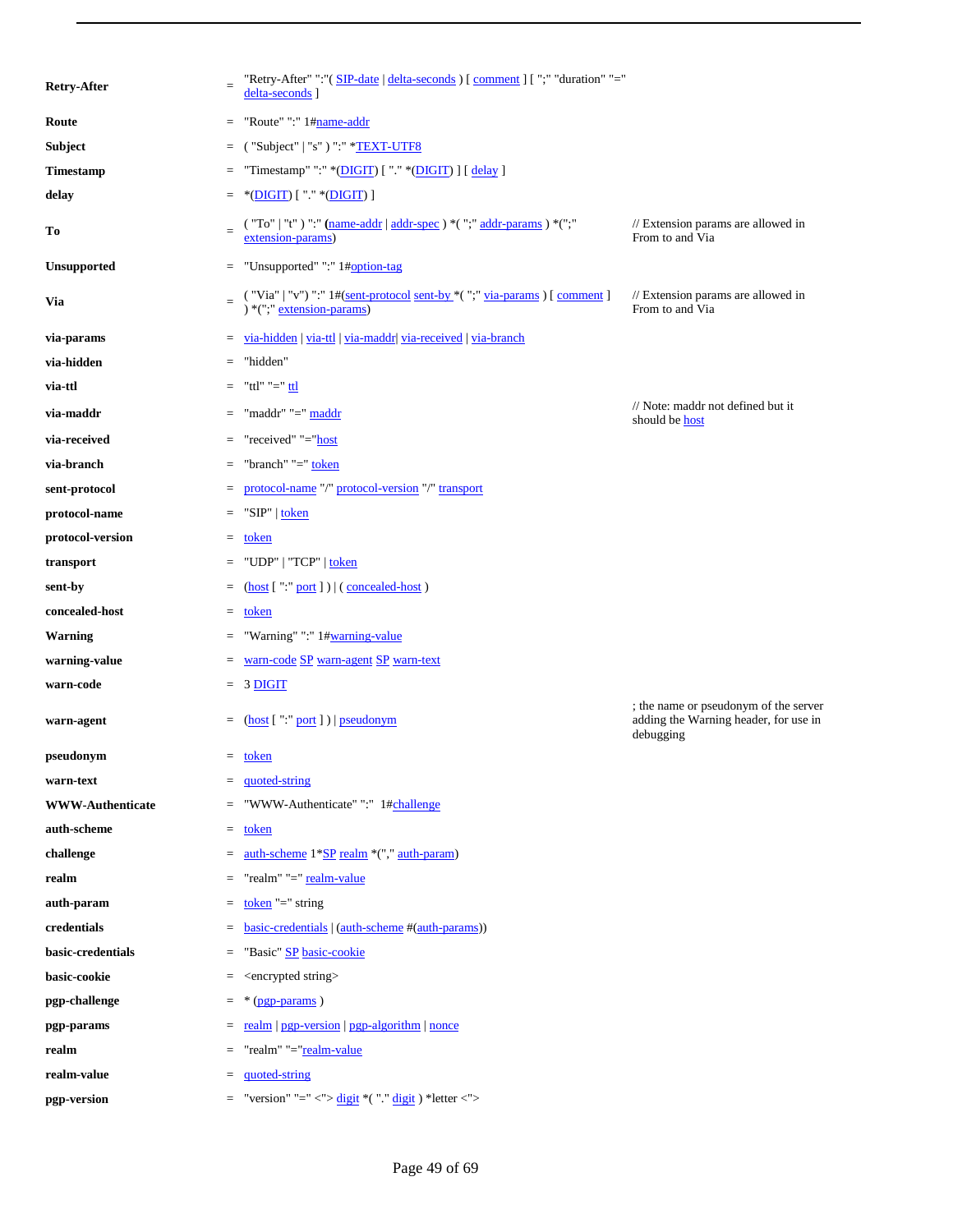| pgp-algorithm    | $=$             | "algorithm" "=" $('md5"   "sha1"   token)$                                                                                                                   |                                                                                                        |
|------------------|-----------------|--------------------------------------------------------------------------------------------------------------------------------------------------------------|--------------------------------------------------------------------------------------------------------|
| nonce            | $=$             | "nonce" "=" nonce-value                                                                                                                                      |                                                                                                        |
| nonce-value      | $=$             | quoted-string                                                                                                                                                |                                                                                                        |
| Authorization    | $=$             | "Authorization" ": " credentials                                                                                                                             |                                                                                                        |
| pgp-response     | $=$             | realm   pgp-version   pgp-signature   signed-by   nonce                                                                                                      |                                                                                                        |
| pgp-signature    | $=$             | "signature" "="guoted-string                                                                                                                                 |                                                                                                        |
| signed-by        | $=$             | "signed-by" "=" <"> $URI$ <">                                                                                                                                |                                                                                                        |
| pgp-eparams      | $=$             | $1#$ (pgp-version   pgp-encoding   pgp-key)                                                                                                                  |                                                                                                        |
| pgp-encoding     | $=$             | "encoding" "=" "ascii"   token                                                                                                                               |                                                                                                        |
| pgp-key          | $=$             | "key" "=" quoted-string                                                                                                                                      |                                                                                                        |
| <b>OCTET</b>     | $=$             | $%x00-ff$                                                                                                                                                    | ; any 8-bit sequence of data                                                                           |
| <b>CHAR</b>      | $=$             | $%x00-7f$                                                                                                                                                    | ; any US-ASCII character (octets 0 -<br>127)                                                           |
| upalpha          | $\quad \  \  =$ | "A"   "B"   "C"   "D"   "E"   "F"   "G"   "H"   "I"   "J"   "K"   "L"   "M"   "N"  <br>"O"   "P"   "Q"   "R"   "S"   "T"   "U"   "V"   "W"   "X"   "Y"   "Z" |                                                                                                        |
| lowalpha         | $=$             | "a"   "b"   "c"   "d"   "e"   "f"   "g"   "h"   "i"   "j"   "k"   "l"   "m"   "n"   "o"   "p"   "q"   "r"   "s"   "t"   "v"   "v"   "w"   "x"   "y"   "z"    |                                                                                                        |
| alpha            | $=$             | lowalpha   upalpha                                                                                                                                           |                                                                                                        |
| digit            | $=$             | "0"   "1"   "2"   "3"   "4"   "5"   "6"   "7"   "8"   "9"                                                                                                    |                                                                                                        |
| alphanum         | $=$             | alpha digit                                                                                                                                                  |                                                                                                        |
| <b>CTL</b>       | $=$             | $%x00-1f$   0x7f                                                                                                                                             | ; any US-ASCII control character<br>(octets $0 - 31$ ) and DEL (127)<br>; US-ASCII CR, carriage return |
| CR               | $=$             | %d13                                                                                                                                                         | character                                                                                              |
| LF               | $=$             | %d10                                                                                                                                                         | ; US-ASCII LF, line feed character                                                                     |
| SP               | $=$             | % $d32$                                                                                                                                                      | ; US-ASCII SP, space character<br>; US-ASCII HT, horizontal tab                                        |
| HТ               | $=$             | %d09                                                                                                                                                         | character                                                                                              |
| return           | $=$             | $CR$   $LF$   $CRLF$                                                                                                                                         | ; typically the end of a line                                                                          |
| unreserved       | $=$             | alphanum   mark                                                                                                                                              |                                                                                                        |
| double-return    | $=$             | $(CR \overline{CR})$ $(LF \overline{LF})$ $(CR \overline{LF} \overline{CR} \overline{LF})$                                                                   |                                                                                                        |
| mark             | $=$             | "("   "_"   "."   "!"   "~"   "*"   " ' "   "("   ")                                                                                                         |                                                                                                        |
| escaped          | $=$             | "%"hex hex                                                                                                                                                   |                                                                                                        |
| LWS              | $=$             | $[CRLF]$ 1*( $SP HT$ )                                                                                                                                       | ; linear whitespace                                                                                    |
| <b>TEXT-UTF8</b> | $=$             | $\langle$ <any but="" character="" ctls,="" encoding,="" except="" including="" lws<="" th="" utf-8=""><th></th></any>                                       |                                                                                                        |
| hex              | $=$             | "A"   "B"   "C"   "D"   "E"   "F"   "a"   "b"   "c"   "d"   "e"   "f"   $\frac{digit}{d$                                                                     |                                                                                                        |
| token            | $=$             | 1* (alphanum   "-"   "."   "\$"   "%"   "*"   "_"   "+"   "~"   "`"   """)                                                                                   |                                                                                                        |
| separators       | $=$             | "("   ")"   "<"   ""   "@"   ","   ";"   ":"   "\"   "<"   "/"   "["   "]"   "?"   "="   "{"  <br>"}"   <b>SP</b>   HT                                       |                                                                                                        |
| comment          | $=$             | "(" *(ctext  quoted-pair   comment) ")"                                                                                                                      |                                                                                                        |
| ctext            | $=$             | <anytext-utf8 "("="" ")"="" and="" excluding=""></anytext-utf8>                                                                                              |                                                                                                        |
| quoted-string    | $=$             | $(<\sim^{\prime}>$ *(qdtext   quoted-pair ) < $\sim$ >)                                                                                                      |                                                                                                        |
| qdtext           | $=$             | $\langle$ anyTEXT-UTF8 except $\langle$ "> >                                                                                                                 |                                                                                                        |
| quoted-pair      | $=$             | "\"CHAR                                                                                                                                                      |                                                                                                        |
| delta-seconds    | $=$             | 1*DIGIT                                                                                                                                                      | $\frac{1}{2}$ This is not spec. in 2543 and no<br>reference is given (its in H.3.3.2)                  |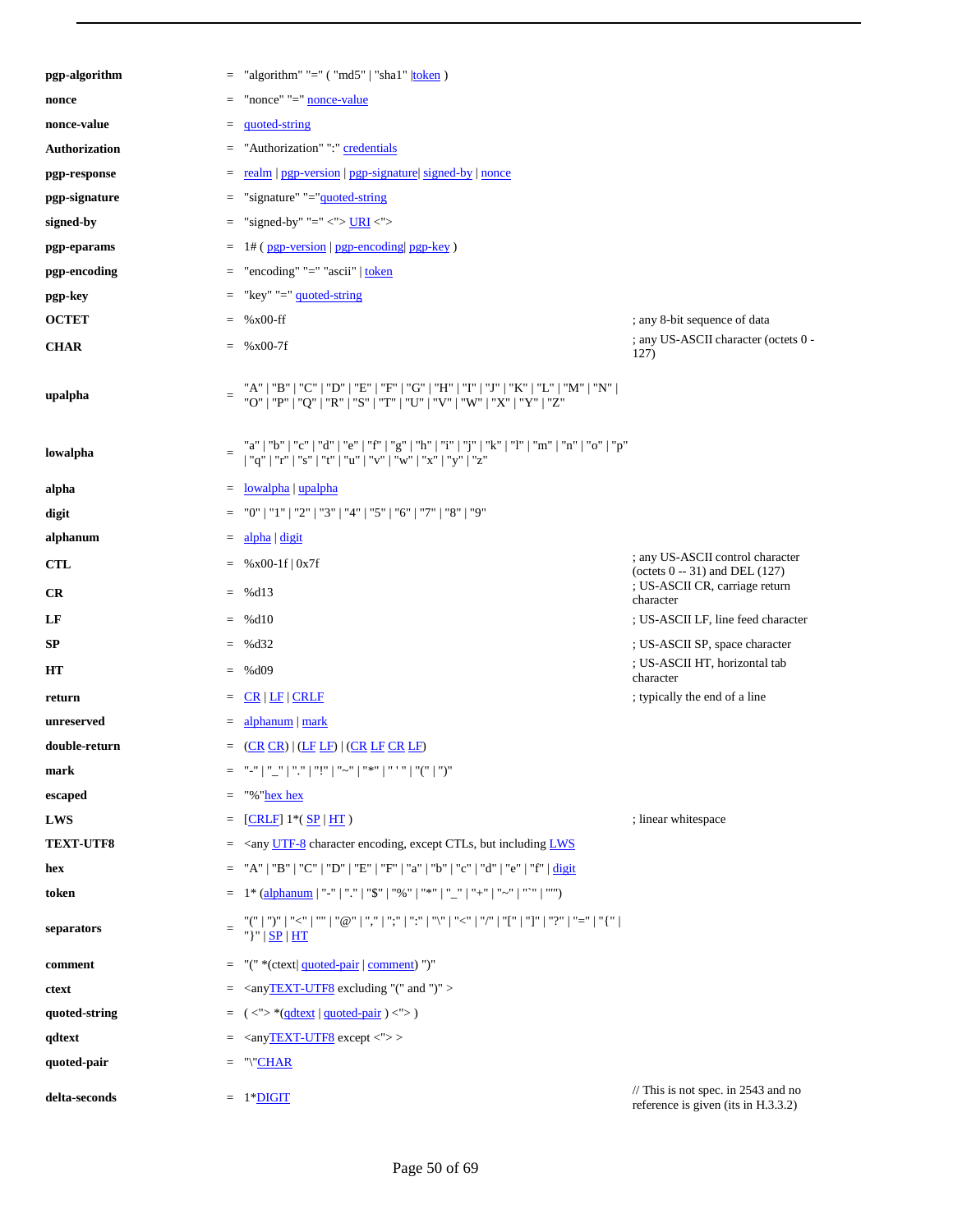| qvalue               | $=$             | $($ "0" [ "." 0*3 <u>DIGIT</u> ]) $ ($ "1" [ "." 0*3("0")])                                                                                                                                                                                                                                                                                                                                                                                                                           |                                                                                          |
|----------------------|-----------------|---------------------------------------------------------------------------------------------------------------------------------------------------------------------------------------------------------------------------------------------------------------------------------------------------------------------------------------------------------------------------------------------------------------------------------------------------------------------------------------|------------------------------------------------------------------------------------------|
| <b>URI-reference</b> | $\quad \  \  =$ | $\left(\frac{1}{2} \times \frac{1}{2} \times \frac{1}{2} \times \frac{1}{2} \times \frac{1}{2} \times \frac{1}{2} \times \frac{1}{2} \times \frac{1}{2} \times \frac{1}{2} \times \frac{1}{2} \times \frac{1}{2} \times \frac{1}{2} \times \frac{1}{2} \times \frac{1}{2} \times \frac{1}{2} \times \frac{1}{2} \times \frac{1}{2} \times \frac{1}{2} \times \frac{1}{2} \times \frac{1}{2} \times \frac{1}{2} \times \frac{1}{2} \times \frac{1}{2} \times \frac{1}{2} \times \frac$ | // According to 2453:4.3 - ReqURI is<br>SIPUri (without certain tokens) or<br>GeneralURI |
| absoluteURI          | $\quad =$       | scheme":" (hier_part   opaque_part)                                                                                                                                                                                                                                                                                                                                                                                                                                                   |                                                                                          |
| relativeURI          | $=$             | $(\text{net path}   abs path   rel path)$ ["?" query]                                                                                                                                                                                                                                                                                                                                                                                                                                 |                                                                                          |
| hier_part            | $=$             | $(\text{net path}   abs path)$ ["?" query]                                                                                                                                                                                                                                                                                                                                                                                                                                            |                                                                                          |
| opaque_part          | $\quad \  \  =$ | uric_no_slash *uric                                                                                                                                                                                                                                                                                                                                                                                                                                                                   |                                                                                          |
| uric_no_slash        | $\equiv$        | unreserved   escaped   ";"   "?"   ":"   "@"   "&"   "="   "+"   "\$"   ","                                                                                                                                                                                                                                                                                                                                                                                                           |                                                                                          |
| net_path             | $=$             | "//" <u>authority</u> [abs_path]                                                                                                                                                                                                                                                                                                                                                                                                                                                      |                                                                                          |
| abs_path             | $\quad \  \  =$ | "/"path_segments                                                                                                                                                                                                                                                                                                                                                                                                                                                                      |                                                                                          |
| rel_path             | $=$             | rel_segment [abs_path ]                                                                                                                                                                                                                                                                                                                                                                                                                                                               |                                                                                          |
| rel_segment          | $\quad \  \  =$ | 1*(unreserved   escaped   ";"   "@"   "&"   "="   "+"   "\$"   ",")                                                                                                                                                                                                                                                                                                                                                                                                                   |                                                                                          |
| scheme               | $=$             | alpha * ( alpha   digit   "+"   "-"   "." )                                                                                                                                                                                                                                                                                                                                                                                                                                           |                                                                                          |
| authority            | $=$             | server $H$ reg name                                                                                                                                                                                                                                                                                                                                                                                                                                                                   |                                                                                          |
| reg_name             | $=$             | 1*( $\frac{unreserved}{scaped}$   "\$" "," ";" ":" " $@$ " "&" "=" "+")                                                                                                                                                                                                                                                                                                                                                                                                               |                                                                                          |
| server_H             | $\quad =$       | $[$ [ userinfo_H " $@$ " ] hostport ]                                                                                                                                                                                                                                                                                                                                                                                                                                                 |                                                                                          |
| userinfo_H           | $=$             | *(unreserved   escaped   ";"   ":"   "&"   "="   "+"   "\$"   ",")                                                                                                                                                                                                                                                                                                                                                                                                                    |                                                                                          |
| path                 | $\equiv$        | [abs_path   opaque_part ]                                                                                                                                                                                                                                                                                                                                                                                                                                                             |                                                                                          |
| path_segments        | $=$             | $segment * ("="segment")$                                                                                                                                                                                                                                                                                                                                                                                                                                                             |                                                                                          |
| segment              | $=$             | *pchar *(";" param)                                                                                                                                                                                                                                                                                                                                                                                                                                                                   |                                                                                          |
| param                | $\equiv$        | *pchar                                                                                                                                                                                                                                                                                                                                                                                                                                                                                |                                                                                          |
| pchar                | $=$             | <u>unreserved</u>   escaped   ":"   "@"   "&"   "="   "+"   "\$"   ","                                                                                                                                                                                                                                                                                                                                                                                                                |                                                                                          |
| query                | $=$             | *uric                                                                                                                                                                                                                                                                                                                                                                                                                                                                                 |                                                                                          |
| fragment             | $=$             | *uric                                                                                                                                                                                                                                                                                                                                                                                                                                                                                 |                                                                                          |
| product              | $=$             | token ["/" product-version]                                                                                                                                                                                                                                                                                                                                                                                                                                                           |                                                                                          |
| product-version      | $\quad =$       | token                                                                                                                                                                                                                                                                                                                                                                                                                                                                                 |                                                                                          |
| rfc1123-date         | $=$             | wkday"," SP date1SP time SP "GMT"                                                                                                                                                                                                                                                                                                                                                                                                                                                     |                                                                                          |
| date1                | Ξ               | 2DIGIT SP month SP 4DIGIT                                                                                                                                                                                                                                                                                                                                                                                                                                                             | ; day month year (e.g., 02 Jun 1982)                                                     |
| time                 |                 | 2 DIGIT ":" 2 DIGIT ":" 2DIGIT                                                                                                                                                                                                                                                                                                                                                                                                                                                        | $;00:00:00 - 23:59:59$                                                                   |
| wkday                | $=$             | "Mon"   "Tue"   "Wed"  "Thu"   "Fri"   "Sat"   "Sun"                                                                                                                                                                                                                                                                                                                                                                                                                                  |                                                                                          |
| month                |                 | "Jan"   "Feb"   "Mar"   "Apr"   "May"   "Jun"   "Jul"   "Aug"   "Sep"   "Oct"  <br>"Nov"   "Dec"                                                                                                                                                                                                                                                                                                                                                                                      |                                                                                          |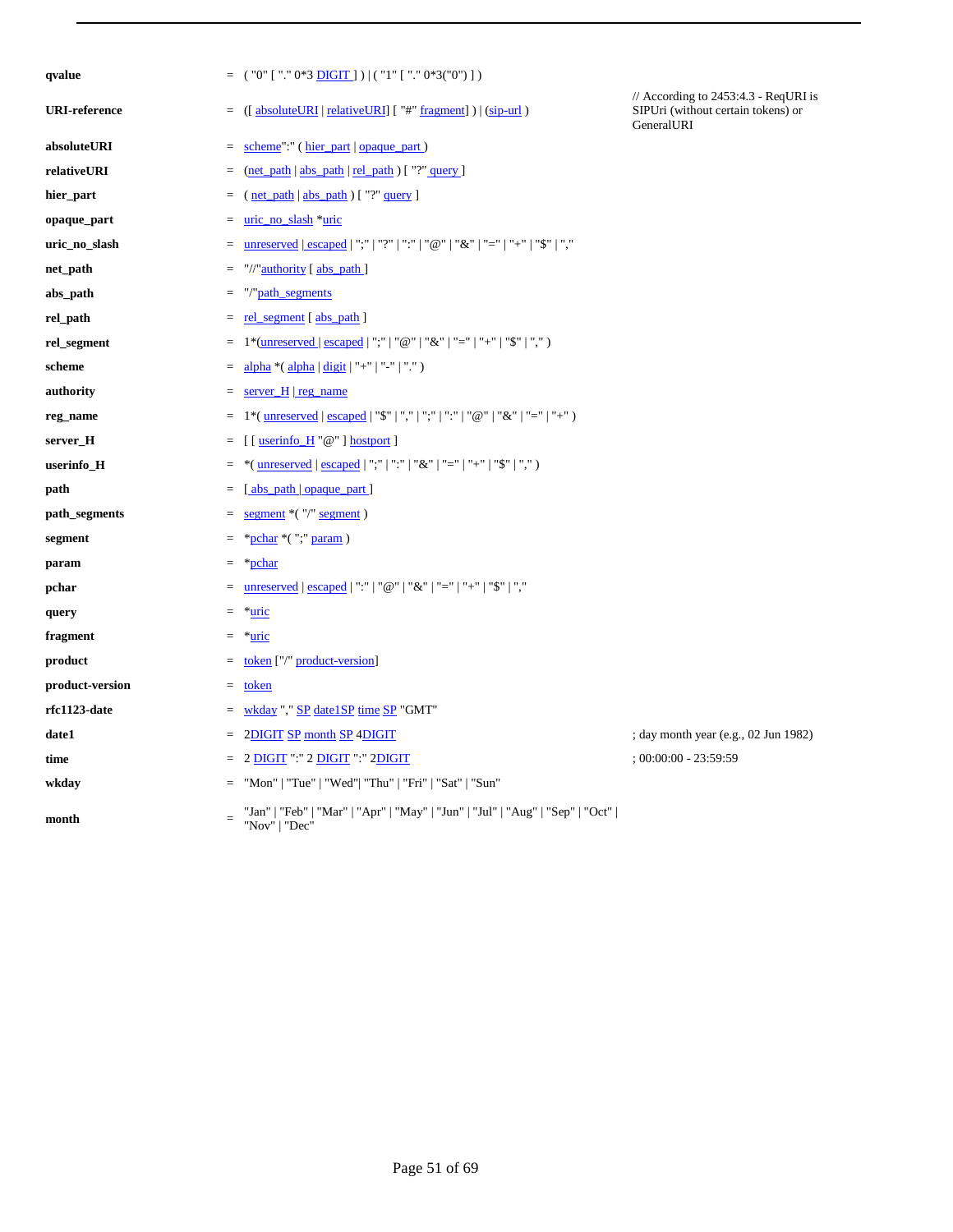| announcement       |          | proto-version<br>origin-field<br>session-name-field<br>information-field<br>uri-field<br>email-fields<br>$=$ phone-fields<br>connection-field<br>bandwidth-fields<br>time-fields<br>key-field<br>attribute-fields<br>media-descriptions |                                                                                                  |
|--------------------|----------|-----------------------------------------------------------------------------------------------------------------------------------------------------------------------------------------------------------------------------------------|--------------------------------------------------------------------------------------------------|
| proto-version      |          | $=$ "v=" 1*DIGIT return                                                                                                                                                                                                                 | ; this memo describes version 0                                                                  |
| origin-field       |          | "o=" username space sess-id space sess-version space<br>$=$ nettype space addrtype space<br>addr return                                                                                                                                 |                                                                                                  |
| session-name-field |          | $=$ "s=" text return                                                                                                                                                                                                                    |                                                                                                  |
| information-field  | $=$      | $['i='$ text return]                                                                                                                                                                                                                    |                                                                                                  |
| uri-field          | $=$      | ["u=" <u>uri</u> return]                                                                                                                                                                                                                |                                                                                                  |
| email-fields       | $=$      | *("e=" email-address return)                                                                                                                                                                                                            |                                                                                                  |
| phone-fields       |          | $=$ *("p=" phone-number return)                                                                                                                                                                                                         |                                                                                                  |
| connection-field   |          | ["c=" nettype space addrtype space<br>connection-address return]                                                                                                                                                                        | ; a connection field must be present<br>; in every media description or at the<br>;session-level |
| bandwidth-fields   |          | *("b=" bwtype ":" bandwidth return)                                                                                                                                                                                                     |                                                                                                  |
| time-fields        | $=$      | 1*("t=" start-time space stop-time<br>*(return repeat-fields) return)<br>[zone-adjustments return]                                                                                                                                      |                                                                                                  |
| repeat-fields      | $\equiv$ | "r=" repeat-interval space typed-time<br>$1*(\text{space typed-time})$                                                                                                                                                                  |                                                                                                  |
| zone-adjustments   | $\equiv$ | time space ["-"] typed-time<br>*(space time space ["-"] typed-time)                                                                                                                                                                     |                                                                                                  |
| key-field          | $=$      | ["k=" key-type return]                                                                                                                                                                                                                  |                                                                                                  |
| key-type           | $=$      | "prompt"   "clear:" key-data   "base64:" key-data   "uri:" uri                                                                                                                                                                          |                                                                                                  |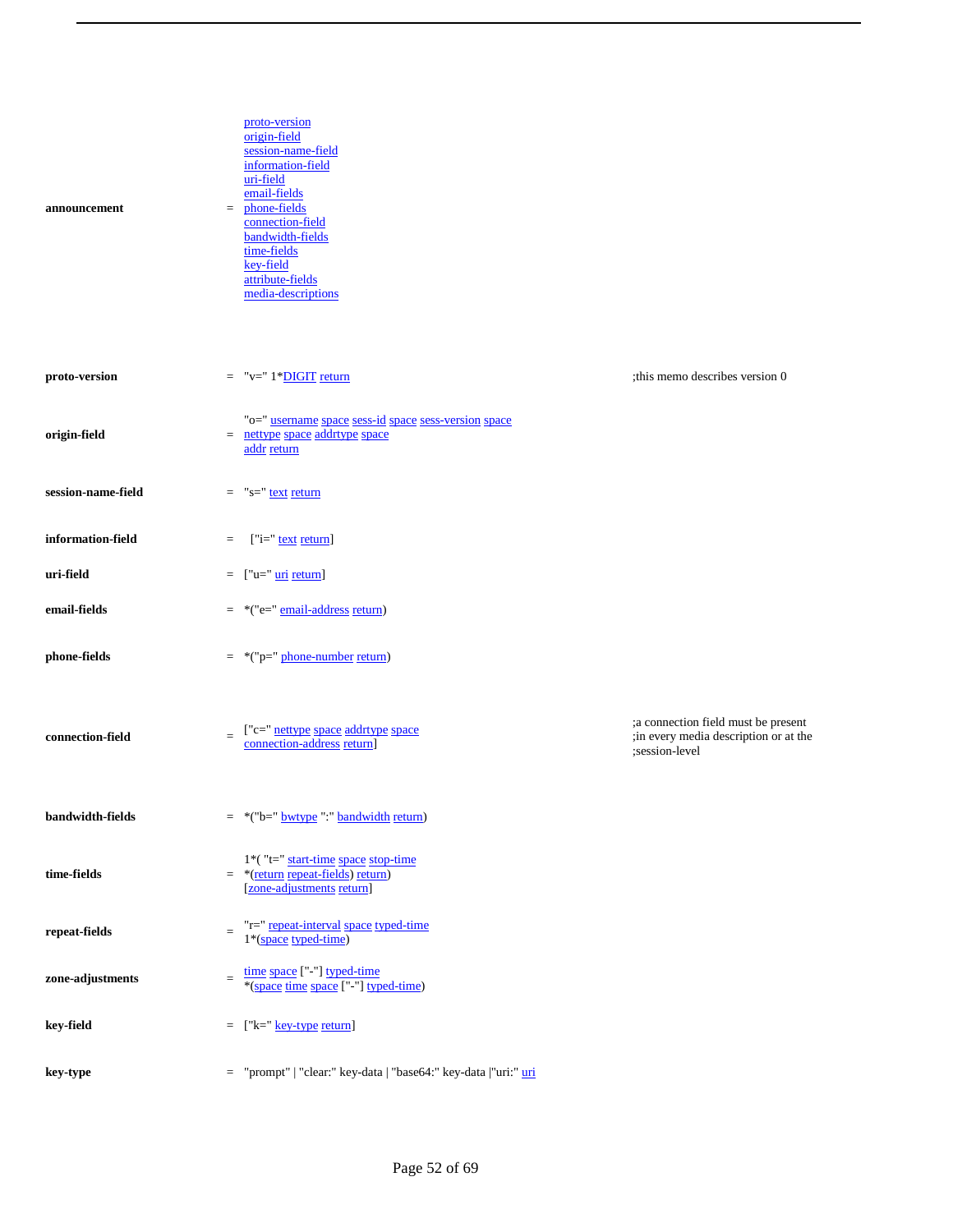| key-data           |          | $=$ email-safe   "~"   "                                                                                        |                                                                                |
|--------------------|----------|-----------------------------------------------------------------------------------------------------------------|--------------------------------------------------------------------------------|
| attribute-fields   | $=$      | *("a=" attribute return)                                                                                        |                                                                                |
| media-field        | $\equiv$ | "m=" media space port ["/" integer]<br>space proto 1 <sup>*</sup> (space fmt) return                            |                                                                                |
| media-descriptions | $=$      | *(media-field<br>information-field<br>*(connection-field)<br>bandwidth-fields<br>key-field<br>attribute-fields) |                                                                                |
| media              |          | $= 1*(\text{alpha-numberic})$                                                                                   | ;typically "audio", "video",<br>"application"<br>;or "data"                    |
| fmt                | $=$      | 1*(alpha-numeric)                                                                                               | ;typically an RTP payload type for<br>audio<br>;and video media                |
| proto              |          | $= 1*(\text{alpha-numberic})$                                                                                   | ;typically "RTP/AVP" or "udp" for<br>IP4                                       |
| port               |          | $= 1*(DIGIT)$                                                                                                   | ; should in the range "1024" to<br>"65535" inclusive<br>;for UDP based media   |
| attribute          |          | $=$ (att-field ":" att-value)   att-field                                                                       |                                                                                |
| att-field          | $=$      | 1*(alpha-numeric)                                                                                               |                                                                                |
| att-value          |          | $=$ byte-string                                                                                                 |                                                                                |
| sess-id            |          | $= 1*(DIGIT)$                                                                                                   | ; should be unique for this originating<br>username/host                       |
| sess-version       |          | $= 1*(DIGIT)$                                                                                                   | :0 is a new session                                                            |
| connection-address | $=$      | multicast-address<br>addr                                                                                       |                                                                                |
| multicast-address  | $=$      | 3*(decimal-uchar ".") decimal-uchar "/" ttl<br>$\lceil$ "/" integer $\rceil$                                    | ; multicast addresses may be in the<br>range<br>;224.0.0.0 to 239.255.255.255. |
| start-time         | $=$      | time $\vert$ "0"                                                                                                |                                                                                |
| stop-time          | $=$      | time   "0"                                                                                                      |                                                                                |
| time               | $=$      | <b>POS-DIGIT 9*(DIGIT)</b>                                                                                      | ; sufficient for 2 more centuries                                              |
| repeat-interval    |          | $=$ typed-time                                                                                                  |                                                                                |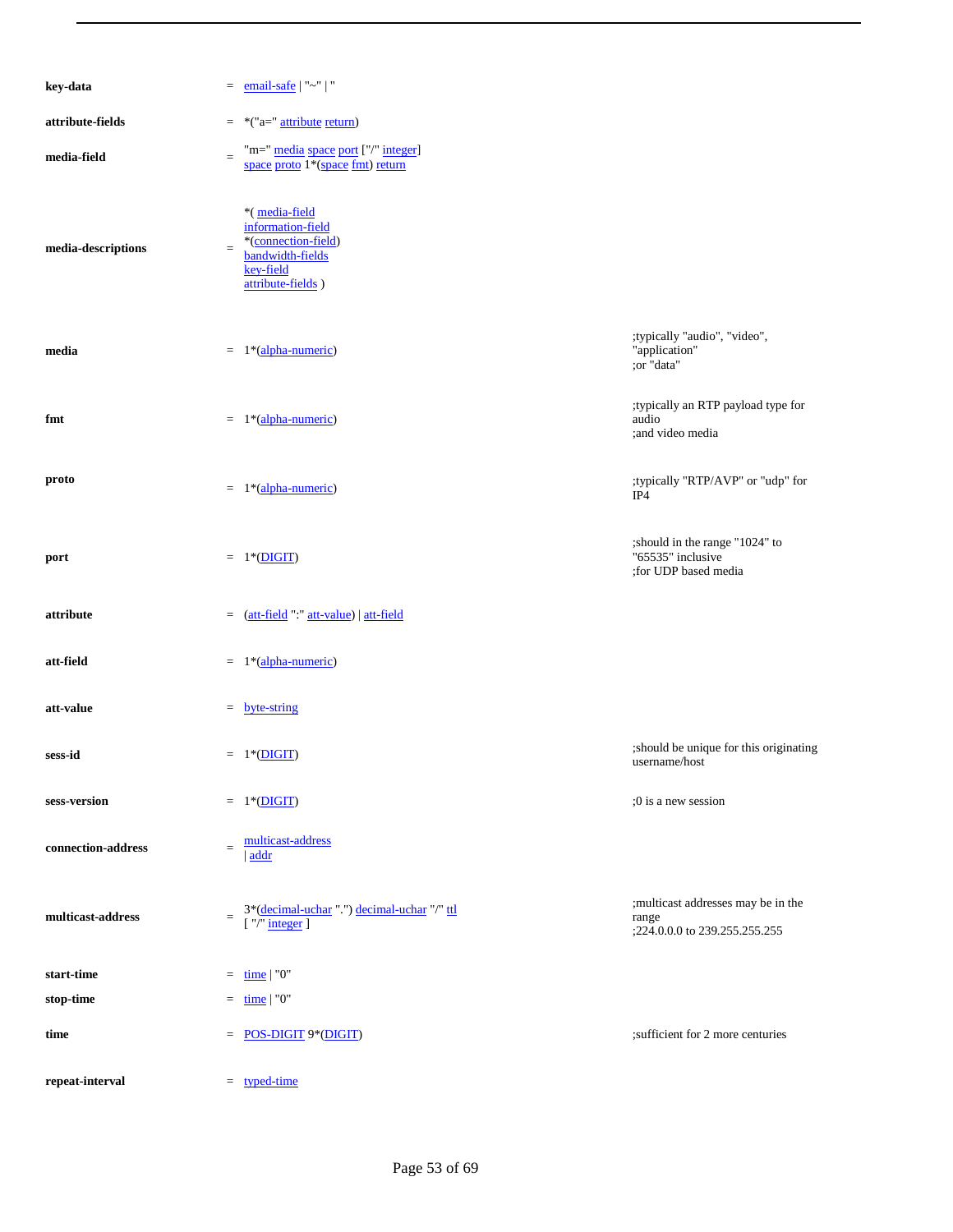| typed-time          |                 | $= 1*(\text{DIST})$ [fixed-len-time-unit]                                                                                                                                                          |                                                                                                                                               |
|---------------------|-----------------|----------------------------------------------------------------------------------------------------------------------------------------------------------------------------------------------------|-----------------------------------------------------------------------------------------------------------------------------------------------|
| fixed-len-time-unit | $=$             | "d"   "h"   "m"   "s"                                                                                                                                                                              |                                                                                                                                               |
| bwtype              | $=$             | 1*(alpha-numeric)                                                                                                                                                                                  |                                                                                                                                               |
| bandwidth           |                 | $= 1*(DIGIT)$                                                                                                                                                                                      |                                                                                                                                               |
| username            | $=$             | safe                                                                                                                                                                                               | ;pretty wide definition, but doesn't<br>include space                                                                                         |
| email-address       | $=$             | $\frac{\text{email}}{\text{email} \cdot \text{snail}} \cdot (\text{" email-safe"}') \mid \\ \frac{\text{email} \cdot \text{safe}}{\text{"``mail} \cdot \text{"`"}}$                                |                                                                                                                                               |
| email               |                 | $=$ ; defined in RFC822                                                                                                                                                                            |                                                                                                                                               |
| phone-number        | $\equiv$        | $\underline{\text{phone}} \mid \underline{\text{phone}} \text{''(" email-safe ")''} \mid \\ \underline{\text{email-safe}} \text{''<" } \underline{\text{phone}} \text{''>} \text{''} \end{matrix}$ |                                                                                                                                               |
| phone               | $\equiv$        | "+" <b>POS-DIGIT</b> 1*(space   "-"   <b>DIGIT</b> )                                                                                                                                               | ;there must be a space or hyphen<br>between the<br>; international code and the rest of the<br>number.                                        |
| nettype             | $\quad \  \  =$ | "IN"                                                                                                                                                                                               | ; list to be extended                                                                                                                         |
| addrtype            | $\quad \  \  =$ | "IP4"   "IP6"                                                                                                                                                                                      | ; list to be extended                                                                                                                         |
| addr                | $=$             | <b>FQDN</b>   unicast-address                                                                                                                                                                      |                                                                                                                                               |
| <b>FQDN</b>         | $=$             | 4*(alpha-numeric "-" ".")                                                                                                                                                                          | ; fully qualified domain name as<br>specified in RFC1035                                                                                      |
| unicast-address     | $=$             | <b>IP4-address</b>   <b>IP6-address</b>                                                                                                                                                            |                                                                                                                                               |
| <b>IP4-address</b>  |                 | $=$ $\underline{b1}$ " " decimal-uchar " " decimal-uchar " " $\underline{b4}$                                                                                                                      |                                                                                                                                               |
| b1                  | $=$             | decimal-uchar                                                                                                                                                                                      | ;less than "224"; not "0" or "127"                                                                                                            |
| b4                  | $=$             | decimal-uchar                                                                                                                                                                                      | ;not "0"                                                                                                                                      |
| IP6-address         | $\equiv$        |                                                                                                                                                                                                    | to be defined                                                                                                                                 |
| text                | $=$             | byte-string                                                                                                                                                                                        | ; default is to interpret this as I0-10646<br>UTF8<br>;ISO 8859-1 requires a<br>"a=charset:ISO-8859-1"<br>;session-level attribute to be used |
| byte-string         | $=$             | $1*(0x010x09 0x0b 0x0c 0x0e0xff)$                                                                                                                                                                  | ;any byte except NUL, CR or LF                                                                                                                |
| decimal-uchar       |                 | <b>DIGIT</b><br><b>POS-DIGIT DIGIT</b><br>$=$ $ ($ "1" 2*( <b>DIGIT</b> ))<br>$ ($ "2" ("0" "1" "2" "3" "4") DIGIT)<br>$ ($ "2" "5" $($ "0" "1" "2"  "3"  "4"  "5"))                               |                                                                                                                                               |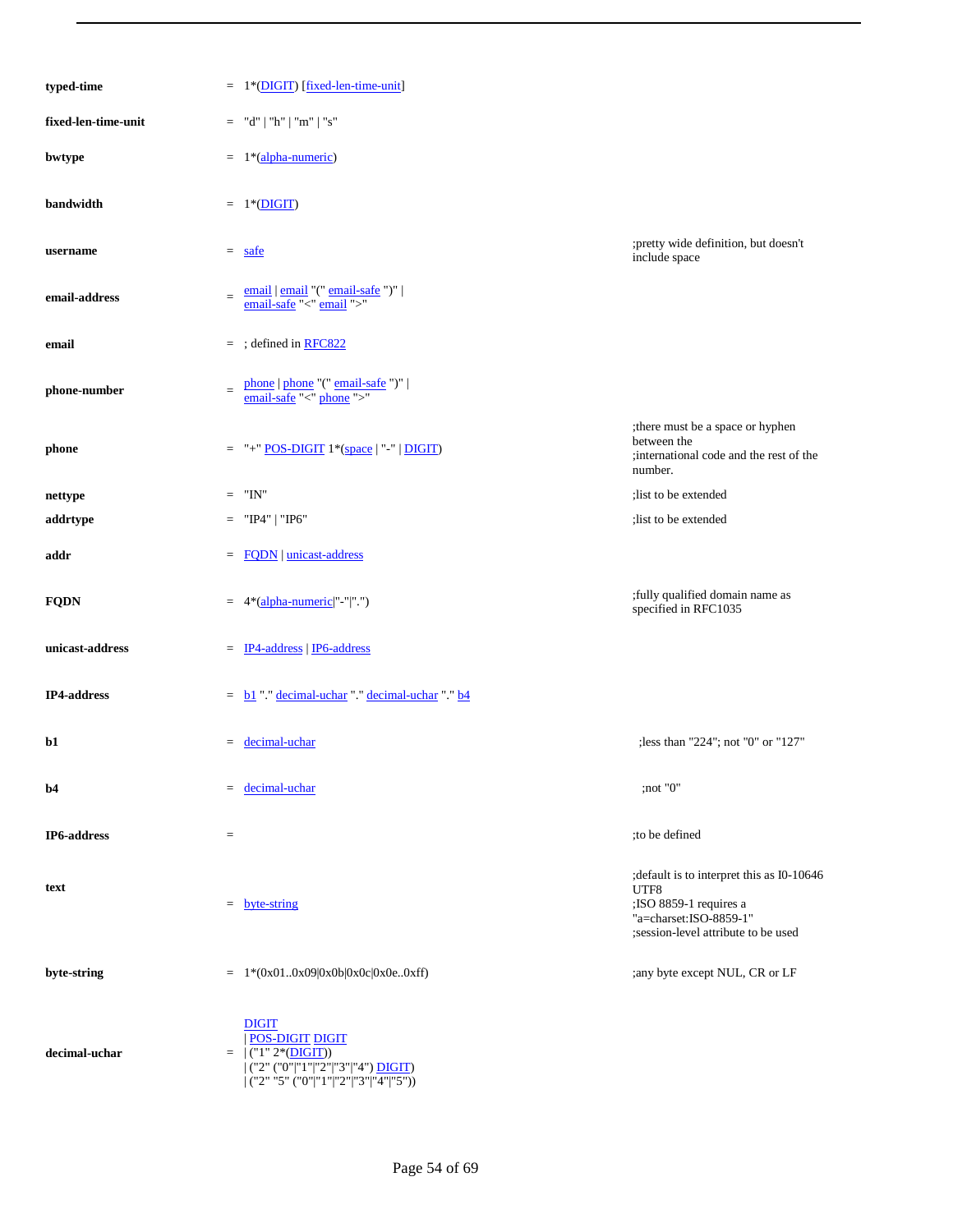| Integer    | $=$ POS-DIGIT *(DIGIT)                                                                                                                |
|------------|---------------------------------------------------------------------------------------------------------------------------------------|
| POS-DIGIT  | $=$ "1" "2" "3" "4" "5" "6" "7" "8" "9"                                                                                               |
| Email-safe | $=$ safe   space   tab                                                                                                                |
| Safe       | alpha-numeric  <br>= "#"   "\$"   "&"   "*"   ";"   "="   "@"   "["  <br>"] "   "^"   "_"   "^"   "{ "   " "   "}"   "+"  <br>"~"   " |
| Space      | $=$ SP                                                                                                                                |
|            |                                                                                                                                       |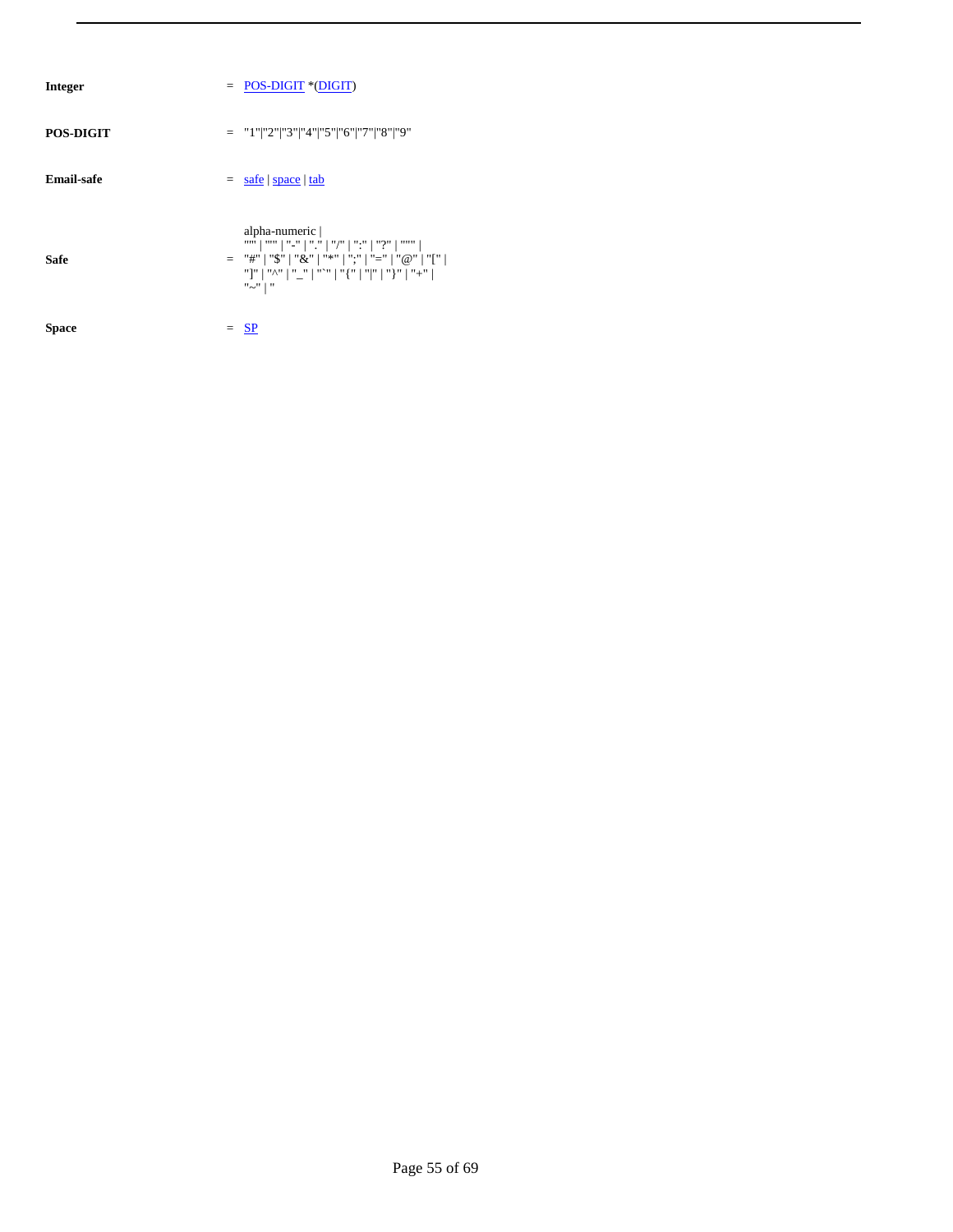### **C. ABNF**

Network Working Group  $D.$  Crocker, Ed. Request for Comments: 2234 Internet Mail Consortium Category: Standards Track expansion of the control of the P. Overell

 Demon Internet Ltd. November 1997

Augmented BNF for Syntax Specifications: ABNF

Status of this Memo

 This document specifies an Internet standards track protocol for the Internet community, and requests discussion and suggestions for improvements. Please refer to the current edition of the "Internet Official Protocol Standards" (STD 1) for the standardization state and status of this protocol. Distribution of this memo is unlimited.

#### Copyright Notice

Copyright (C) The Internet Society (1997). All Rights Reserved.

#### TABLE OF CONTENTS

| 3.1 CONCATENATION RULE1 RULE2  5                    |
|-----------------------------------------------------|
|                                                     |
| 3.3 INCREMENTAL ALTERNATIVES RULE1 =/ RULE2  6      |
| $7\phantom{.0}$                                     |
| $7\phantom{.0}$<br>3.5 SEQUENCE GROUP (RULE1 RULE2) |
| 8                                                   |
|                                                     |
|                                                     |
|                                                     |
|                                                     |
|                                                     |
| 5.                                                  |

| Crocker & Overell | Standards Track | [Page 1] |
|-------------------|-----------------|----------|
|                   |                 |          |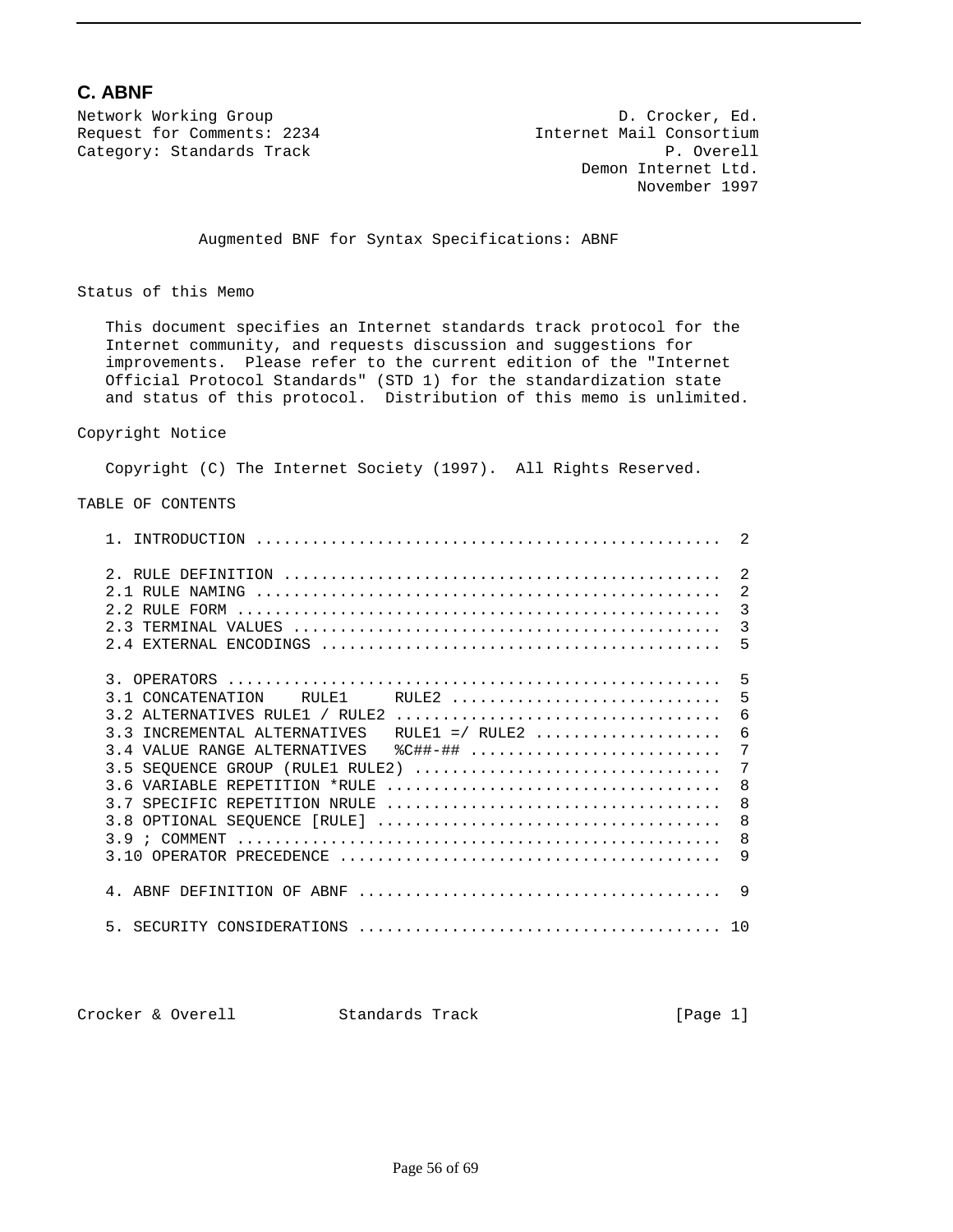#### 1. INTRODUCTION

 Internet technical specifications often need to define a format syntax and are free to employ whatever notation their authors deem useful. Over the years, a modified version of Backus-Naur Form (BNF), called Augmented BNF (ABNF), has been popular among many Internet specifications. It balances compactness and simplicity, with reasonable representational power. In the early days of the Arpanet, each specification contained its own definition of ABNF. This included the email specifications, RFC733 and then RFC822 which have come to be the common citations for defining ABNF. The current document separates out that definition, to permit selective reference. Predictably, it also provides some modifications and enhancements.

 The differences between standard BNF and ABNF involve naming rules, repetition, alternatives, order-independence, and value ranges. Appendix A (Core) supplies rule definitions and encoding for a core lexical analyzer of the type common to several Internet specifications. It is provided as a convenience and is otherwise separate from the meta language defined in the body of this document, and separate from its formal status.

#### 2. RULE DEFINITION

#### 2.1 Rule Naming

The name of a rule is simply the name itself; that is, a sequence of characters, beginning with an alphabetic character, and followed by a combination of alphabetics, digits and hyphens (dashes).

NOTE: Rule names are case-insensitive

The names <rulename>, <Rulename>, <RULENAME> and <rUlENamE> all refer to the same rule.

Crocker & Overell Standards Track [Page 2]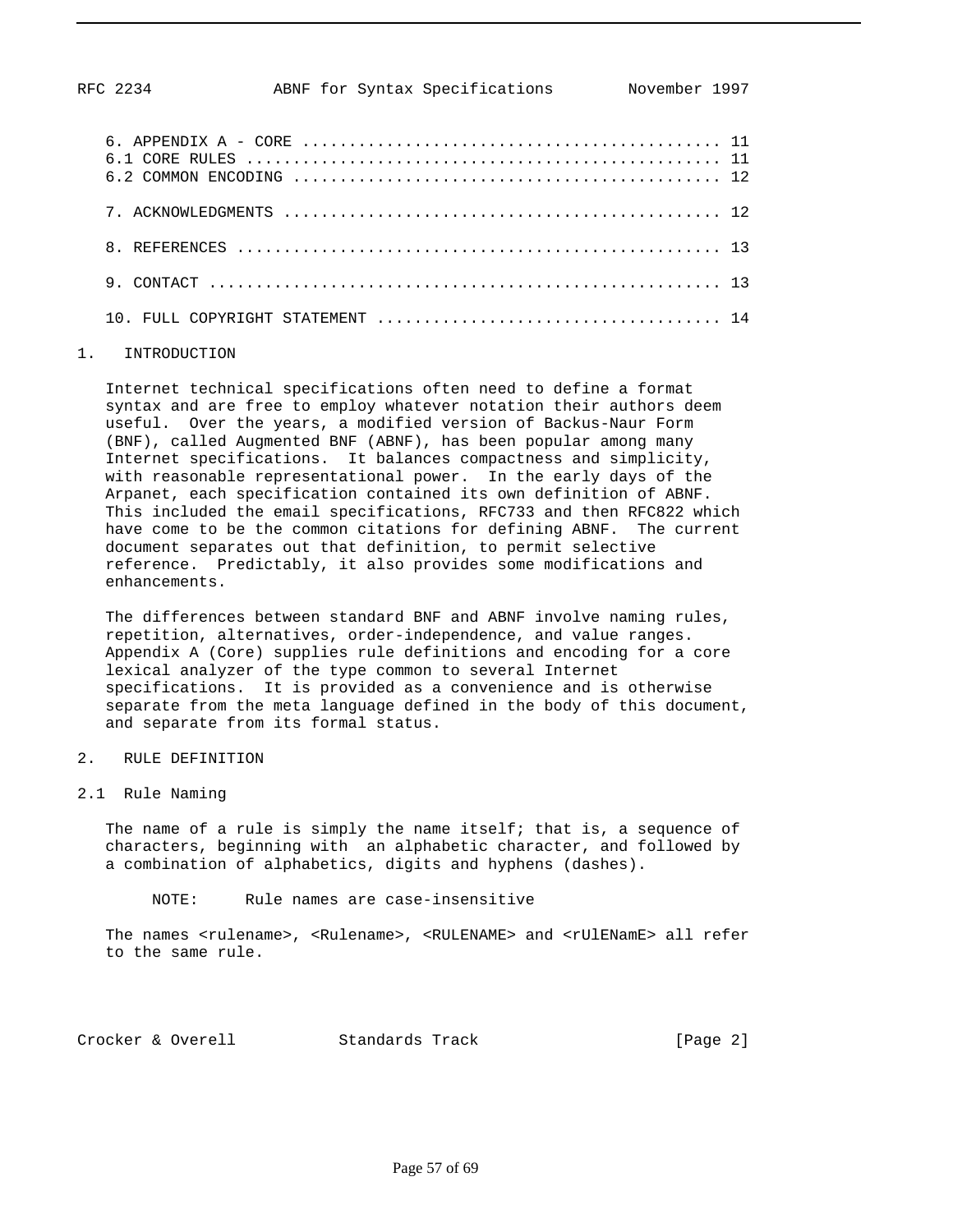Unlike original BNF, angle brackets ("<", ">") are not required. However, angle brackets may be used around a rule name whenever their presence will facilitate discerning the use of a rule name. This is typically restricted to rule name references in free-form prose, or to distinguish partial rules that combine into a string not separated by white space, such as shown in the discussion about repetition, below.

#### 2.2 Rule Form

A rule is defined by the following sequence:

name = elements crlf

where <name> is the name of the rule, <elements> is one or more rule names or terminal specifications and <crlf> is the end-of- line indicator, carriage return followed by line feed. The equal sign separates the name from the definition of the rule. The elements form a sequence of one or more rule names and/or value definitions, combined according to the various operators, defined in this document, such as alternative and repetition.

 For visual ease, rule definitions are left aligned. When a rule requires multiple lines, the continuation lines are indented. The left alignment and indentation are relative to the first lines of the ABNF rules and need not match the left margin of the document.

#### 2.3 Terminal Values

 Rules resolve into a string of terminal values, sometimes called characters. In ABNF a character is merely a non-negative integer. In certain contexts a specific mapping (encoding) of values into a character set (such as ASCII) will be specified.

 Terminals are specified by one or more numeric characters with the base interpretation of those characters indicated explicitly. The following bases are currently defined:

- b = binary
- $d = decimal$
- x = hexadecimal

Crocker & Overell Standards Track [Page 3]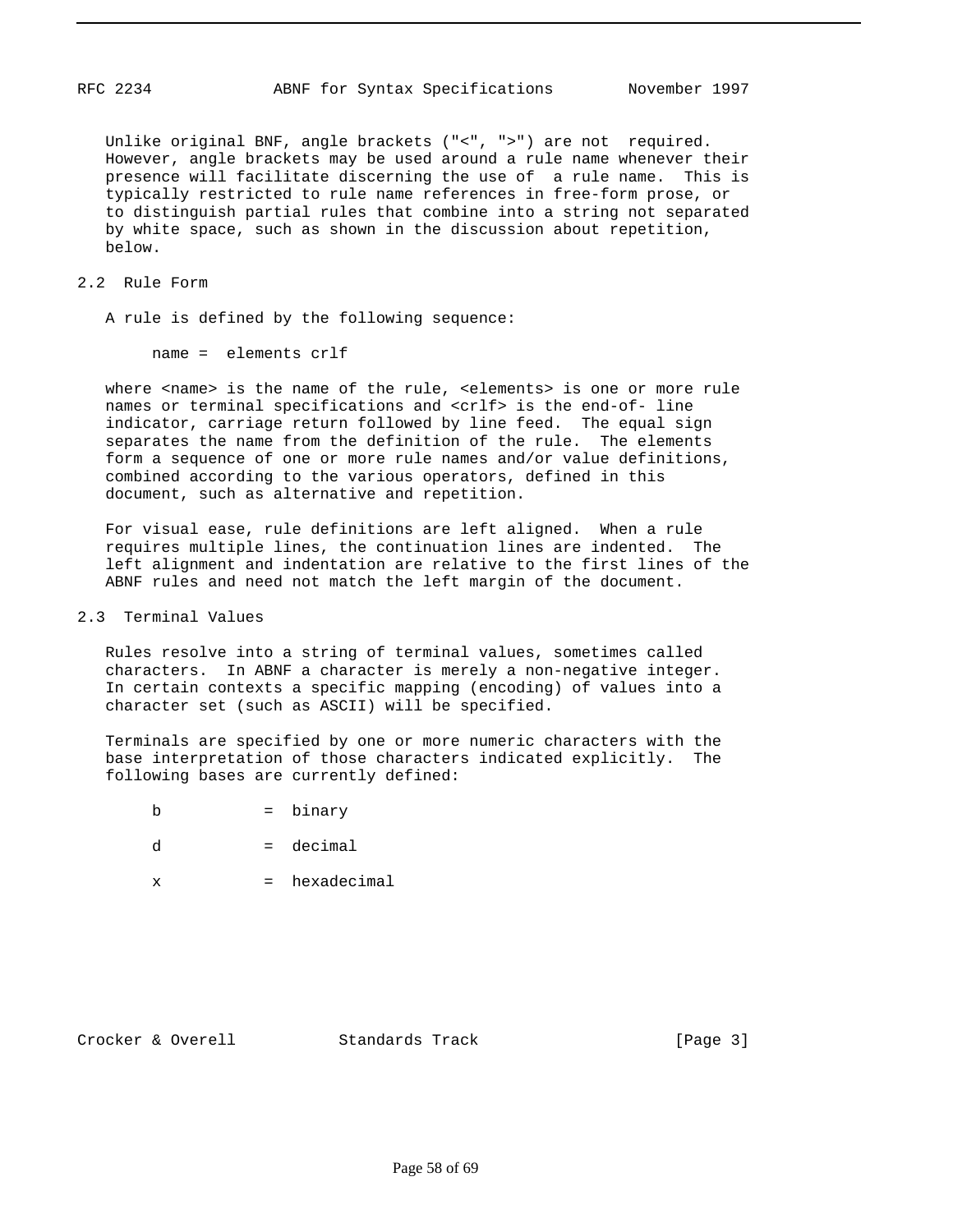Hence:

 $CR =  $\frac{2}{d}3$$ 

 $CR =  $\&x0D$$ 

 respectively specify the decimal and hexadecimal representation of [US-ASCII] for carriage return.

 A concatenated string of such values is specified compactly, using a period (".") to indicate separation of characters within that value. Hence:

 $CRLF =  $\frac{1}{6}d13.10$$ 

 ABNF permits specifying literal text string directly, enclosed in quotation-marks. Hence:

command = "command string"

 Literal text strings are interpreted as a concatenated set of printable characters.

 NOTE: ABNF strings are case-insensitive and the character set for these strings is us-ascii.

Hence:

```
 rulename = "abc"
```
and:

```
 rulename = "aBc"
```
will match "abc", "Abc", "aBc", "abC", "ABc", "aBC", "AbC" and "ABC".

 To specify a rule which IS case SENSITIVE, specify the characters individually.

For example:

rulename = %d97 %d98 %d99

or

rulename = %d97.98.99

Crocker & Overell Standards Track [Page 4]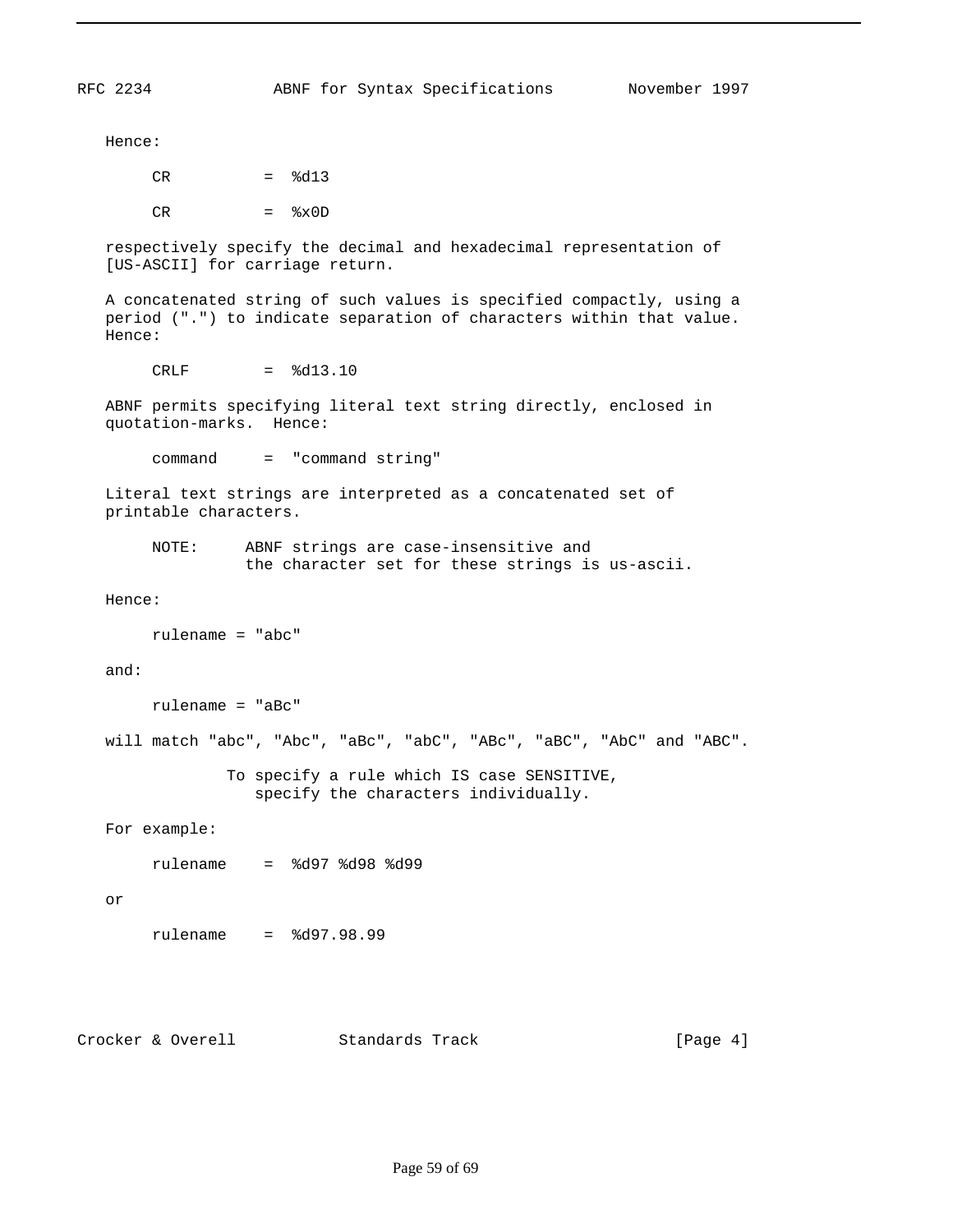will match only the string which comprises only lowercased characters, abc.

#### 2.4 External Encodings

 External representations of terminal value characters will vary according to constraints in the storage or transmission environment. Hence, the same ABNF-based grammar may have multiple external encodings, such as one for a 7-bit US-ASCII environment, another for a binary octet environment and still a different one when 16-bit Unicode is used. Encoding details are beyond the scope of ABNF, although Appendix A (Core) provides definitions for a 7-bit US-ASCII environment as has been common to much of the Internet.

 By separating external encoding from the syntax, it is intended that alternate encoding environments can be used for the same syntax.

#### 3. OPERATORS

3.1 Concatenation and Rule1 Rule2

 A rule can define a simple, ordered string of values -- i.e., a concatenation of contiguous characters -- by listing a sequence of rule names. For example:

| foo    | $=$ $\frac{8 \times 61}{ }$ | ; a |
|--------|-----------------------------|-----|
| bar    | $=$ $\frac{8 \times 62}{ }$ | ; b |
| mumble | $=$ foo bar foo             |     |

So that the rule <mumble> matches the lowercase string "aba".

 LINEAR WHITE SPACE: Concatenation is at the core of the ABNF parsing model. A string of contiguous characters (values) is parsed according to the rules defined in ABNF. For Internet specifications, there is some history of permitting linear white space (space and horizontal tab) to be freelyPand implicitlyPinterspersed around major constructs, such as delimiting special characters or atomic strings.

 NOTE: This specification for ABNF does not provide for implicit specification of linear white space.

 Any grammar which wishes to permit linear white space around delimiters or string segments must specify it explicitly. It is often useful to provide for such white space in "core" rules that are

Crocker & Overell Standards Track [Page 5]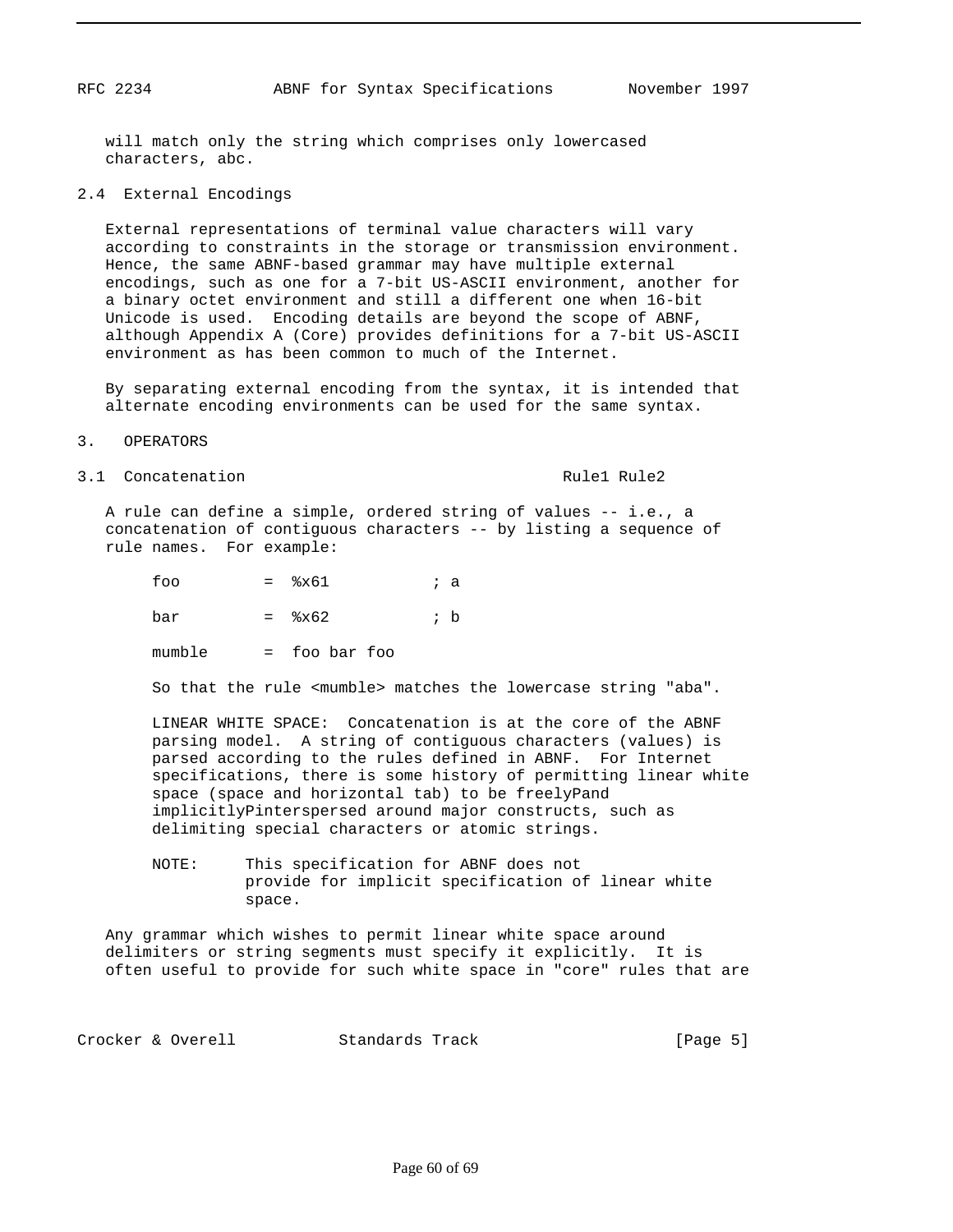then used variously among higher-level rules. The "core" rules might be formed into a lexical analyzer or simply be part of the main ruleset.

3.2 Alternatives and Rule1 / Rule2

 Elements separated by forward slash ("/") are alternatives. Therefore,

foo / bar

will accept <foo> or <br/> <br/>bar>.

 NOTE: A quoted string containing alphabetic characters is special form for specifying alternative characters and is interpreted as a non-terminal representing the set of combinatorial strings with the contained characters, in the specified order but with any mixture of upper and lower case..

3.3 Incremental Alternatives The Rule1 =/ Rule2

 It is sometimes convenient to specify a list of alternatives in fragments. That is, an initial rule may match one or more alternatives, with later rule definitions adding to the set of alternatives. This is particularly useful for otherwise- independent specifications which derive from the same parent rule set, such as often occurs with parameter lists. ABNF permits this incremental definition through the construct:

oldrule =/ additional-alternatives

So that the rule set

ruleset  $=$  alt1 / alt2

ruleset  $=$   $/$  alt3

ruleset  $=$  / alt4 / alt5

is the same as specifying

ruleset = alt1 / alt2 / alt3 / alt4 / alt5

Crocker & Overell Standards Track [Page 6]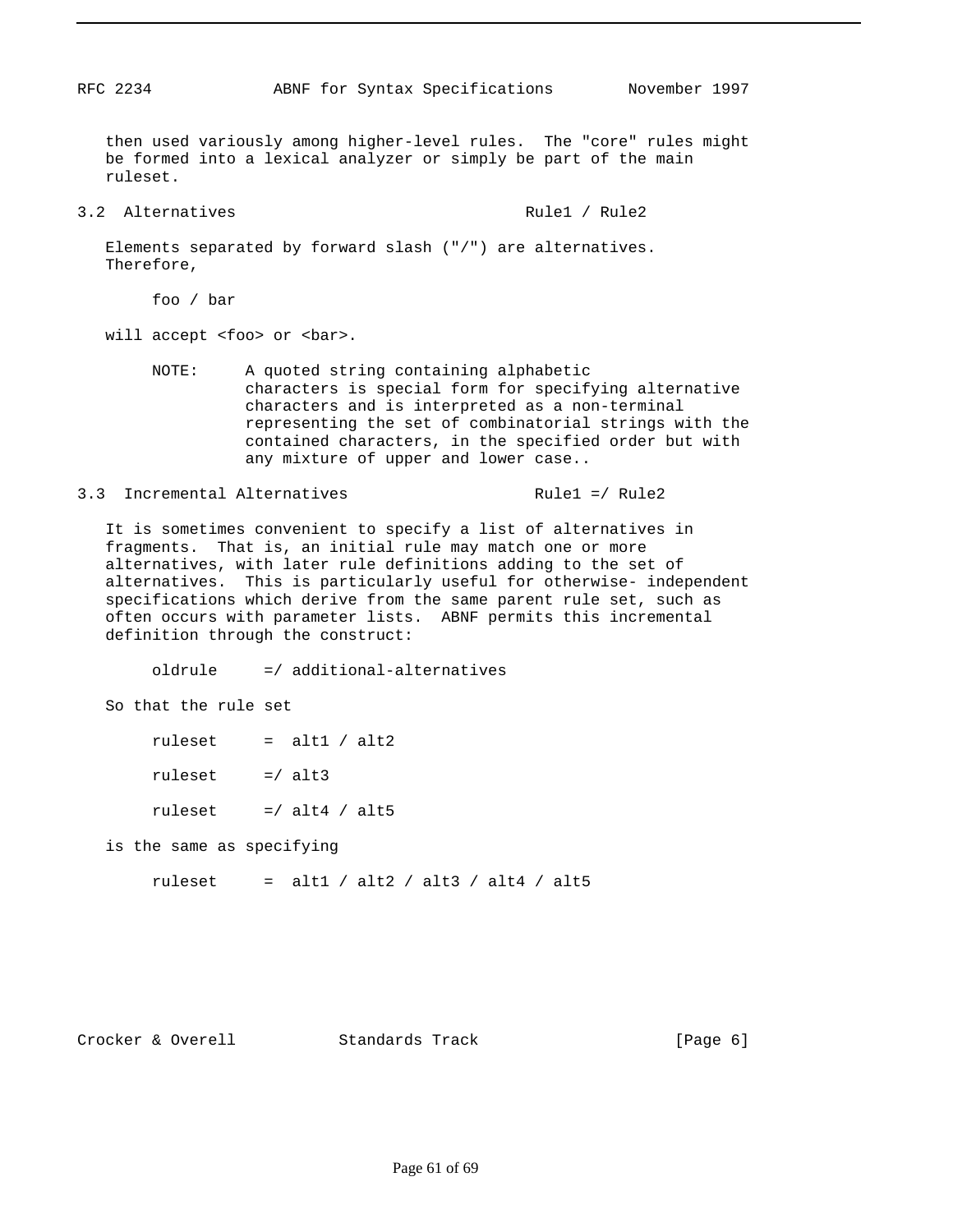3.4 Value Range Alternatives  $\text{?}$ 

 A range of alternative numeric values can be specified compactly, using dash ("-") to indicate the range of alternative values. Hence:

 $DIGIT =  $\$x30-39$$ 

is equivalent to:

DIGIT = "0" / "1" / "2" / "3" / "4" / "5" / "6" / "7" / "8" / "9"

 Concatenated numeric values and numeric value ranges can not be specified in the same string. A numeric value may use the dotted notation for concatenation or it may use the dash notation to specify one value range. Hence, to specify one printable character, between end of line sequences, the specification could be:

char-line =  $x0D.0A$   $x20-7E$   $x0D.0A$ 

3.5 Sequence Group (Rule1 Rule2)

 Elements enclosed in parentheses are treated as a single element, whose contents are STRICTLY ORDERED. Thus,

elem (foo / bar) blat

which matches (elem foo blat) or (elem bar blat).

elem foo / bar blat

matches (elem foo) or (bar blat).

 NOTE: It is strongly advised to use grouping notation, rather than to rely on proper reading of "bare" alternations, when alternatives consist of multiple rule names or literals.

Hence it is recommended that instead of the above form, the form:

(elem foo) / (bar blat)

be used. It will avoid misinterpretation by casual readers.

 The sequence group notation is also used within free text to set off an element sequence from the prose.

Crocker & Overell Standards Track [Page 7]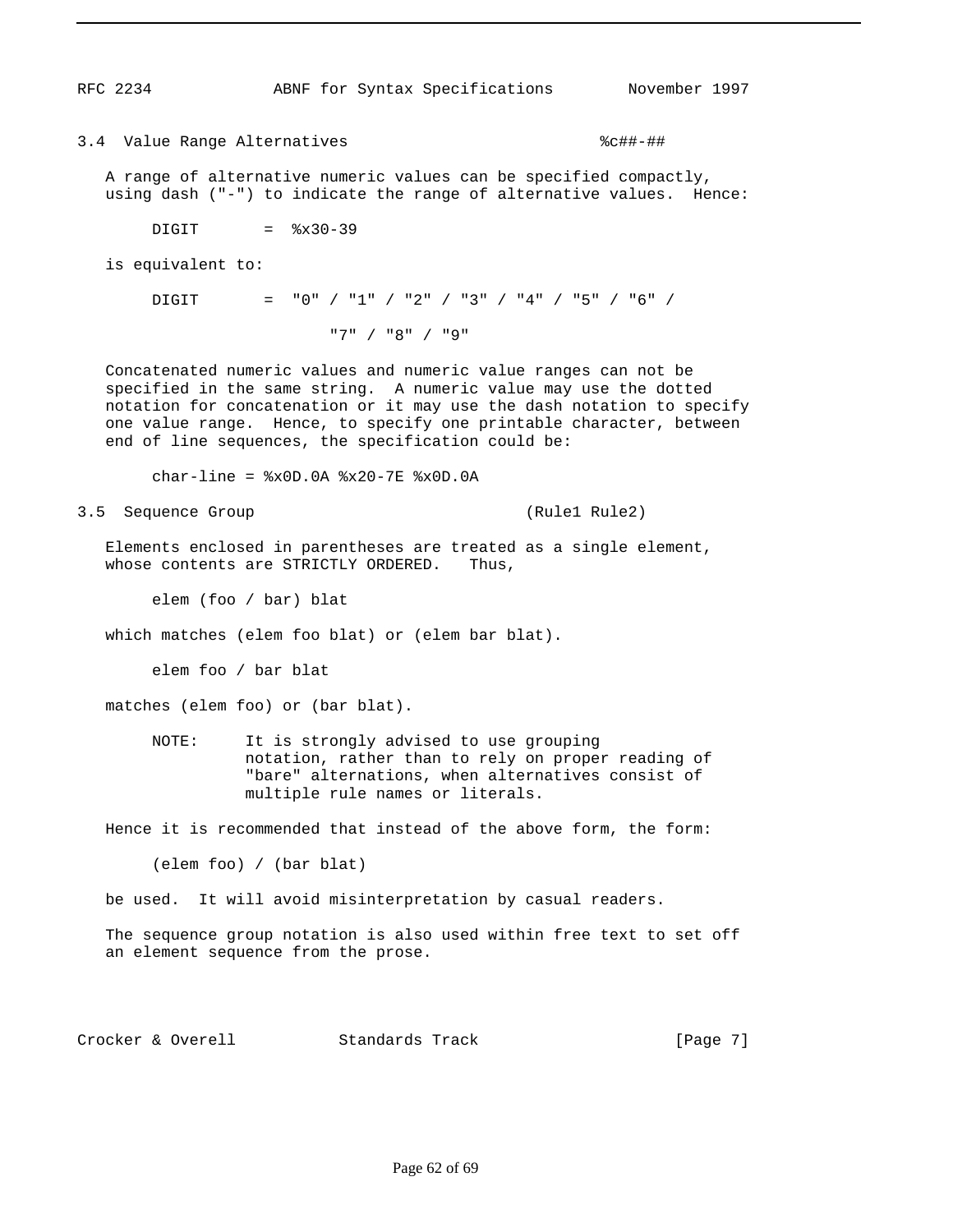3.6 Variable Repetition **\*Rule** \*Rule The operator "\*" preceding an element indicates repetition. The full form is: <a>\*<b>element where <a> and <b> are optional decimal values, indicating at least <a> and at most <b> occurrences of element. Default values are 0 and infinity so that \*<element> allows any number, including zero; 1\*<element> requires at least one; 3\*3<element> allows exactly 3 and 1\*2<element> allows one or two. 3.7 Specific Repetition 2008 and the set of the set of the set of the set of the set of the set of the set of the set of the set of the set of the set of the set of the set of the set of the set of the set of the set of th A rule of the form: <n>element is equivalent to <n>\*<n>element That is, exactly <N> occurrences of <element>. Thus 2DIGIT is a 2-digit number, and 3ALPHA is a string of three alphabetic characters. 3.8 Optional Sequence [RULE] Square brackets enclose an optional element sequence: [foo bar] is equivalent to \*1(foo bar). 3.9 ; Comment A semi-colon starts a comment that continues to the end of line. This is a simple way of including useful notes in parallel with the specifications.

Crocker & Overell Standards Track [Page 8]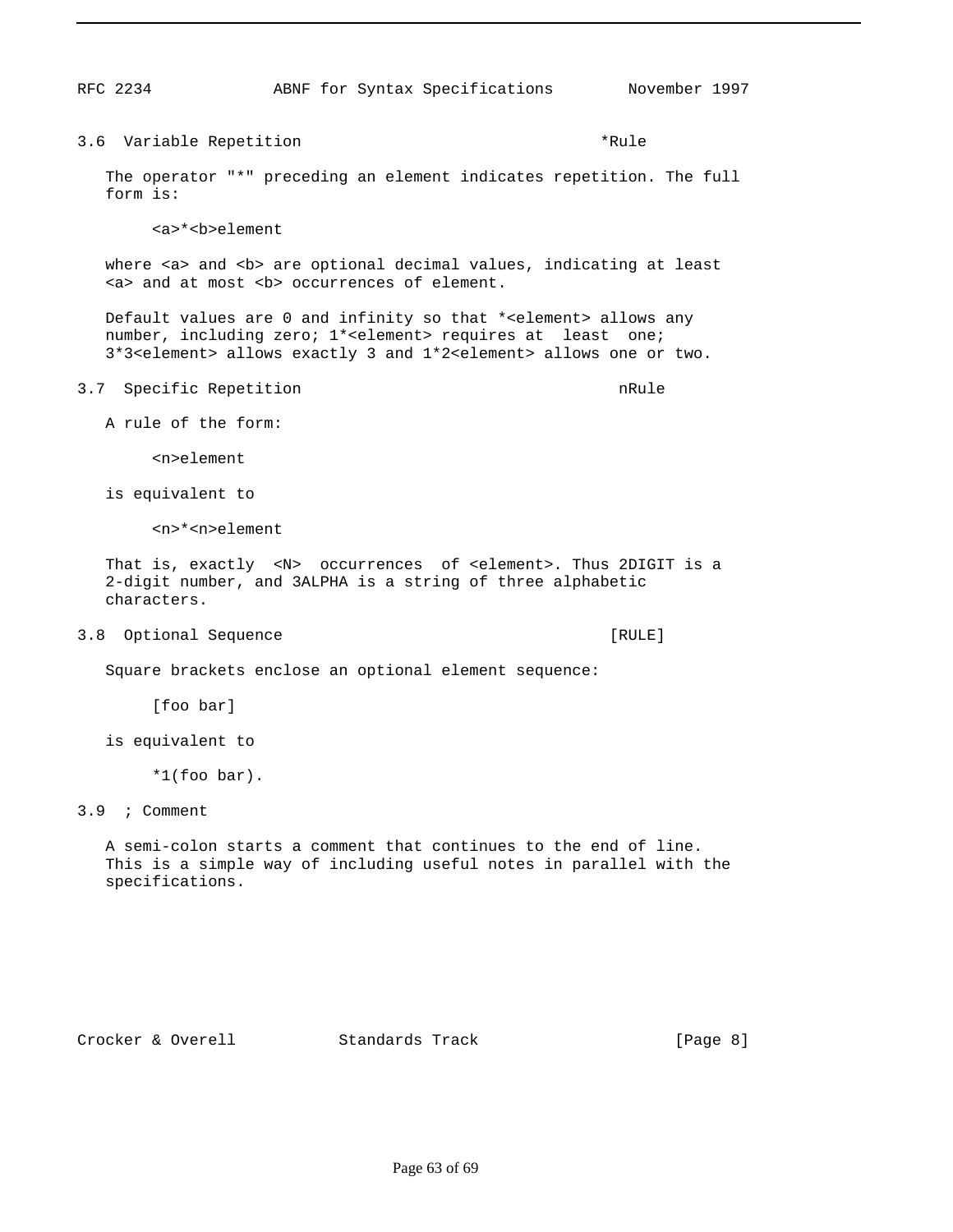3.10 Operator Precedence

 The various mechanisms described above have the following precedence, from highest (binding tightest) at the top, to lowest and loosest at the bottom:

 Strings, Names formation Comment Value range Repetition Grouping, Optional Concatenation Alternative

 Use of the alternative operator, freely mixed with concatenations can be confusing.

 Again, it is recommended that the grouping operator be used to make explicit concatenation groups.

4. ABNF DEFINITION OF ABNF

This syntax uses the rules provided in Appendix A (Core).

| rulelist                    | $= 1*(rule / (*c-wsp c-n]) )$                                                                             |
|-----------------------------|-----------------------------------------------------------------------------------------------------------|
| rule                        | = rulename defined-as elements c-nl<br>; continues if next line starts<br>; with white space              |
|                             | rulename = $ALPHA * (ALPHA / DIGIT / "-")$                                                                |
|                             | defined-as = $*C-wsp$ ("=" / "=/") $*C-wsp$<br>; basic rules definition and<br>; incremental alternatives |
| elements                    | = alternation *c-wsp                                                                                      |
| $C-WSD$                     | $= WSP / (c-n1 WSP)$                                                                                      |
| $c-n1$                      | $=$ comment / CRLF<br>; comment or newline                                                                |
| comment                     | $= "i" * (WSP / VCHAR) CRLF$                                                                              |
| alternation = concatenation | *(*c-wsp "/" *c-wsp concatenation)                                                                        |

Crocker & Overell Standards Track [Page 9]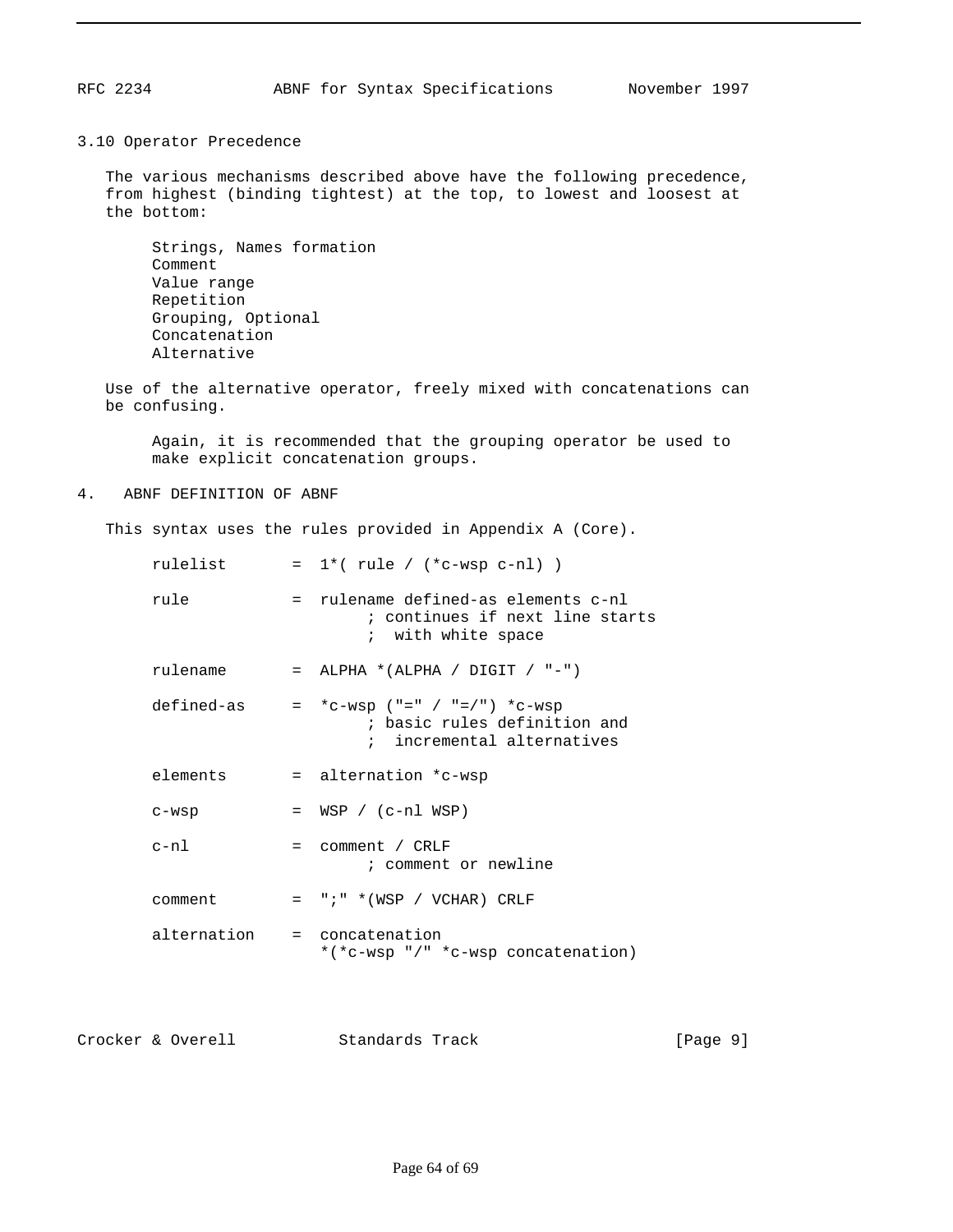| RFC 2234  | ABNF for Syntax Specifications<br>November 1997                                                                                                    |
|-----------|----------------------------------------------------------------------------------------------------------------------------------------------------|
|           | concatenation = repetition $*(1*c-wsp$ repetition)                                                                                                 |
|           | repetition = [repeat] element                                                                                                                      |
| repeat    | $= 1*DiffIT / (*Diff " * " DIGIT")$                                                                                                                |
| element   | = rulename / group / option /<br>char-val / num-val / prose-val                                                                                    |
| group     | $=$ "(" *c-wsp alternation *c-wsp ")"                                                                                                              |
| option    | = "[" *c-wsp alternation *c-wsp "]"                                                                                                                |
| char-val  | = DQUOTE *( $x20-21$ / $*x23-7E$ ) DQUOTE<br>; quoted string of SP and VCHAR<br>without DQUOTE                                                     |
| num-val   | $=$ "%" (bin-val / dec-val / hex-val)                                                                                                              |
| bin-val   | $=$ "b" $1*BIT$<br>$[1*(". " 1*BIT) / (" - " 1*BIT) ]$<br>; series of concatenated bit values<br>; or single ONEOF range                           |
| dec-val   | $= "d" 1*DiffIT$<br>$[1*(". " 1*Diff]) / ("-" 1*Diff]) ]$                                                                                          |
| hex-val   | $= "x" 1*HEXDIG$<br>$[1*(". 1*HEXDIG) / (-. 1*HEXDIG) ]$                                                                                           |
| prose-val | $=$ "<" * ( $x20-3D$ / $x3F-7E$ ) ">"<br>; bracketed string of SP and VCHAR<br>without angles<br>; prose description, to be used as<br>last resort |

#### 5. SECURITY CONSIDERATIONS

Security is truly believed to be irrelevant to this document.

Crocker & Overell Standards Track [Page 10]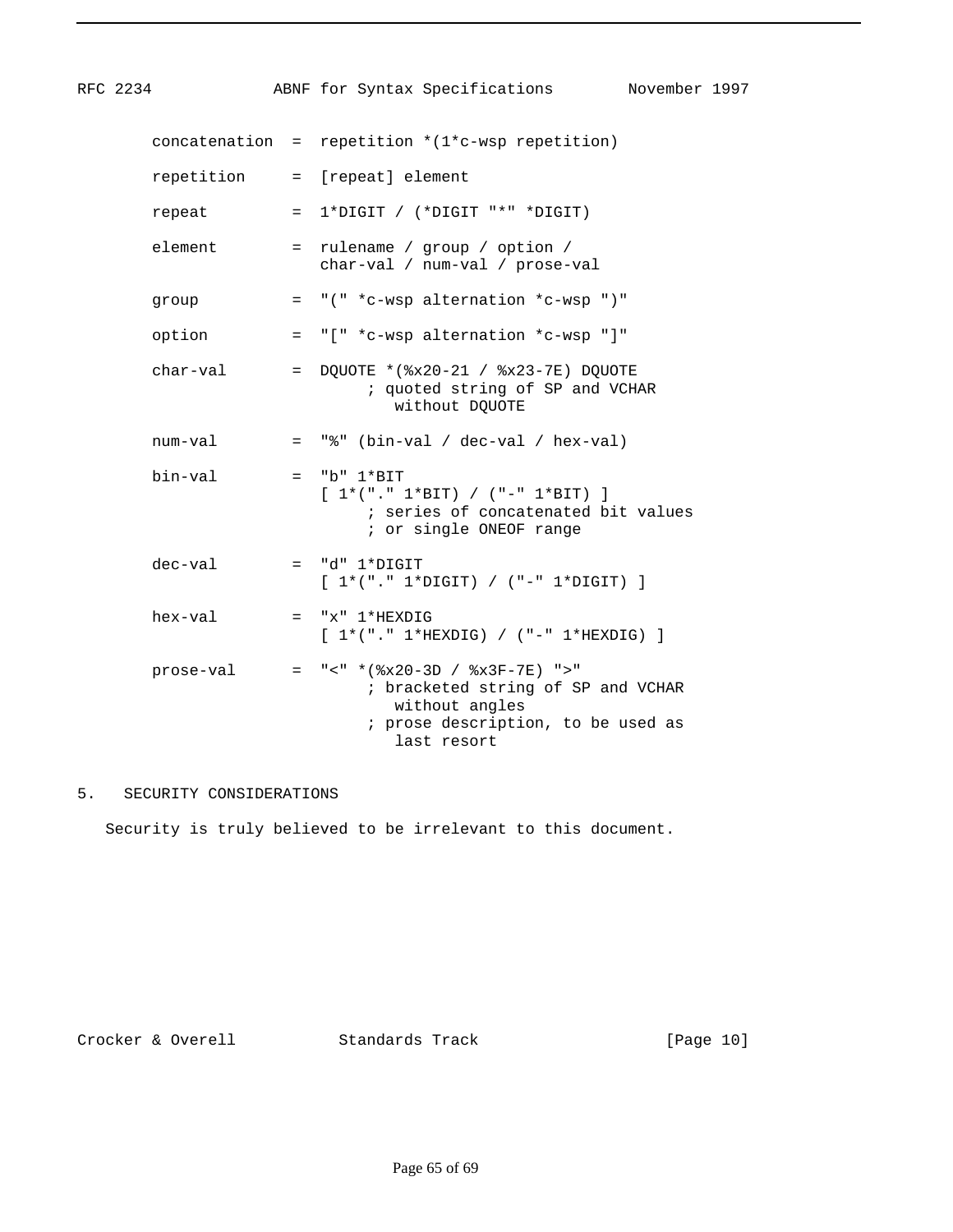#### 6. APPENDIX A - CORE

 This Appendix is provided as a convenient core for specific grammars. The definitions may be used as a core set of rules.

6.1 Core Rules

 Certain basic rules are in uppercase, such as SP, HTAB, CRLF, DIGIT, ALPHA, etc. ALPHA = %x41-5A / %x61-7A ; A-Z / a-z BIT  $= "0" / "1"$  $CHAR =  $8x01-7F$$  ; any 7-bit US-ASCII character, excluding NUL  $CR =  $\&x0D$$  ; carriage return  $CRLF$  =  $CRLF$  ; Internet standard newline CTL  $=$   $\frac{6}{15} \times 00 - 1$ F /  $\frac{6}{15} \times 7$ F ; controls  $DIGIT =  $\frac{2}{3}x30-39$$  ; 0-9  $DQUOTE$  =  $%x22$  ; " (Double Quote) HEXDIG = DIGIT / "A" / "B" / "C" / "D" / "E" / "F"  $HTAB =  $8x09$$  ; horizontal tab  $LF$  =  $%x0A$  ; linefeed  $LWSP = * (WSP / CRLF WSP)$  ; linear white space (past newline)  $OCTET$  =  $%x00-FF$  ; 8 bits of data  $SP = \$x20$ 

Crocker & Overell Standards Track [Page 11]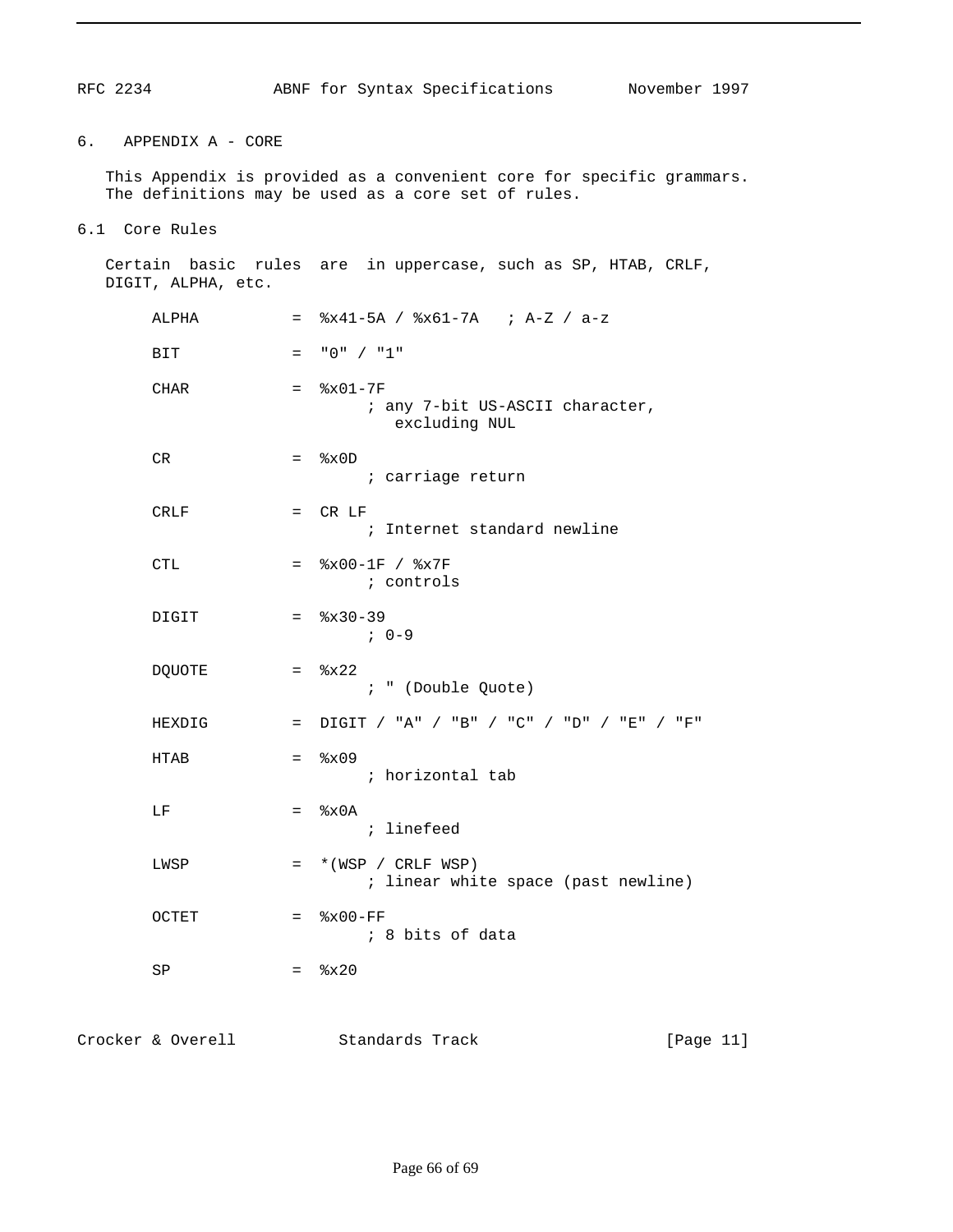; space  $VCHAR =  $\&x21-7E$$  ; visible (printing) characters  $WSP$  =  $SP / HTAB$ ; white space

#### 6.2 Common Encoding

 Externally, data are represented as "network virtual ASCII", namely 7-bit US-ASCII in an 8-bit field, with the high (8th) bit set to zero. A string of values is in "network byte order" with the higher-valued bytes represented on the left-hand side and being sent over the network first.

#### 7. ACKNOWLEDGMENTS

 The syntax for ABNF was originally specified in RFC 733. Ken L. Harrenstien, of SRI International, was responsible for re-coding the BNF into an augmented BNF that makes the representation smaller and easier to understand.

 This recent project began as a simple effort to cull out the portion of RFC 822 which has been repeatedly cited by non-email specification writers, namely the description of augmented BNF. Rather than simply and blindly converting the existing text into a separate document, the working group chose to give careful consideration to the deficiencies, as well as benefits, of the existing specification and related specifications available over the last 15 years and therefore to pursue enhancement. This turned the project into something rather more ambitious than first intended. Interestingly the result is not massively different from that original, although decisions such as removing the list notation came as a surprise.

 The current round of specification was part of the DRUMS working group, with significant contributions from Jerome Abela , Harald Alvestrand, Robert Elz, Roger Fajman, Aviva Garrett, Tom Harsch, Dan Kohn, Bill McQuillan, Keith Moore, Chris Newman , Pete Resnick and Henning Schulzrinne.

Crocker & Overell Standards Track [Page 12]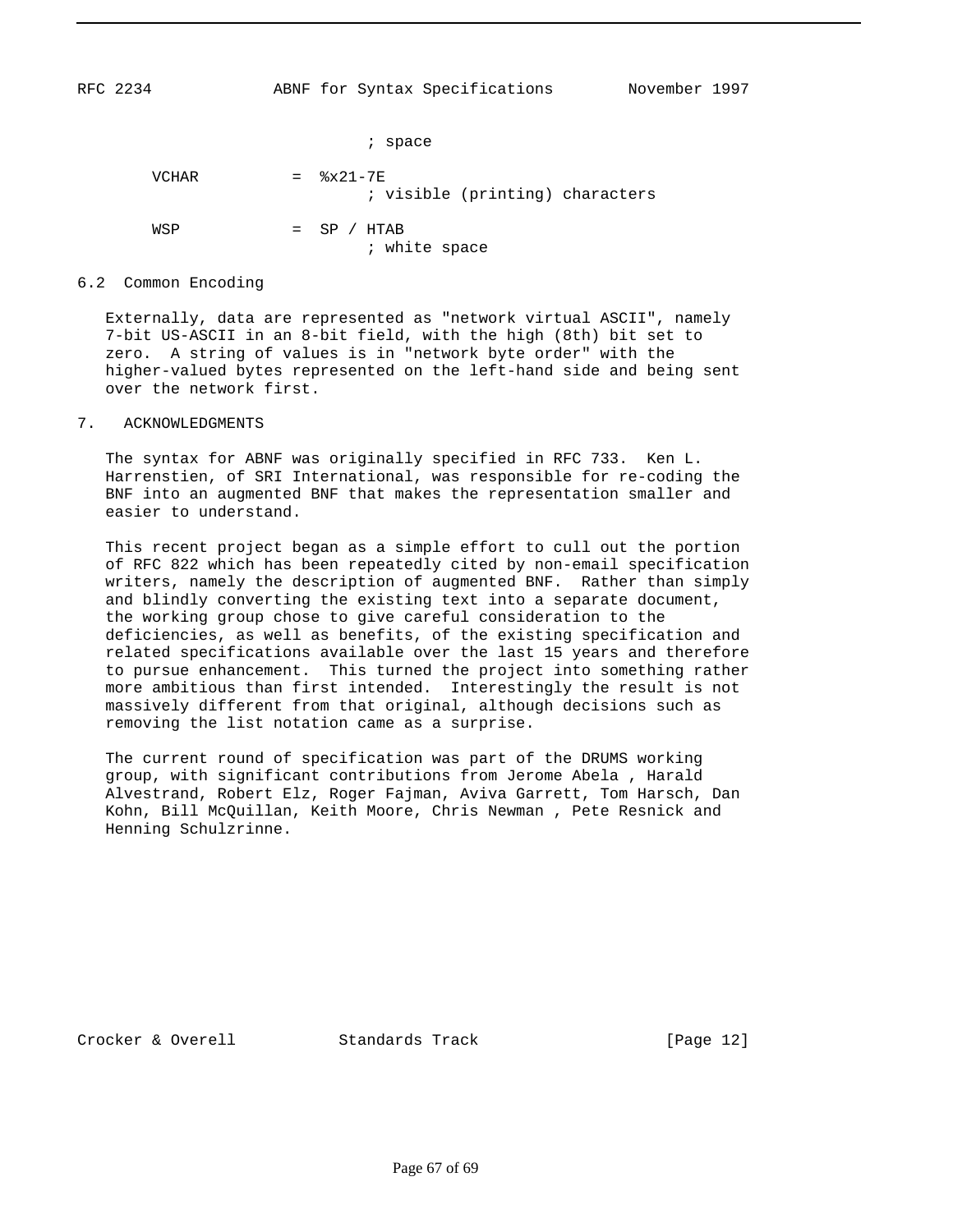#### 8. REFERENCES

 [US-ASCII] Coded Character Set--7-Bit American Standard Code for Information Interchange, ANSI X3.4-1986.

 [RFC733] Crocker, D., Vittal, J., Pogran, K., and D. Henderson, "Standard for the Format of ARPA Network Text Message," RFC 733, November 1977.

 [RFC822] Crocker, D., "Standard for the Format of ARPA Internet Text Messages", STD 11, RFC 822, August 1982.

9. CONTACT

|                          | David H. Crocker                                           | Paul Overell                                                                    |  |  |
|--------------------------|------------------------------------------------------------|---------------------------------------------------------------------------------|--|--|
| 675 Spruce Dr.           | Internet Mail Consortium<br>Sunnyvale, CA 94086 USA        | Demon Internet Ltd<br>Dorking Business Park<br>Dorking<br>Surrey, RH4 1HN<br>UK |  |  |
| Phone:<br>Fax:<br>EMail: | $+1$ 408 246 8253<br>$+1$ 408 249 6205<br>dcrocker@imc.orq | paulo@turnpike.com                                                              |  |  |

Crocker & Overell Standards Track [Page 13]